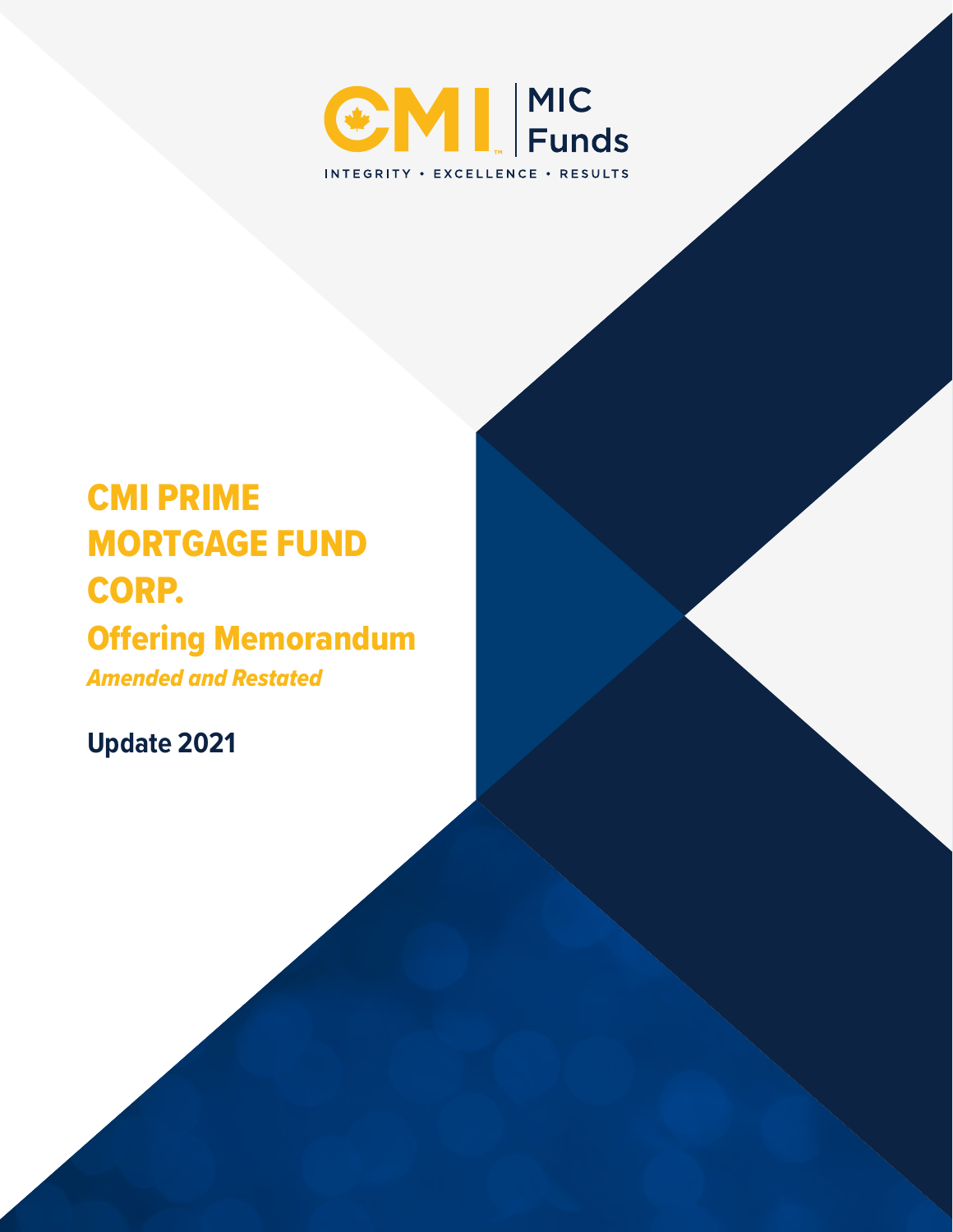

# TABLE OF CONTENTS

| ITEM 1                                        | <b>USE OF AVAILABLE FUNDS</b>                                                                                                                                                                                    | 8                                                   |
|-----------------------------------------------|------------------------------------------------------------------------------------------------------------------------------------------------------------------------------------------------------------------|-----------------------------------------------------|
| 1.1<br>1.2<br>1.3                             | <b>Available Funds</b><br>Use of Available Funds<br>Reallocation                                                                                                                                                 | $\bf 8$<br>8<br>9                                   |
| ITEM <sub>2</sub>                             | <b>BUSINESS OF THE CORPORATION</b>                                                                                                                                                                               | 10                                                  |
| 2.1<br>2.2<br>2.3<br>2.4<br>2.5<br>2.6<br>2.7 | Structure<br><b>Our Business</b><br><b>Development of Business</b><br>Long Term Objectives<br>Short Term Objectives and How We Intend to Achieve Them<br><b>Insufficient Funds</b><br><b>Material Agreements</b> | 10 <sup>1</sup><br>13<br>18<br>19<br>20<br>20<br>20 |
| <b>ITEM 3</b>                                 | <b>INTERESTS OF DIRECTORS, MANAGEMENT, PROMOTERS AND PRINCIPAL HOLDERS</b>                                                                                                                                       | 21                                                  |
| 3.1<br>3.2<br>3.3                             | <b>Compensation and Securities Held</b><br>Penalties, Sanctions and Bankruptcy<br>Loans                                                                                                                          | 21<br>22<br>22                                      |
| ITEM 4                                        | <b>CAPITAL STRUCTURE</b>                                                                                                                                                                                         | 23                                                  |
| 4.1<br>4.2                                    | <b>Share Capital</b><br><b>Prior Sales</b>                                                                                                                                                                       | 23<br>23                                            |
| <b>ITEM 5</b>                                 | <b>DESCRIPTION OF OFFERED SECURITIES</b>                                                                                                                                                                         | 25                                                  |
| 5.1                                           | <b>Subscription Procedure</b>                                                                                                                                                                                    | 31                                                  |
| <b>ITEM 6</b>                                 | <b>INCOME TAX CONSEQUENCES AND RRSP ELIGIBILITY</b>                                                                                                                                                              | 34                                                  |
| ITEM <sub>7</sub>                             | <b>COMPENSATION PAID TO SELLERS AND FINDERS</b>                                                                                                                                                                  | 38                                                  |
| <b>ITEM 8</b>                                 | <b>RISK FACTORS</b>                                                                                                                                                                                              | 39                                                  |
| 8.1<br>8.2<br>8.3<br>8.4                      | General<br><b>Investment Risk</b><br><b>Issuer Risk</b><br><b>Industry Risk</b>                                                                                                                                  | 39<br>39<br>41<br>45                                |
| ITEM <sub>9</sub>                             | <b>REPORTING OBLIGATIONS</b>                                                                                                                                                                                     | 47                                                  |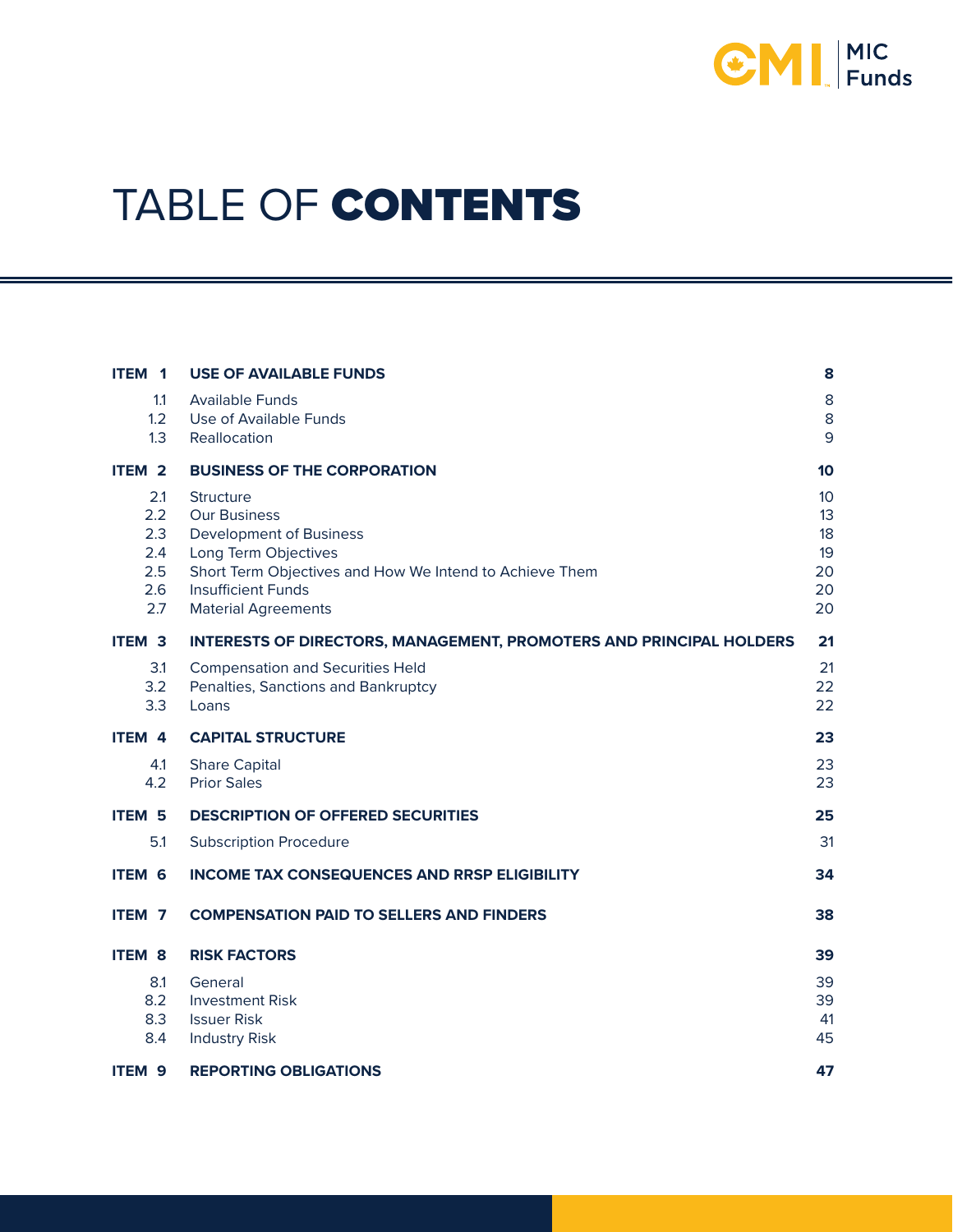| <b>ITEM 10</b>    | <b>RESALE RESTRICTIONS</b>                                    | 48 |
|-------------------|---------------------------------------------------------------|----|
| 10.1              | <b>General Statement</b>                                      | 48 |
| 10.2 <sup>2</sup> | <b>Restricted Period</b>                                      | 48 |
| 10.3 <sup>2</sup> | Manitoba Resale Restrictions                                  | 48 |
| <b>ITEM 11</b>    | <b>PURCHASERS' RIGHTS OF ACTION FOR DAMAGES OR RESCISSION</b> | 49 |
|                   | <b>CERTIFICATE OF THE CORPORATION</b>                         | 55 |
| <b>ITEM 12</b>    | <b>FINANCIAL STATEMENTS</b>                                   | 56 |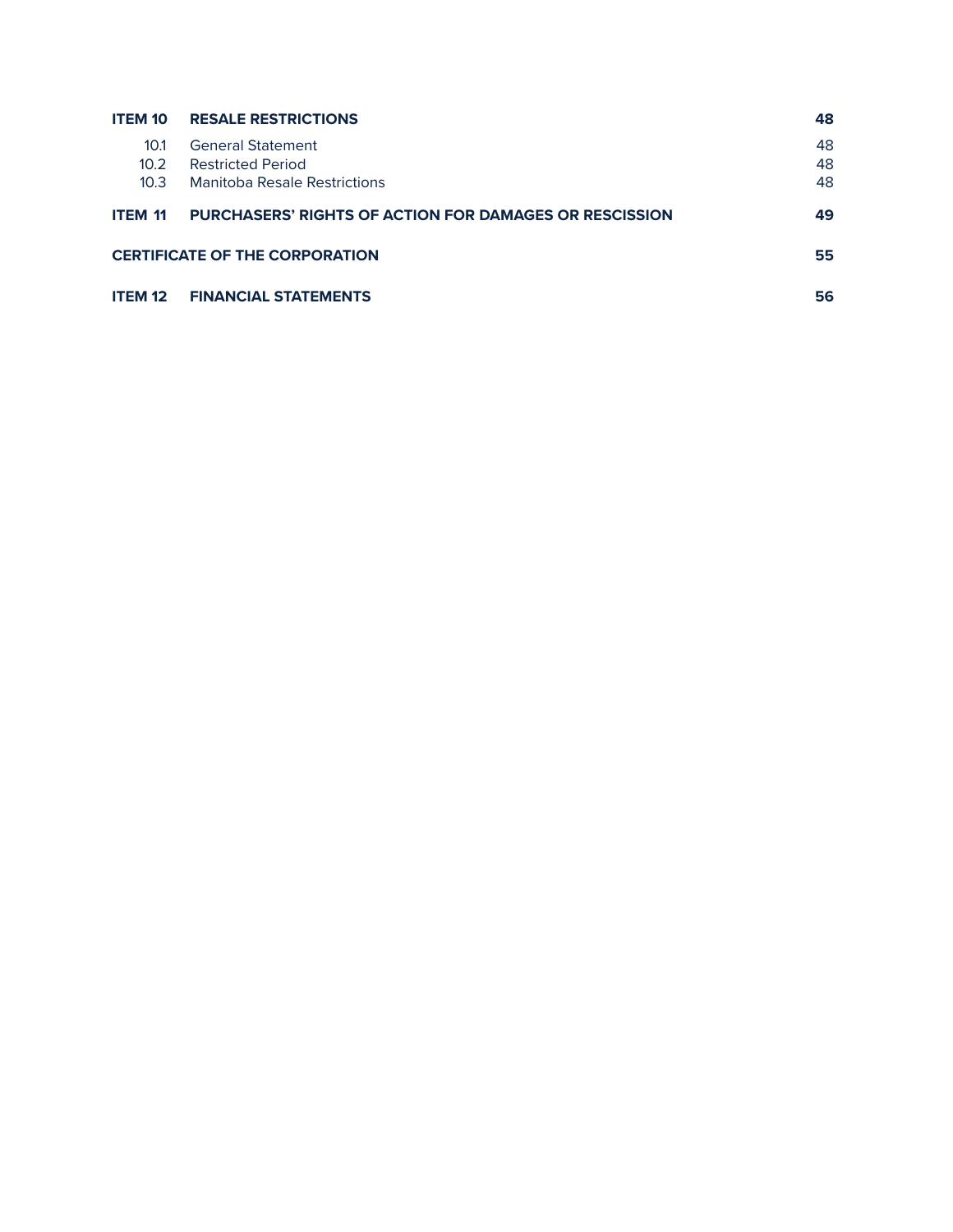**This Offering Memorandum is for the personal use only of those persons to whom we deliver a copy in connection with this Offering for the purpose of evaluating the securities we are offering hereby. By accepting a copy of this Offering Memorandum, you agree that you will not transmit, reproduce or make available to anyone, other than your professional advisors or as required by law, this Offering Memorandum or any information contained herein. No person has been authorized to give any other information or to make any other representation concerning this Offering that is not contained in this Offering Memorandum. You should not rely on any such other information or representation. The delivery of this Offering Memorandum is not intended to constitute an offering of securities where it is unlawful to make an offering memorandum distribution under National Instrument 45-106.**

Continuous Offering October 31, 2021

OFFERING MEMORANDUM CMI PRIME MORTGAGE FUND CORP. Class A Preferred Shares Class F Preferred Shares

#### **SUBSCRIPTION PRICE: \$1.00 PER SHARE MINIMUM INITIAL INVESTMENT: \$5,000**

This Confidential Offering Memorandum (the "**Offering Memorandum**") constitutes a continuous offering of securities of CMI Prime Mortgage Fund Corp. (the "**Corporation**") as described herein, on a private placement basis only in those jurisdictions where they may be lawfully offered for sale and therein only by persons permitted to sell such securities and to those persons to whom they may be lawfully offered for sale. No securities commission or similar regulatory authority in Canada or any other jurisdiction has reviewed the Offering Memorandum or has in any way passed upon the merits of the securities offered hereunder and any representation to the contrary is an offence. No prospectus has been filed or will be filed with any such authority in connection with the securities offered hereunder. The Offering Memorandum is provided to specific prospective investors for the purpose of assisting them and their professional advisers in evaluating the securities offered hereby and is not, and under no circumstances, is to be construed as a prospectus or advertisement or a public offering of these securities. No person is authorized to give any information or make any representation not contained in the Offering Memorandum in connection with the offering of these securities and if given or made, any such information or representation may not be relied upon. The securities described herein are not "deposits" within the meaning of the Canada Deposit Insurance Corporation Act, are not insured under the provisions of that Act or any other legislation, and are not guaranteed. **Under applicable laws, resale of the securities offered hereunder may be subject to indefinite restrictions, other than through redemption of the securities or another available exemption.**

Potential investors should pay particular attention to the information under "Risk Factors" in the Offering Memorandum. An investment in the securities described herein requires the financial ability and willingness to accept certain risks. No assurance can be given that the objective of the Corporation will be achieved or that investors will receive a return of their investment.

The Corporation is offering, on a private placement basis, an unlimited number of Class A Preferred Shares (the "**Class A Shares**") and an unlimited number of Class F Preferred Shares (the "**Class F Shares**" and together with the Class A Shares, the "**Offered Shares**") in the capital of the Corporation at a price of \$1.00 per Share (the "**Offering**").

The Offered Shares will be offered to eligible investors under certain prospectus exemptions under National Instrument 45-106 - *Prospectus Exemptions* ("**NI 45-106**") in accordance with the conditions specified in the Offering Memorandum. The Offered Shares may be offered in each of the provinces and territories of Canada (the "**Selling Jurisdictions**") pursuant to available prospectus exemptions and subject to the registration requirements of applicable securities legislation in the Selling Jurisdictions.

The minimum initial investment amount for Offered Shares purchased by investors that are accredited investors ("**Accredited Investor Exemption**") and the offering memorandum exemption (the "**Offering Memorandum**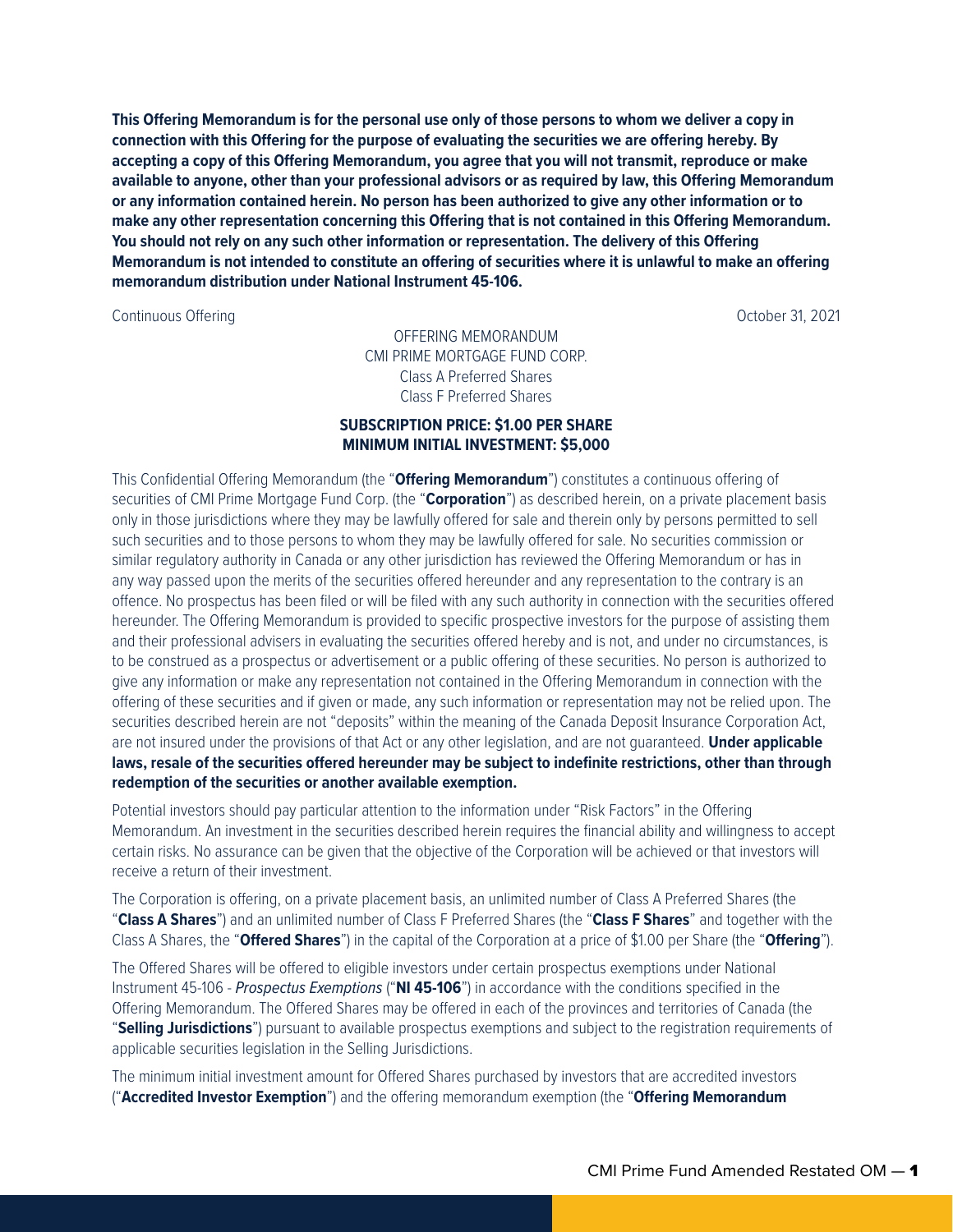**Exemption**") is \$5,000. For investors who are not relying the preceding exemptions and who are non-individuals, Offered Shares may be purchased by relying on the minimum amount exemption in NI 45-106 (the "Minimum Amount Exemption"), which requires a minimum initial investment of \$150,000.The requirements of each prospectus exemption are set out in the accompanying Subscription Agreement.

The Corporation has the right to waive or vary the minimum subscription amount in its sole discretion, subject to applicable securities laws. There is no market through which the Offered Shares may be sold and no such market is expected to develop as a consequence of the subscription.

**The Offered Shares being distributed pursuant to the Offering Memorandum are subject to restrictions on resale until such time as:** 

- i. **appropriate hold periods under applicable securities laws have been satisfied;**
- ii. **the trade is made in reliance on an available statutory exemption; or**
- iii. **an appropriate discretionary order is obtained pursuant to applicable securities laws. Since the Corporation is not a reporting issuer pursuant to applicable securities laws, the applicable hold periods may never expire, and if no further statutory exemption may be relied upon or if no discretionary order is obtained, this could result in a purchaser having to hold Offered Shares for an indefinite period of time. The Corporation does not currently intend to file a prospectus or otherwise become a reporting issuer pursuant to applicable securities laws and accordingly it is not intended that the Offered Shares will become freely tradable. See "Resale Restrictions".**

Purchasers of Offered Shares pursuant to the Offering Memorandum are granted certain rights of action for damages or rescission described herein under the heading "*Purchaser's Rights of Action for Damages or Rescission*".

**EACH PURCHASER OF OFFERED SHARES IS ADVISED TO CONSULT WITH THEIR OWN LEGAL ADVISOR AS TO THE COMPLETE DETAILS OF THE EXEMPTIONS FROM THE PROSPECTUS REQUIREMENTS OF APPLICABLE SECURITIES LAWS BEING RELIED UPON AND THE CONSEQUENCES OF PURCHASING OFFERED SHARES PURSUANT TO SUCH EXEMPTIONS.**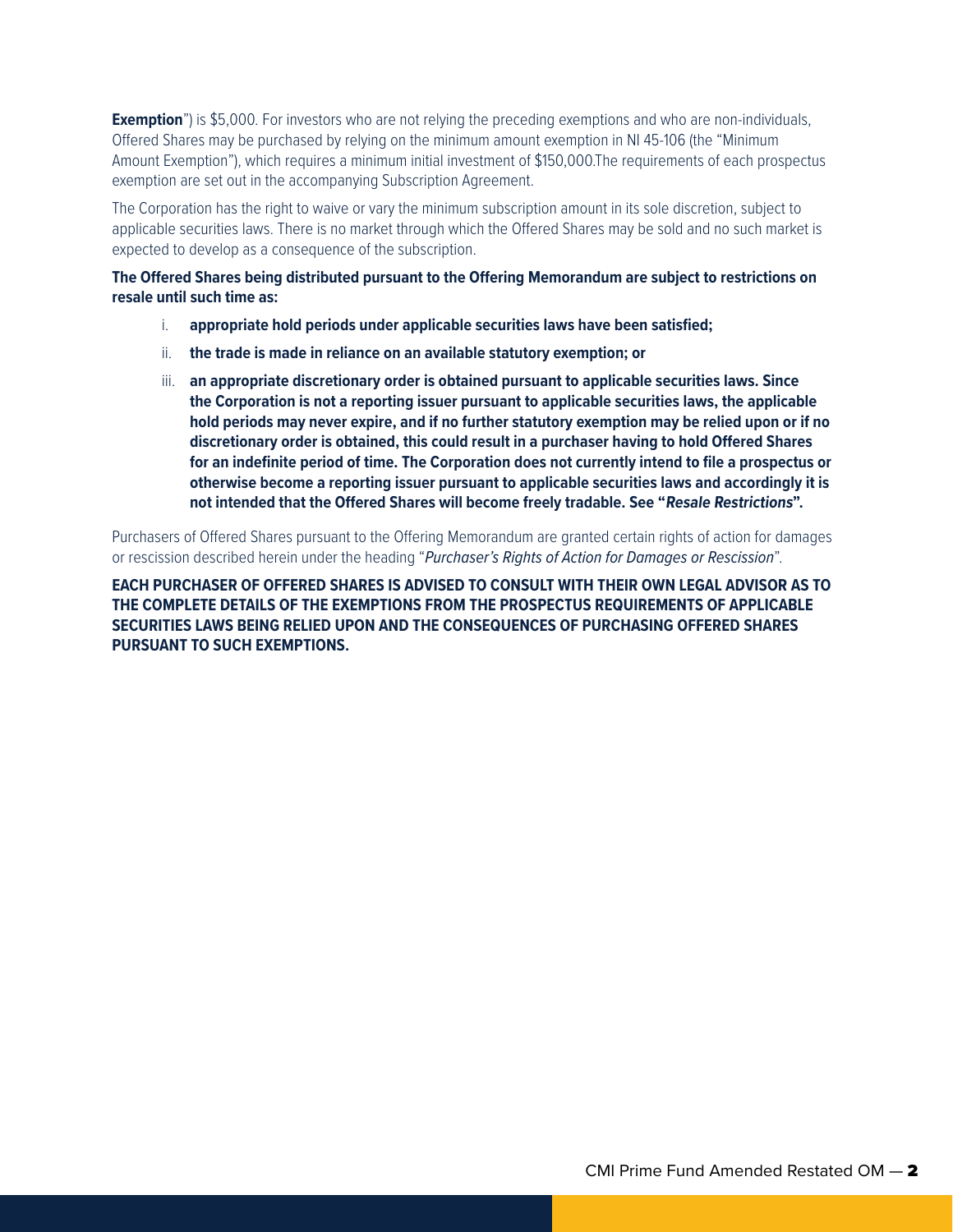### **SUMMARY**

The following is a summary of the principal features of an investment in the Corporation and is qualified in its entirety by the more detailed information contained later in the Offering Memorandum.

| The Issuer:                          | CMI Prime Mortgage Fund Corp. (the "Corporation")                                                           |                |                                                                                                                                                                                                                                                                                                                                                                                                       |
|--------------------------------------|-------------------------------------------------------------------------------------------------------------|----------------|-------------------------------------------------------------------------------------------------------------------------------------------------------------------------------------------------------------------------------------------------------------------------------------------------------------------------------------------------------------------------------------------------------|
| <b>Head Office:</b>                  | Address:                                                                                                    |                | 2425 Matheson Blvd E, Mississauga, Ontario, L4W 5K4                                                                                                                                                                                                                                                                                                                                                   |
|                                      | Tel:                                                                                                        |                | 1-888-465-1432 ext. 707                                                                                                                                                                                                                                                                                                                                                                               |
|                                      | E-mail:                                                                                                     |                | investor@cmiloans.ca                                                                                                                                                                                                                                                                                                                                                                                  |
| <b>Currently Listed or Quoted:</b>   |                                                                                                             |                | The securities do not trade on any exchange or market.                                                                                                                                                                                                                                                                                                                                                |
| <b>Securities Offered:</b>           | The Offering consists of an unlimited number of Offered Shares. See<br>"Description of the Offered Shares." |                |                                                                                                                                                                                                                                                                                                                                                                                                       |
|                                      |                                                                                                             |                | The Offering is limited to investors relying on the                                                                                                                                                                                                                                                                                                                                                   |
|                                      | a.                                                                                                          |                | Accredited Investor Exemption;                                                                                                                                                                                                                                                                                                                                                                        |
|                                      | b.                                                                                                          |                | Offering Memorandum Exemption;                                                                                                                                                                                                                                                                                                                                                                        |
|                                      | C.                                                                                                          |                | who are non-individuals who invest pursuant to the Minimum Amount<br>Exemption; or                                                                                                                                                                                                                                                                                                                    |
|                                      | d.                                                                                                          | Jurisdictions. | to whom Offered Shares may otherwise be sold in accordance with a<br>prospectus exemption under NI 45-106. The Offered Shares may be<br>offered in each of the provinces and territories of Canada (the "Selling<br>Jurisdictions") pursuant to prospectus exemptions and subject to the<br>registration requirements of applicable securities legislation of the Selling                             |
| <b>Price per Security:</b>           |                                                                                                             |                | \$1.00 per Offered Share.                                                                                                                                                                                                                                                                                                                                                                             |
| <b>Maximum Offering:</b>             |                                                                                                             |                | The Maximum Offering is \$100,000,000. There is no minimum Offering. You<br>may be the only investor. Funds available under the Offering may not be<br>sufficient to accomplish our proposed objectives.                                                                                                                                                                                              |
| <b>Minimum Subscription Amount:</b>  |                                                                                                             |                | Subscribers must subscribe for a minimum of 5,000 Offered Shares (\$5,000).<br>In the case of Subscribers relying on the Minimum Amount Exemption, the<br>minimum subscription amount is \$150,000.                                                                                                                                                                                                   |
| <b>Objective of the Corporation:</b> |                                                                                                             |                | The Corporation intends to qualify at all relevant times as a Mortgage<br>Investment Corporation ("MIC") under the Income Tax Act (the "Tax Act").<br>The Corporation's objective is to generate a regular stream of income from its<br>holdings of mortgage loans within the MIC criteria prescribed by the Tax Act,<br>while preserving capital. See "Income Tax Consequences and RRSP Eligibility" |
| <b>Payment Terms:</b>                |                                                                                                             |                | Bank draft, wire, electronic funds, transfer or certified cheque payable to "CMI<br>Prime Mortgage Fund Corp." for the full subscription amount.                                                                                                                                                                                                                                                      |
| <b>Proposed Closing Date(s):</b>     |                                                                                                             |                | The Offered Shares will be offered for sale on a continuous basis. Closings<br>will occur on the dates established by the Managers in its discretion. All<br>subscriptions received are subject to rejection, or allotment and the Corporation<br>reserves the right to terminate this Offering without notice.                                                                                       |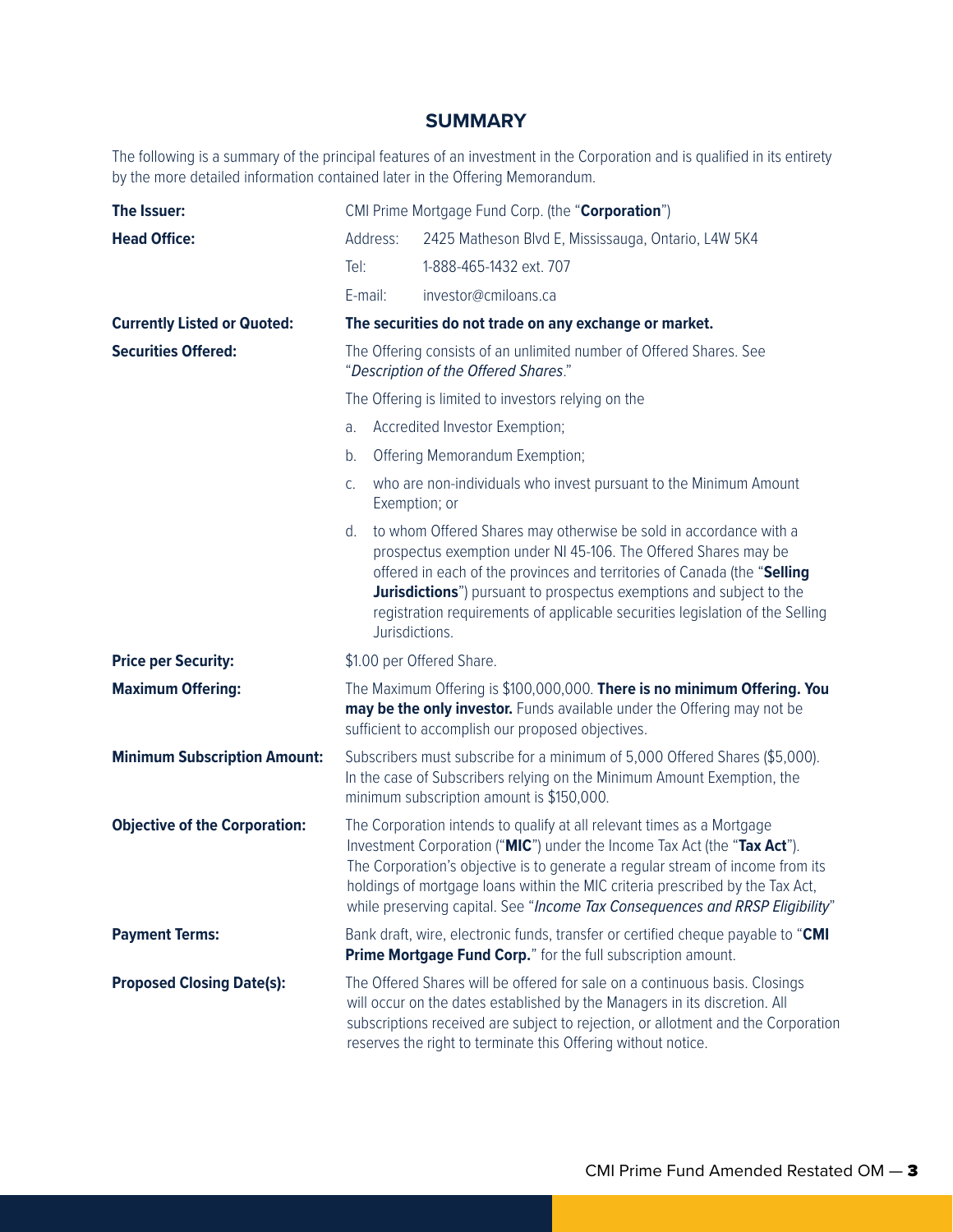| <b>Income Tax Consequences:</b> | There are important tax consequences to these securities. See the section entitled<br>"Income Tax Consequences and RRSP Eligibility". Subscribers should consult<br>their independent professional advisors before making an investment in this.                                                                                                                                                                                                                                                                                                                                                                                                                                                                                                                                                                                                                                                                                                                                                                                                                                                                                           |
|---------------------------------|--------------------------------------------------------------------------------------------------------------------------------------------------------------------------------------------------------------------------------------------------------------------------------------------------------------------------------------------------------------------------------------------------------------------------------------------------------------------------------------------------------------------------------------------------------------------------------------------------------------------------------------------------------------------------------------------------------------------------------------------------------------------------------------------------------------------------------------------------------------------------------------------------------------------------------------------------------------------------------------------------------------------------------------------------------------------------------------------------------------------------------------------|
| <b>Selling Agent:</b>           | <b>Class A Shares</b>                                                                                                                                                                                                                                                                                                                                                                                                                                                                                                                                                                                                                                                                                                                                                                                                                                                                                                                                                                                                                                                                                                                      |
|                                 | The Corporation may pay selling commissions or fees of up to 3% of the funds<br>raised. In addition, registered dealers purchasing Class A Shares on behalf of<br>their clients may be paid trailing commissions for ongoing services they provide<br>to investors, including investment advice, account statements and newsletters.<br>A trailing commission is generally calculated and payable quarterly in arrears to<br>dealers whose clients hold Class A Shares at a rate equal to 1% of outstanding<br>shares attributable to the Class A Shares sold by such dealers as at the last<br>business day of the applicable quarter. The trailing commissions are paid<br>by the Manager out of the fees it receives from the Corporation. The trailing<br>commissions are not payable on Class A Shares purchased pursuant to the<br>DRIP. The Manager may change or cancel the trailing commission at any time in<br>its sole discretion.                                                                                                                                                                                             |
|                                 | <b>Class F Shares</b>                                                                                                                                                                                                                                                                                                                                                                                                                                                                                                                                                                                                                                                                                                                                                                                                                                                                                                                                                                                                                                                                                                                      |
|                                 | No sales commission or trailing commission is paid to a dealer in respect of<br>Class F Shares. See "Compensation Paid to Sellers and Finders"                                                                                                                                                                                                                                                                                                                                                                                                                                                                                                                                                                                                                                                                                                                                                                                                                                                                                                                                                                                             |
| <b>Resale Restrictions:</b>     | You will be restricted from selling your securities for an indefinite period. See<br>"Resale Restrictions".                                                                                                                                                                                                                                                                                                                                                                                                                                                                                                                                                                                                                                                                                                                                                                                                                                                                                                                                                                                                                                |
| <b>Risk Factors:</b>            | An investment in the Offered Shares is subject to various risk factors, including<br>but not limited to the following: no market for Offered Shares and transfers<br>on transfer; retraction liquidity; no guarantees on the Corporation's ability<br>to pay dividends; no review on the Offering Memorandum by the securities<br>regulatory authorities; absence of management rights; the Corporation's ability<br>to borrow; risks associated with the Corporation's MIC tax designation; absence<br>of voting rights; dilution; conflicts of interest; reliance on management and<br>third parties; future operations and possible need for additional funds; litigation<br>risks; competition and availability of investments; environmental liability of a<br>mortgage; investments not insured; changes in regulatory regime; renewal<br>of mortgages; liquidity risk; priority over security; investment concentration;<br>sensitivity to interest rates; mortgage prepayments; prepayments on mortgages<br>higher risk mortgages; defaults changes in property values; use of leverage;<br>changes in economy and credit markets. |
|                                 | There is no guarantee that an investment in the Corporation will earn a positive<br>return in the short or long-term. See "Risk Factors" for a discussion of the<br>investment considerations that should be taken into account by prospective<br>subscribers.                                                                                                                                                                                                                                                                                                                                                                                                                                                                                                                                                                                                                                                                                                                                                                                                                                                                             |
| <b>Purchaser's Rights:</b>      | You have two (2) business days to cancel your agreement to purchase these<br>securities. If there isa misrepresentation in this Offering Memorandum, you<br>have the right to sue either for damages or to cancel the agreement. See<br>"Purchasers' Rights of Action for Damages or Rescission".                                                                                                                                                                                                                                                                                                                                                                                                                                                                                                                                                                                                                                                                                                                                                                                                                                          |
| <b>Currency:</b>                | In the Offering Memorandum all reference to dollar amounts are to Canadian<br>dollars, except where otherwise indicated.                                                                                                                                                                                                                                                                                                                                                                                                                                                                                                                                                                                                                                                                                                                                                                                                                                                                                                                                                                                                                   |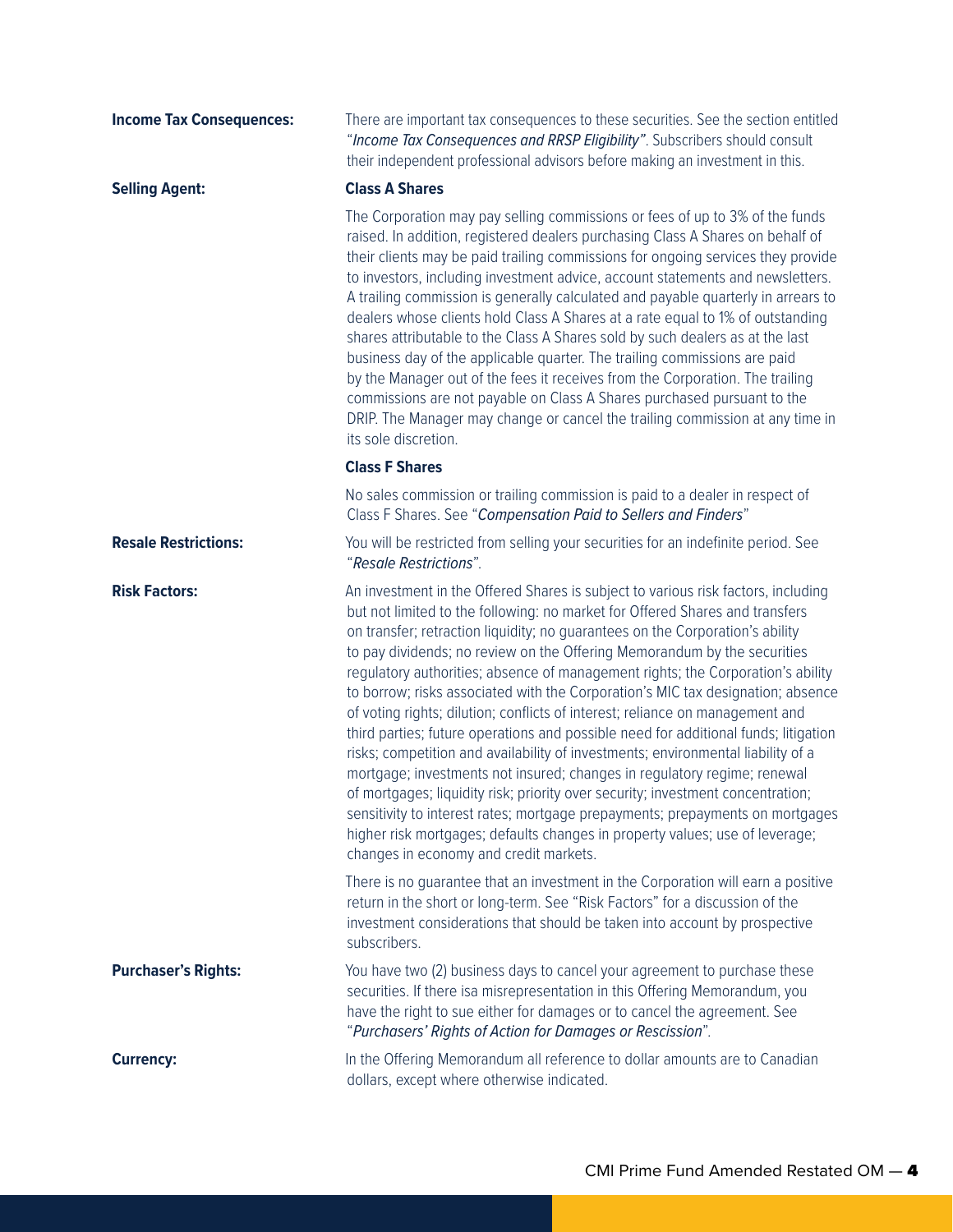#### **NO SECURITIES REGULATORY AUTHORITY OR REGULATOR HAS ASSESSED THE MERITS OF THESE SECURITIES OR REVIEWED THIS OFFERING MEMORANDUM. ANY REPRESENTATION TO THE CONTRARY IS AN OFFENCE. THIS IS A RISKY INVESTMENT. SEE "RISK FACTORS".**

## **FORWARD-LOOKING STATEMENTS**

This Offering Memorandum contains certain statements or disclosures that may constitute forward-looking information under the applicable securities legislation and the respective regulations, rules and policies and orders thereunder and all applicable published orders and rulings ("**securities legislation**") of the applicable securities commissions or similar regulatory authority ("**securities regulatory authority**").

Forward-looking statements may be identified by the use of words like "believes", "intends", "expects", "may", "will", "should", "estimates" or "anticipates", or the negative equivalents of those words or comparable terminology, and by discussions of strategies that involve risks and uncertainties. All forward-looking statements are based on the Corporation's current beliefs as well as assumptions made by and information currently available to the Corporation and relate to, among other things, anticipated financial performance; prospects; strategies; the nature of the Corporation's operations; sources of income; forecasts of capital expenditures and the sources of the financing thereof; expectations regarding the ability of the Corporation to raise capital; the Corporation's outlook; plans and objectives for future operations; forecast results; and anticipated financial performance.

The risks and uncertainties of the Corporation's activities, including those discussed under the section entitled "Risk Factors", could cause the Corporation's actual results and experience to differ materially from the anticipated results or other expectations expressed. In addition, the Corporation bases forward-looking statements on assumptions about future events, which may not prove to be accurate. In light of these risks, uncertainties and assumptions, prospective purchasers should not place undue reliance on forward- looking statements and should be aware that events described in the forward-looking statements set out in this Offering Memorandum may not occur.

The Corporation cannot assure prospective purchasers that its future results, levels of activity and achievements will occur as the Corporation expects, and neither the Corporation nor any other person assumes responsibility for the accuracy and completeness of the forward-looking statements. Except as required by law, the Corporation assumes no obligation to update or revise any forward- looking statements, whether as a result of new information, future events or otherwise. Subscribers are urged to read "Risk Factors" for a discussion of other factors that will impact the operations and success of the Corporation.

## **DOCUMENTS INCORPORATED BY REFERENCE**

In addition to and apart from this Offering Memorandum, the Corporation may utilize certain marketing materials in connection with the Offering, including an executive summary of certain of the material set forth in this Offering Memorandum. This material may include fact sheets and Subscriber sales promotion brochures, question and answer booklets, and presentations. All such marketing materials are specifically incorporated by reference into and form an integral part of this Offering Memorandum. All such marketing materials will be delivered or made reasonably available to a prospective purchaser prior to the purchase by such prospective purchaser of Offered Shares. Any statement contained in a document incorporated or deemed to be incorporated by reference herein shall be deemed to be modified or superseded for the purposes of this Offering Memorandum to the extent that a statement contained herein or in any other subsequently delivered Offering Memorandum which also is, or is deemed to be, incorporated by reference herein modifies or supersedes such statement. The modifying or superseding statement need not state that it has modified or superseded a prior statement or include any other information set forth in the document that it modifies or supersedes. The making of a modifying or superseding statement shall not be deemed an admission for any purposes that the modified or superseded statement, when made, constituted a misrepresentation, an untrue statement of a material fact or an omission to state a material fact that is required to be stated or that is necessary to make a statement not misleading in light of the circumstances in which it was made. Any statement so modified or superseded shall not be deemed, except as so modified or superseded, to constitute a part of this Offering Memorandum.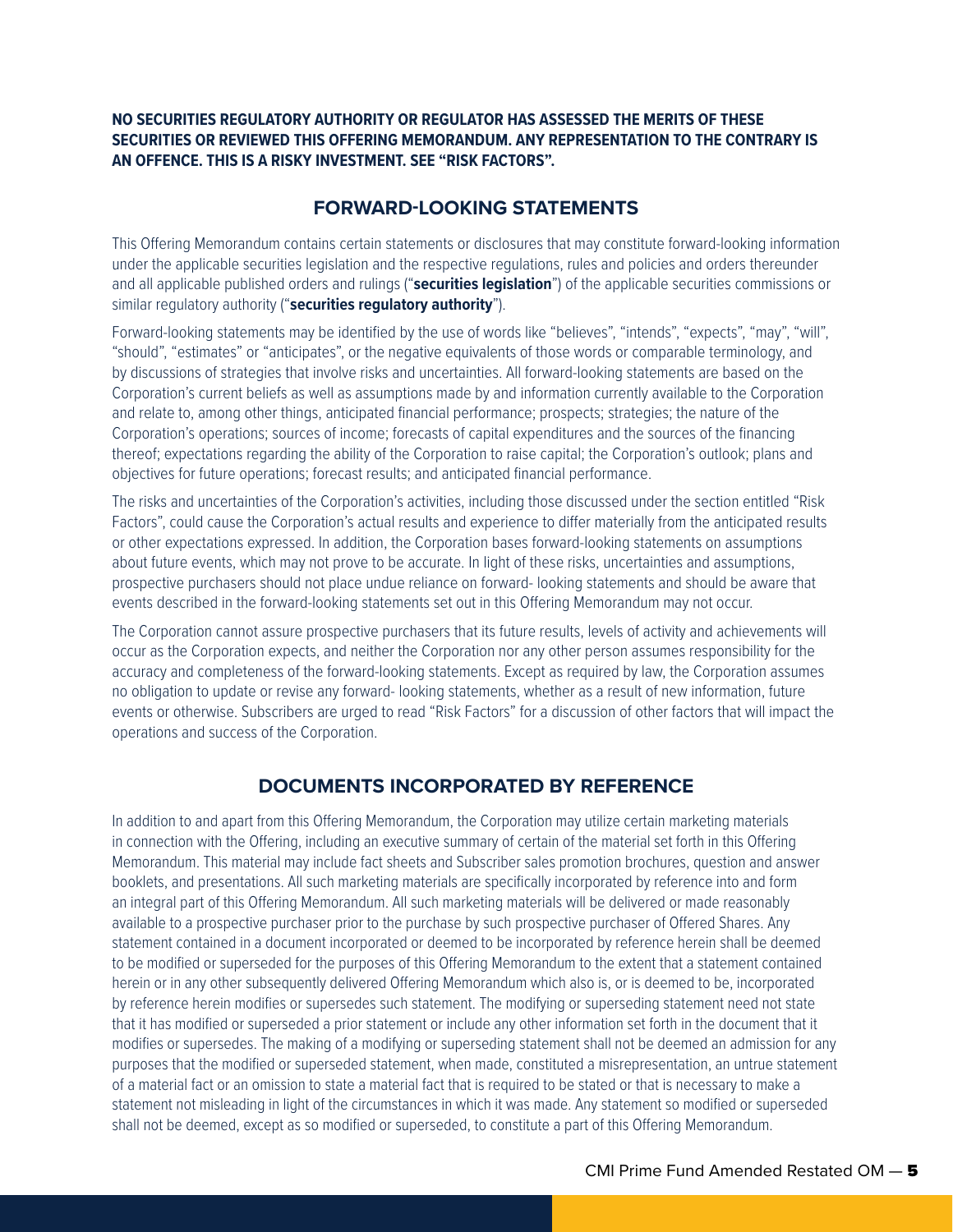## **CURRENCY**

All dollar amounts stated in this Offering Memorandum are expressed in Canadian currency, except where otherwise indicated.

### **INTERPRETATION**

In this Offering Memorandum, unless the context otherwise requires, when we use terms such as the "Corporation", "we", "us" and "our", we are referring to CMI Prime Mortgage Fund Corp. and when we use the terms such as "Subscriber", or "you" or "Subscriber" we are referring to a person who purchases Offered Shares under the Offering, thereupon becoming an investor in the Corporation. Words importing the singular number only, include the plural and vice versa, and words importing the masculine, feminine or neuter gender include the other genders.

Where used in this Offering Memorandum, the following capitalized words and phrases shall, unless there is something in the context otherwise inconsistent therewith, have the following meanings, respectively: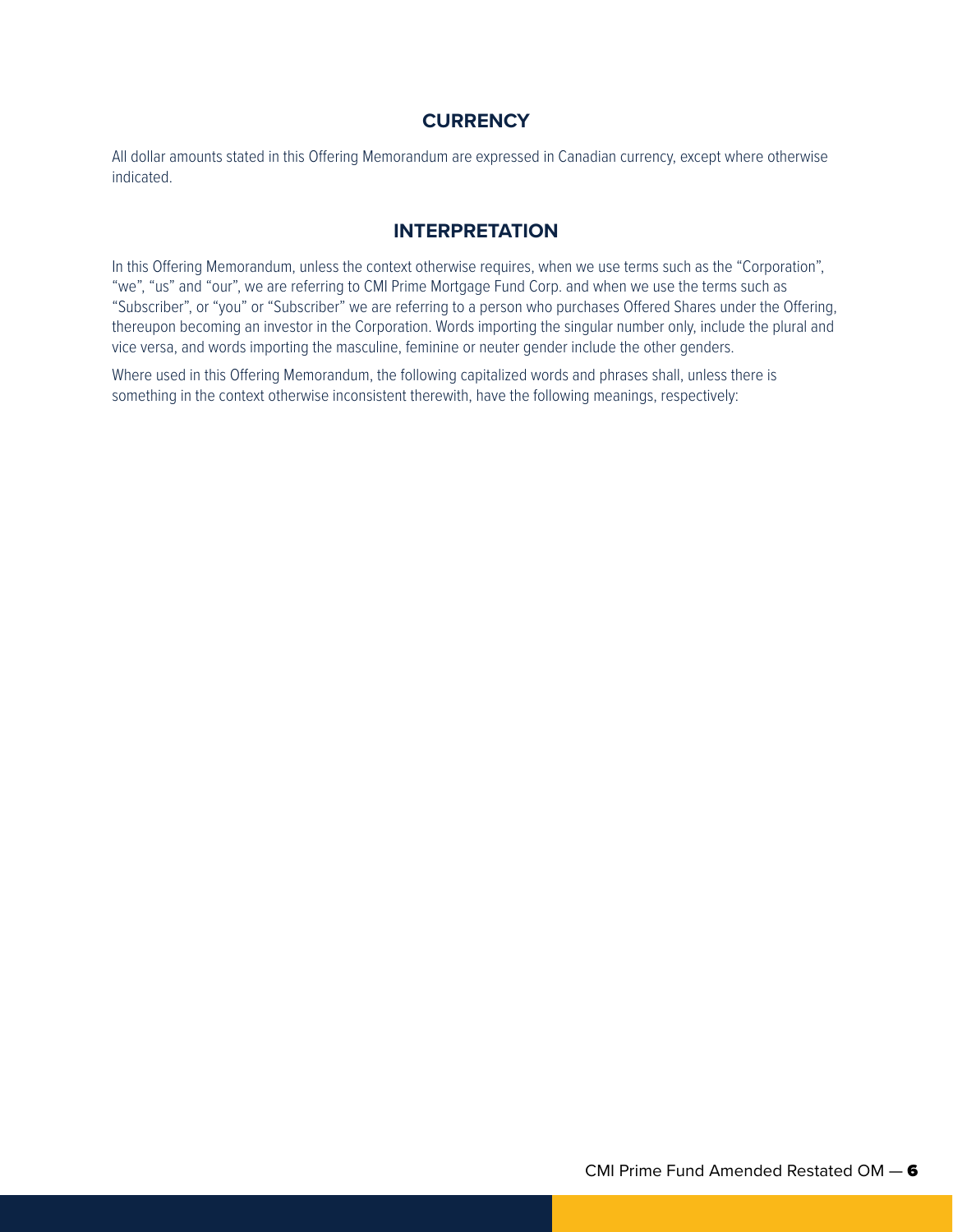"**Act**" or the "**OBCA**" means the Business Corporation Act, Ontario, as now enacted or as the same may from time to time be amended, re-enacted or replaced (and, herein the case of such amendment, re-enactment or replacement, any references herein shall be read as referring to such amended, re-enacted or replaced provisions).

"**Articles**" means articles of incorporation of the Corporation, as they may be amended, modified or restated, from time to time,

"**Business Day**" means a day other than a Saturday, Sunday or any other day treated as a holiday in the municipality in Canada in which the Corporation's registered office is then situated.

"**Class A Shares**" means the Class A Preferred Shares in the capital of the Corporation, as constituted from time to time. "Class B Shares" means the Class B Preferred Shares in the capital of the Corporation, as constituted from time to time. "Class F Shares" means the Class F Preferred Share in the capital of the Corporation, as constituted from time to time.

"**Common Shareholder**" means a person recorded in the securities register of the Corporation for the Common Shares as being the registered holder of one or more Common Shares.

"**Common Shares**" means the common shares of the Corporation, as constituted from time to time.

"**Corporate Objective**" means the qualification of the Corporation and maintenance of its status at all times as a "mortgage investment corporation" within the meaning of the Tax Act, as reasonably interpreted and applied by the directors of the Corporation.

"**Directors**" or "**Board of Directors**" means the board of directors of the Corporation.

"**Dividend Payment Date**" means, where with respect to a month, dividends have been declared by the Board of Directors in accordance with the provisions hereof, the 15th day of the following month.

"**Liquidation Distribution**" means a distribution of assets of the Corporation among its shareholders arising on the liquidation, dissolution or winding up of the Corporation, whether voluntary or involuntary, or any other distribution of assets of the Corporation among its shareholders for the purpose of winding up its affairs.

"**NI 45-106**" means National Instrument 45-106 – Prospectus Exemptions.

"**Preferred Shares**" means collectively, the Class A Shares, the Class B Shares and the Class F Shares.

"**Preferred Shareholder**" means a person recorded in the securities register of the Corporation for the Preferred Shares as being the registered holder of one or more Preferred Shares.

"**Redemption Date**" means, with respect to the Preferred Shares, the last day of a calendar quarter.

"**Redemption Price**" means, with respect to a Preferred Share, the sum of \$1.00 together with all declared and unpaid dividends on the Preferred Share.

"**Redemption Request**" means, with respect to the Preferred Share, a written notice in prescribed form, duly completed by the Preferred Shareholder, requesting the corporation to redeem Preferred Shares specified therein.

"**Shares**" means collectively, the Common Shares and the Preferred Shares, or any combination thereof as the context may require. "Subscribers" means a subscriber for Offered Shares pursuant to the Offering.

"**Tax Act**" means the Income Tax Act (Canada), as amended from time to time.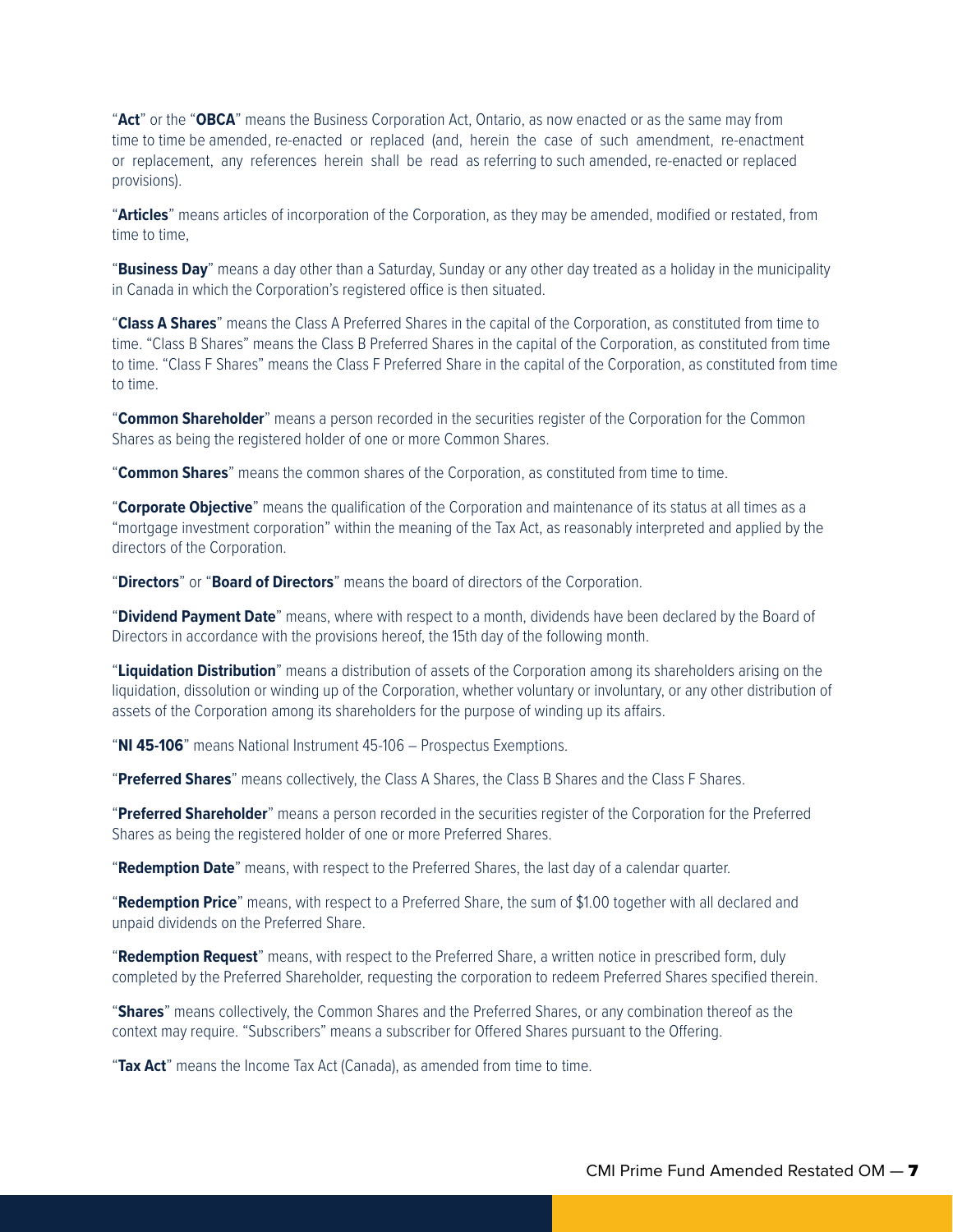## ITEM 1 **USE OF AVAILABLE FUNDS**

## **1.1 Available Funds**

The following table provides a breakdown of the expected available funds following the completion of the Offering:

|    |                                                                              | Assuming Minimum Offering <sup>(1)</sup> | <b>Assuming Maximum Offering</b> |
|----|------------------------------------------------------------------------------|------------------------------------------|----------------------------------|
| А. | Amount to be raised by this Offering                                         | \$0                                      | \$100,000,000                    |
| Β. | Selling commissions and fees (estimated) <sup>(2)</sup>                      | \$0                                      | \$5,000,000                      |
|    | Estimated Offering costs (e.g., legal,<br>accounting, audit.) <sup>(3)</sup> | \$0                                      | \$100,000                        |
| D. | Available funds: $D = A - (B+C)$                                             | \$0                                      | \$94,900,000                     |
| Ε. | Additional sources of funding required                                       | \$0                                      | \$0                              |
| F. | Working capital deficiency (4)                                               | \$0                                      | \$0                              |
| G. | Total: $G = D + E + F$                                                       | \$0                                      | \$94,900,000                     |

#### **Notes:**

- 1. There is no minimum Offering. The Corporation will offer an unlimited number of Offered Shares on a continuous basis at the Managers' discretion until the Maximum Offering is completed or terminated.
- 2. The Corporation sells Offered Shares through dealers authorized to do so. The Corporation may pay selling commissions or fees of up to 3% of the funds raised on the Class A Shares. In addition, registered dealers purchasing Class A Shares on behalf of their clients may be paid trailing commissions for ongoing services they provide to investors, including investment advice, account statements and newsletters. A trailing commission is generally calculated and payable quarterly in arrears to dealers whose clients hold Class A Shares at a rate equal to 1% of initial outstanding shares attributable to the Class A Shares sold by such dealers as at the last business day of the applicable quarter. The trailing commissions are paid by the Manager out of the fees it receives from the Corporation. Trailing commissions are not payable on Class A Shares purchased pursuant to the DRIP. The Manager may change or cancel the trailing commission at any time in its sole discretion. The Corporation pays no commissions or trailing commissions on the Class F Shares. See "*Compensation Paid to Sellers and Finders.*"
- 3. From the date that it commenced operations in June 2020, the Corporation has generated net proceeds of \$1,68,939 through the sale of Offered Shares [**net of share retractions**]. See "*Capital Structure*" and "*Prior Sales*".
- 4. As at the date of this Offering Memorandum, the Corporation does not have a working capital deficiency.

### **1.2 Use of Available Funds**

The following table provides a detailed breakdown of how the Corporation will use the available funds: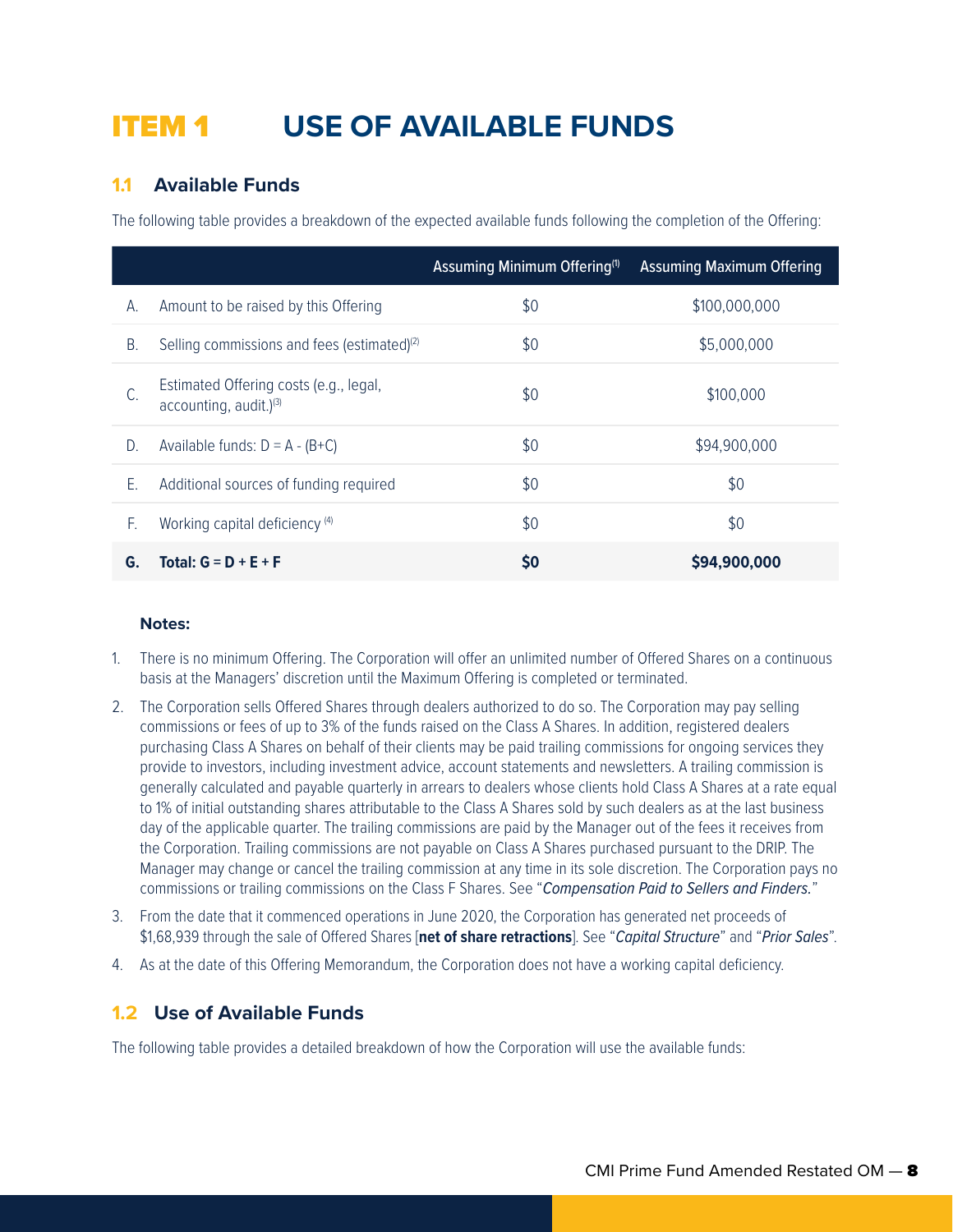| Description of intended use of net proceeds<br>listed in order of priority                                    | Assuming Minimum Offering <sup>(1)</sup> | Assuming Maximum Offering |
|---------------------------------------------------------------------------------------------------------------|------------------------------------------|---------------------------|
| To the payment of monthly management,<br>advisory fees and mortgage services fees <sup>(2)</sup>              | \$0                                      | \$1,000,000               |
| Working Capital                                                                                               | \$0                                      | \$0                       |
| To lend out funds and make investments<br>permitted by a MIC under the Tax Act (as defined<br>below $)^{(3)}$ | \$0                                      | \$93,900,000              |
| <b>Total: Equal to G in the Funds table above</b>                                                             | S <sub>0</sub>                           | \$94,900,000              |

#### **Notes:**

- 1. There is no minimum Offering. The Corporation will offer an unlimited number of Offered Shares on a continuous basis at the Managers' discretion until the Maximum Offering is completed or terminated.
- 2. This amount reflects a yearly estimate of the following fees payable to the Managers (as defined below) under the Management Agreement (as defined below) in fiscal year 2020 were \$Nil. See "*Business of the Corporation – Structure.*" The Managers are paid 1% of AUM calculated monthly as per the Management Agreement. AUM is defined as the total of the principal amount of the outstanding mortgage balances (less any credit losses).
- 3. It is anticipated that the funds raised from this Offering after expenses will be used for permitted lending and funding new mortgage investments. The amount that we have available for these purposes will depend upon whether we achieve the Maximum Offering.

## **1.3 Reallocation**

The Corporation intends to spend the available funds as stated. We will reallocate funds only for sound business reasons.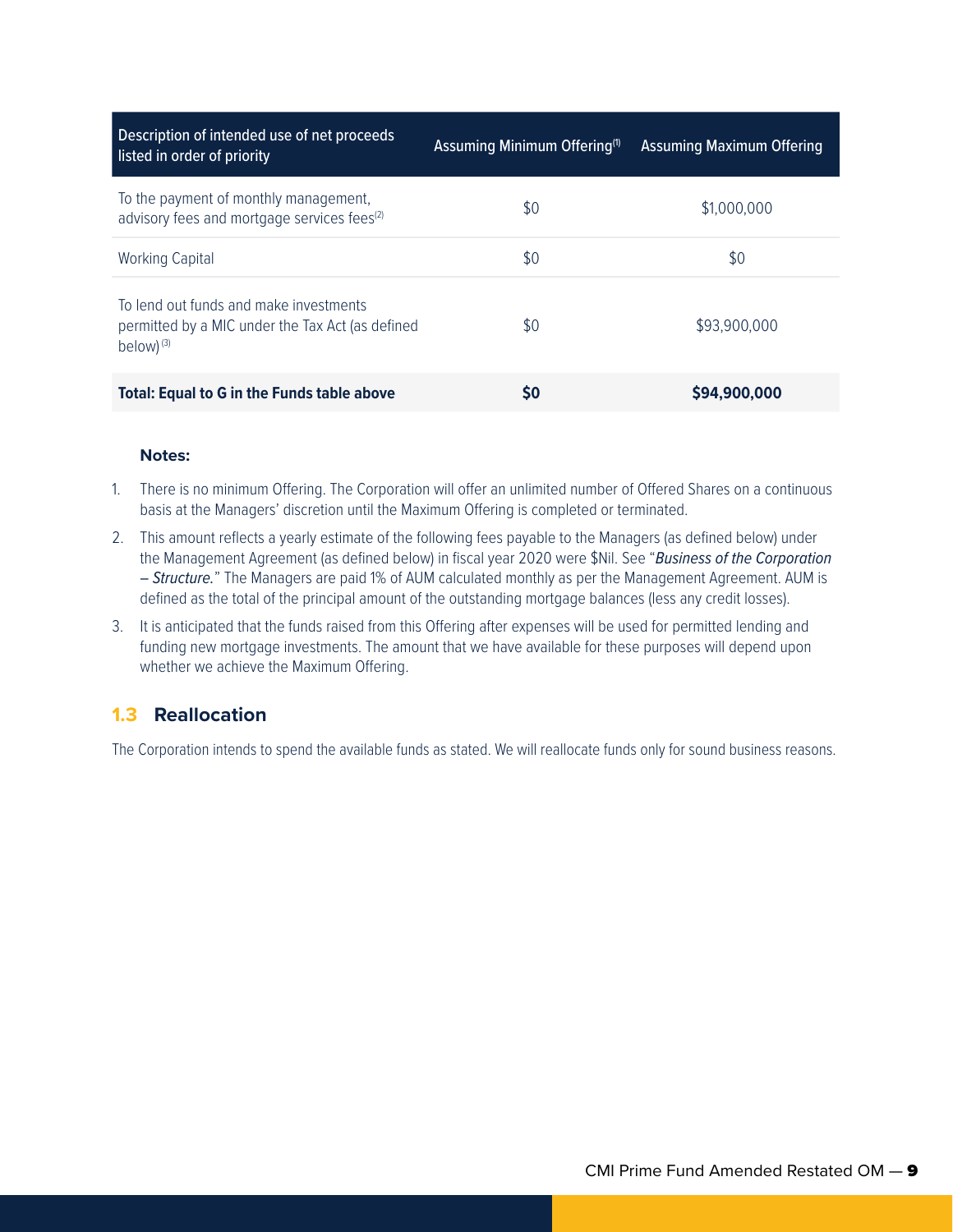## ITEM 2 **BUSINESS OF THE CORPORATION**

### **2.1 Structure**

CMI Prime Mortgage Fund Corp. was incorporated under the *Business Corporations Act* (Ontario) on June 15, 2020. The Corporation's head and registered office is located at 2425 Matheson Blvd E, Mississauga, Ontario, L4W 5K4. The Common Shares of the Corporation are owned by in equal proportions by Bryan Jaskolka, Michael Jaskolka, Alan Jaskolka and Jeffrey Jaskolka. Alan is the father of Michael, Bryan and Jeffrey.

The Corporation is required under its articles of incorporation to qualify and remain qualified as a "mortgage investment corporation" or a "**MIC**" as mortgage investment corporations are commonly referred to, under the *Income* Tax Act (Canada) ("**Tax Act**"). This effectively enables the MIC to operate as a tax-free "flow through" conduit of net income to its shareholders.

The Corporation's business objective is to generate income by optimizing its investment portfolio within the MIC criteria mandate by the Tax Act. The Tax Act's MIC criteria are discussed in further detail below. See ITEM 6: INCOME TAX CONSEQUENCES AND RRSP ELIGIBILITY.

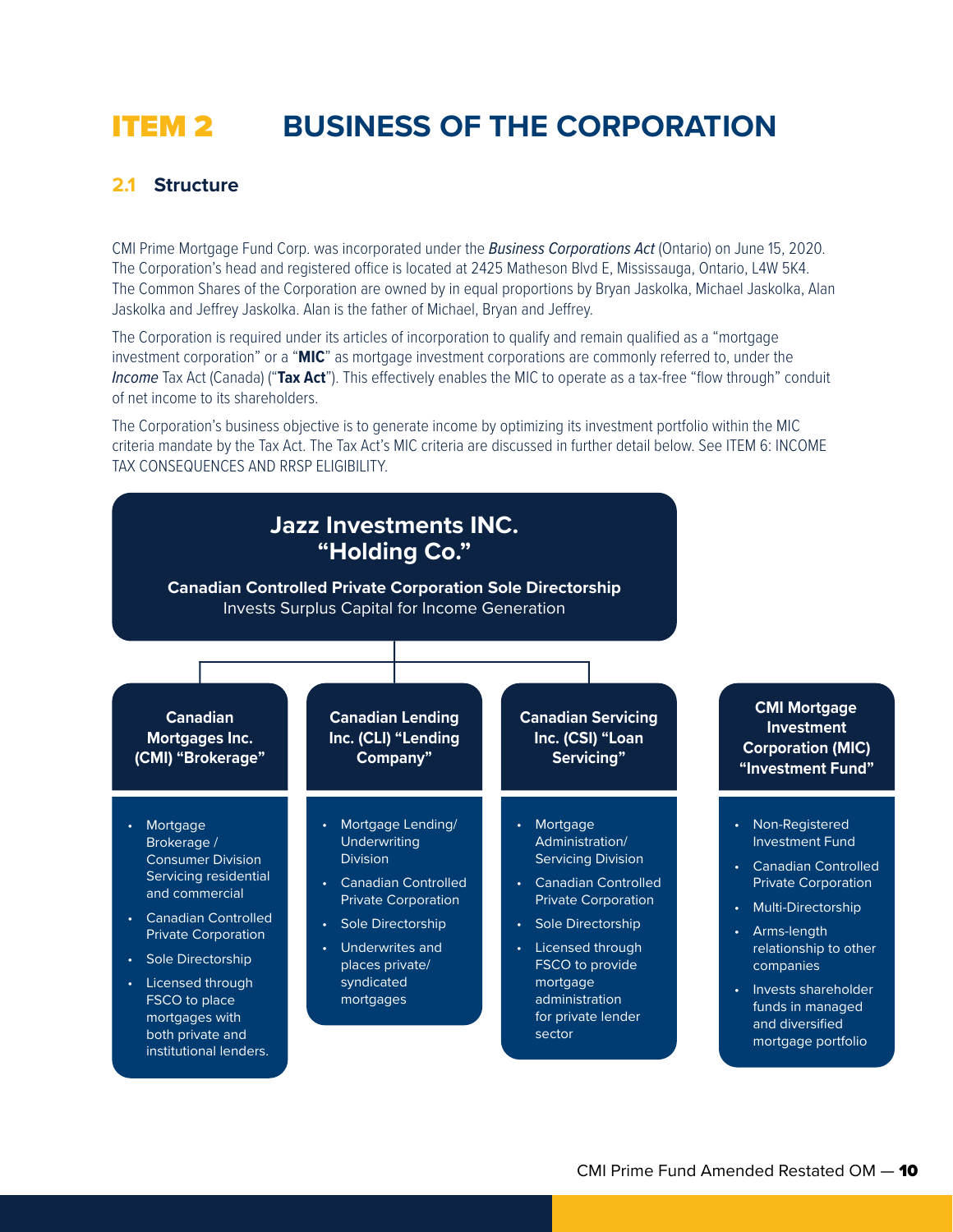Canadian Mortgages Inc. ("**CMI**") is a Canadian controlled private corporation and is licensed through FSRAO (as defined below) as a mortgage brokerage.

CMI Mortgage Investments Inc. ("**CLI**") is a Canadian controlled private corporation. CLI provides mortgage lending and underwriting services to CMI's group of companies.

CMI Mortgage Services Inc. ("**CSI**") is a Canadian controlled private corporation. CSI is licensed through FSRAO and provides mortgage administration services for the CMI group of companies.

CMI Real Estate Inc. ("**CRI**") is a Canadian controlled private corporation. CRI is licensed through RECO (as defined below) and provides real estate sales services.

#### *Management of the Corporation*

The Board of Directors oversees the overall business and undertaking of the Corporation. The day-to-day operations of the Corporation are managed by CSI and CMI (together the "**Managers**") under an amended Mortgage Services Agreement dated July 1, 2021 with the Corporation which provides for management, advisory, underwriting and administration services for the investments by the Managers ("**Management Agreement**").

CSI is licensed as a mortgage administrator with Financial Services Regulatory Authority of Ontario ("**FSRAO**") and CMI is licensed as a mortgage broker with FSRAO.

The Managers have been engaged by the Corporation to provide it with management, mortgage origination and mortgage administration services. Mortgage investments are sourced primarily through Managers. The Managers may employ from time to time the services of related persons, including real estate brokers and lending companies. Any fees paid by the Corporation to such related persons will be at rates consistent with those charged by arms-length third parties.

The Board of the Corporation is composed of two directors – Alan Jaskolka and Bryan Jaskolka who are father and son. Bryan Jaskolka is the Chief Operating Officer and the Chief Executive Officer. Alan Jaskolka is the Chief Financial Officer of the Corporation.

#### *Relationship between the Corporation and the Managers*

The Corporation, the Managers are related companies insofar as one of the holders of the common shares of the Corporation and the sole shareholder of the holding group who is the sole shareholder of the Managers is the same person. The directors of the Corporation and the directors of the Managers are also the same individuals. The Corporation and the Managers also share key employees and decision- makers. As a result, the Corporation and the Managers are under common direction and control.

Two of the directors and officers of the Corporation and Managers are licensed with FSRAO as mortgage agents with CMI. Alan Jaskolka is licensed as the "principal broker" with CMI and Bryan Jaskolka is licensed as a "broker" with CMI. These two individuals, Alan Jaskolka and Bryan Jaskolka will be entitled to receive a portion of the compensation paid to the Managers by borrowers who obtain mortgaging financing from the Corporation.

Alan Jaskolka is also the principal shareholder and the sole director and officer of CRI which is registered with Real Estate Council of Ontario ("**RECO**") as a real estate brokerage firm. Alan Jaskolka is registered with RECO as a licensed real estate broker with CRI. CRI is a member of the Toronto Real Estate Board. The Corporation may invest in mortgages in respect of which Messieur Jaskolka or CRI has provided real estate asset acquisition services to the Corporation.

Bryan Jaskolka is the sole shareholder of CMI Financial Group Inc., who is the sole shareholder of CMI, CLI and CSI. Bryan Jaskolka is the CEO of CLI, which is private lending company that matches high-quality mortgages with investors based on their personal preferences and target ROI goals. While CLI is not paid directly by the Corporation for underwriting certain mortgages that the Corporation invests in, CLI generates its revenues from the rate spread. The Managers do not exclusively provide services to the Corporation. It also structures mortgages outside of the Corporation. The principals of the Managers may receive fees from the mortgages created by the Managers.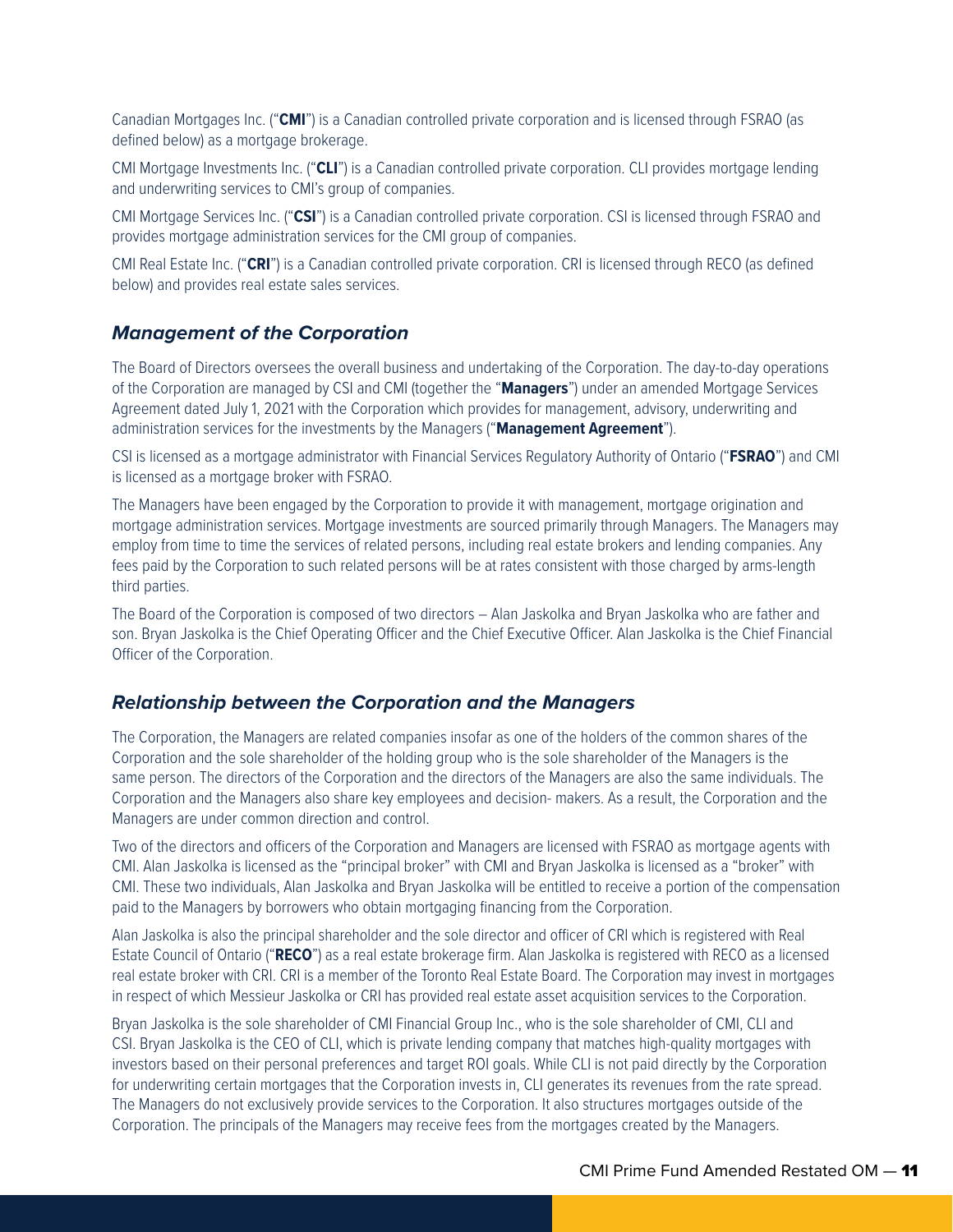The Managers, or any of its officers, shareholders, employees or affiliates, may purchase for their own account and own as a co- lender, a percentage interest in any investment held by the Corporation. The Managers or any related company or individual may hold a subordinate portion in any mortgage which is presented to the Corporation for investment, and the rate of return on such a subordinate portion may vary from the Corporation's rate of return due to the differing loan- to-value risk assumed by the Corporation. See Conflicts of Interest in Section 2.2 below.

## *Management Fees and Expenses*

The Corporation will pay the following amounts to the Managers under the terms of the Management Agreement:

- a. A management fee up to and equal to 1.00% per annum of the outstanding aggregate principal balance of all mortgages, or the outstanding aggregate principal balance of the Corporation's percentage interest therein, and the book value of the Corporation's investments other than mortgages, calculated monthly on the first day of the month at the rate of 0.08333%, aggregated and payable in monthly installments on the last day of each month and prorated for any partial month.
- b. An annual performance fee equal to an amount not to exceed 20.00% of the net yield over and above 5.50% per annum generated from all investments to be calculated at the end of the fiscal year. For example, if the net yield throughout the year calculated on the fiscal year end is 6.50%, then the performance fee shall be 20.00% of 1.00% (6.50% - 5.50%) which equals 1.00%. If for example the net yield throughout the year calculated on the fiscal year end is 5.00% then there shall be no performance fee.
- c. The Managers are entitled to deduct any amounts deductible under the Management Agreement, including its interest allocations, before distributing amounts to the Corporation under the Management Agreement. In addition, the Managers are entitled to retain any overnight float interest on all accounts maintained by it and all lender, broker, origination, commitment, renewal, extension, advance, discharge, late payment, participation, NSF, administration and similar or other fees generated on the investments acquired by the Corporation, which fees are and remain the sole property of the Managers, and to the extent that they are recovered from the borrowers or investment.
- d. All rights granted to the Managers and other amounts payable to the Managers pursuant to the terms hereof shall include the applicable amount of harmonized sales tax ("HST") payable in respect thereof. Accordingly, the Managers shall be responsible for remitting all HST payable on the fees stated above at such times and in such amounts as required by law.
- e. The Managers are responsible for all its internal costs including, without limitation, all its internal costs incurred in originating, sourcing, arranging and offering investments for sale to the Corporation.
- f. All the other costs with respect to the Corporations' business shall be paid for by the Corporation including, without limitation, taxes, legal, accounting, audit, operating, offering, management and administration fees and expenses, and fees and expenses associated with the acquisition, registration, disposition, holding, collection and enforcement of the Corporation's investments.

## *Management Agreement*

The Corporation has entered a Management Agreement with the Managers pursuant to which the Managers will provide exclusive ongoing management, mortgage administration and advice and consulting services to the Corporation. The Management Agreement is for an indefinite term, subject to certain provisions for termination.

- a. The Corporation may terminate the Management Agreement for any reason on 30 days written notice.
- b. The Management Agreement may be terminated at any time, by mutual consent in writing.
- c. The Managers may resign and the Agreement terminated on 60 days' notice to the Corporation.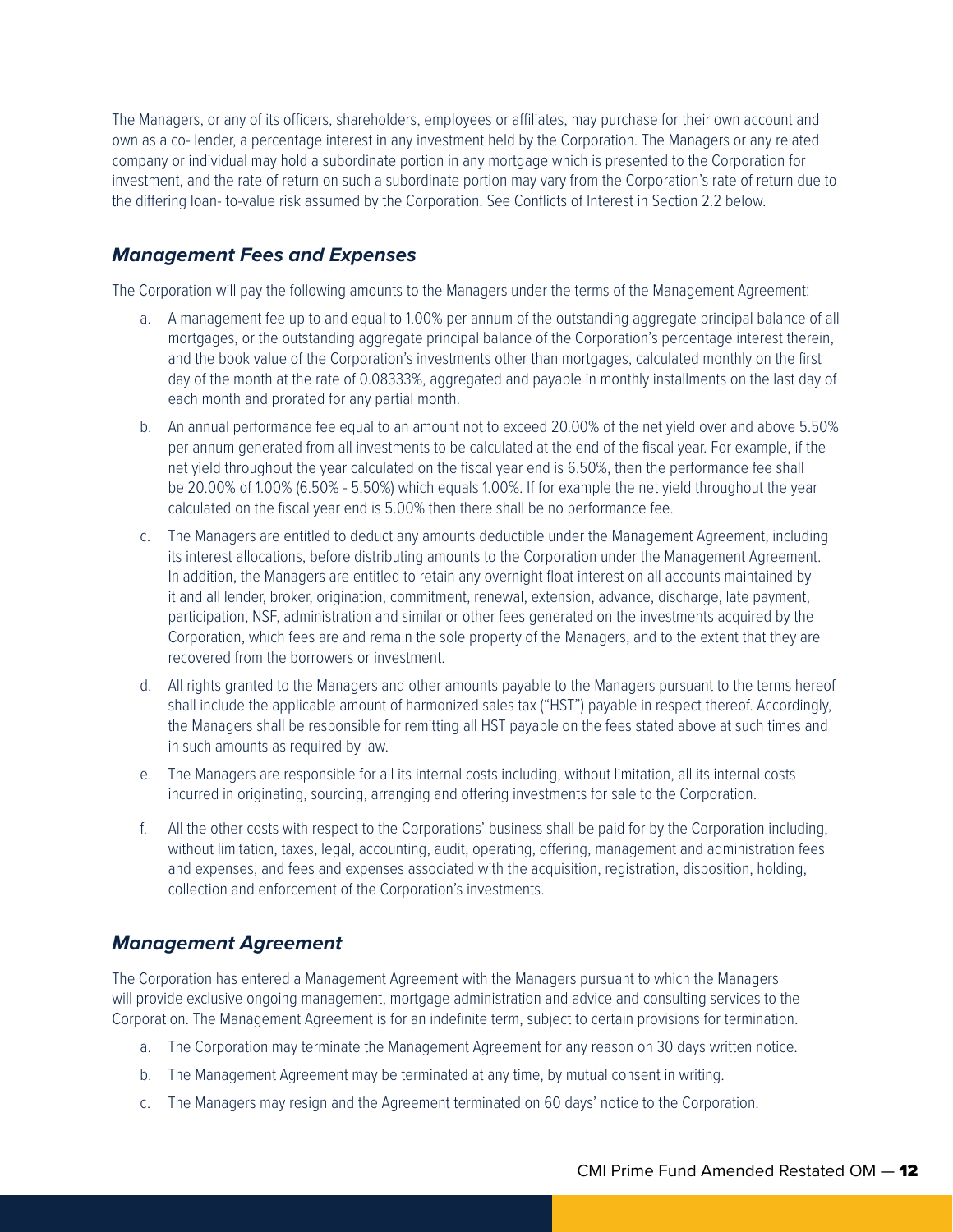- d. Either party may terminate the Management Agreement in the event of:
	- i. the commission by either party of any fraudulent act;
	- ii. either party becomes bankrupt, insolvent or makes a general assignment for the benefit of its creditors;
	- iii. conviction of either party for a criminal offence;
	- iv. conduct by either party that is materially damaging to the other party and contrary to the terms of the Management Agreement;
	- v. material breach of the Management Agreement by a party;
	- vi. material misrepresentation by a party; or
	- vii. material failure by a party to perform its duties as described in the Management Agreement within ten days of written notice by the other party.

Pursuant to the terms of the Management Agreement, the Corporation has agreed to indemnify and reimburse the Managers, as well as its directors, officers, shareholders, employees and agents, from and against any losses, claims, costs, damages and liabilities suffered or sustained by it in the course of carrying out its duties under the Agreement, or suffered as a result of any third party claims other than those suits claims or demands occasioned by the Managers gross negligence or willful misconduct.

## *Third Party Marketing Agreements, Finder's Fees and Commissions*

The Managers on behalf of the Corporation may enter into marketing agreements with third parties such as financial advisors, stockbrokers and dealers, and financial intermediaries to market the Offered Shares on behalf of the Corporation. None of the Managers nor any their respective directors, officers or shareholders, will receive compensation for placing Offered Shares. In addition to up front commissions paid at the time of the investment, the Managers may also pay ongoing servicing fees or trailing commission to third parties who distribute Offered Shares of the Corporation. Fees payable to third party dealers and intermediaries (registered dealers only)will be negotiated but in any event, will not exceed 3% of the gross subscription proceeds and trailing commissions of 1% of initial outstanding shares attributable to the Class A Shares sold by such dealers as at the last business day of the applicable quarter. The trailing commission is not applicable to Class A Shares purchased pursuant to the DRIP. The Manager may change or cancel the trailing commission at any time in its sole discretion.

## *Credit Committee*

The Managers will establish a Credit Committee comprised of professionals knowledgeable and experienced in mortgages and real estate finance. At all times, at least one member of the Credit Committee will be a senior executive of the Managers. The Credit Committee will review all mortgages and loans to be made by the Corporation. The Members of the Credit Committee are Bryan Jaskolka, Kevin Fettig, and Elizabeth Wood.

## **2.2 Our Business**

## *The Mortgage Portfolio*

The Corporation's primary business is earning income through investing in a portfolio of residential and commercial mortgages. Commercial mortgages are mortgages that are principally secured by land developments or incomeproducing properties that have retail, commercial, service, office and/or industrial uses. Residential mortgages those mortgages principally secured by single family houses. The corporation does not actively employ resources to originate mortgages, the corporation relies exclusively on CSI, a related corporation, to underwrite and provide mortgages for investment.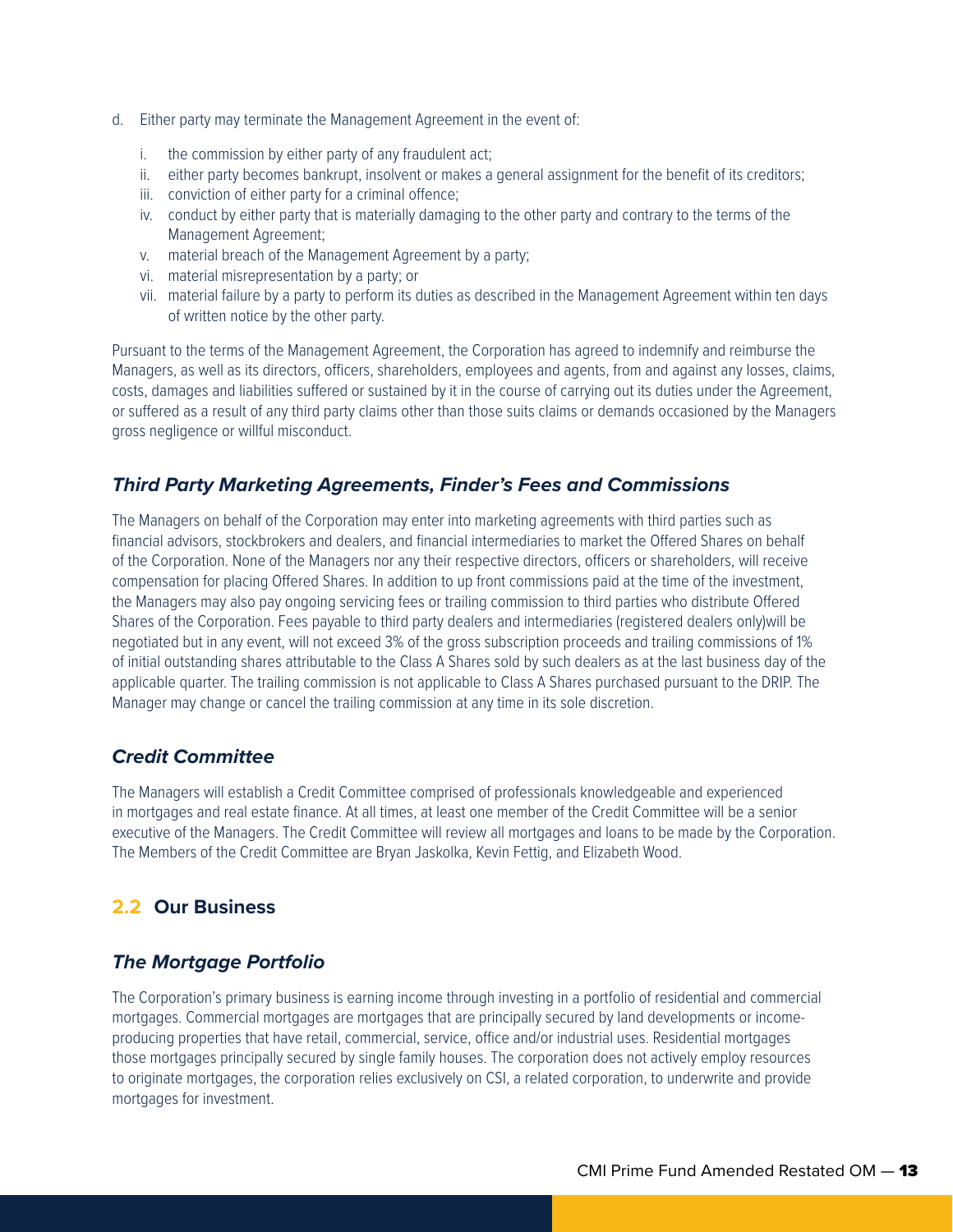The Credit Committee is responsible for managing the Corporations mortgage investments. The agreement between the Corporation and the Mortgage Services Agreement between CSI (a related company) provides all mortgages underwritten by CSI. CSI will perform certain administrative duties in the management and administration of all mortgages held within the corporation.

The Corporation expects to build a portfolio of residential and commercial mortgages as follows:

- a. **Residential Mortgages** at least 50% of the Corporation's assets, at cost, consists of mortgages on new, existing, proposed or in construction residential properties in Canada, including but not limited to, single family dwellings, duplexes, townhouses, condominium units and apartment buildings, land, income producing property, or cash on hand or deposit pending investment in mortgages.
- b. **Commercial Mortgages** up to 35% of the Corporation's assets may consist of conventional mortgages on existing, proposed or in construction retail, commercial or industrial properties in Canada.
- c. **Other Investments** investments may also be made from time to time in money market instruments, pending investment in mortgages
- d. **Real Property** up to 25% of the Corporation's assets may be invested directly in real estate properties held for income purposes.
- e. The Corporation may acquire real estate properties by foreclosure or otherwise as default occurs on a mortgage.
- f. The Corporation is allowed to borrow funds under the provisions of the Tax Act, however, the Corporation has capped leverage at 65% of the value of property owned by the Corporation.

The Corporation has initially established and conducted its business in the Province of Ontario. As the opportunities rise, the Corporation expects to expand its business to other Provinces.

As at June 30, 2021, the Corporation's investment in mortgages was \$1,624,500.00 net of an allowance for loan loss in the amount of \$1,597. As at June 30, 2021, 8 individual mortgages were held by the Corporation with an average loan size of \$203,062.50 and a weighted average loan to value ratio of 54.60%.. See ITEM 2: BUSINESS OF THE CORPORATION, 2.3 Development of Business and Use of Proceeds for more detailed information with respect to the expected composition of the Corporation's mortgage portfolio.

The Corporation anticipates the dividend yield to exceed 5.50% for Class A Shares and the Corporation anticipates the Class F dividend yield to exceed 6.50% net of fees, (the "**Target Yields**").

#### See "*Description of Offered Shares – Dividend Policy*".

If deemed prudent by the Corporation, the Corporation may, from time to time, secure additional or replacement long term debt from financial institutions, other third parties or holders of Preferred Shares. Such loans may be secured by granting encumbrances, security interests or other charges on the assets of the Corporation.

#### *Investment Policies, Practices and Restrictions*

The Corporation's business consists of lending money, principally residential mortgages to individual consumers, which comprise a target minimum of 90% of its mortgage portfolio by dollar value. The Company classifies residential mortgages into the following categories based on the underlying property type or the use of the mortgage proceeds:

- i. properties with existing single or multi-family residential dwellings,
- ii. vacant land held for the purpose of construction or development of residential dwellings, and
- iii. construction loans for the development or construction of single or multi-family residential dwellings.

The Corporation, through the Administrator, works closely with retail mortgage brokers throughout Canada to market itself as a lender of choice in the "non-prime" mortgage market segment. In this manner, it expects to be well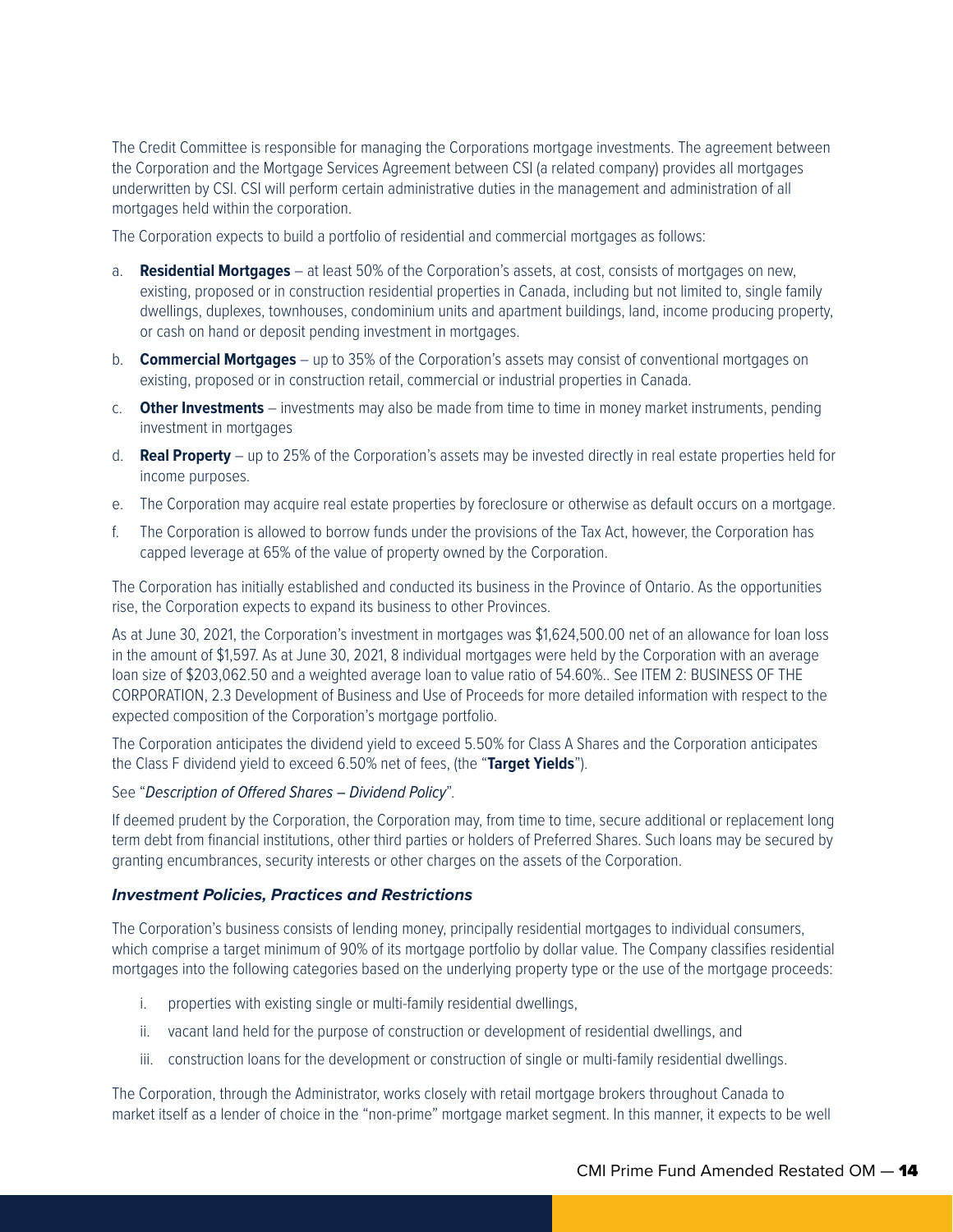positioned to receive referrals on mortgage lending opportunities that do not meet the criteria of the major lending institutions or that involve borrowers in rural areas typically not well serviced by major lenders.

The maximum Loan to Value (LTV) of the Corporation's mortgage portfolio cannot exceed a weighted average of 65%. The maximum allowable LTV of any one residential mortgage in the portfolio will vary depending on the following criteria:

- a. For residential mortgages registered as security against properties with existing single or multi-family dwellings, the Corporation generally expects to lend up to an LTV of 65%, although this is dependent on location and mortgage position.
- b. For residential mortgages on vacant land (which excludes vacant land for the purposes of construction or development), the Corporation expects to lend up to a 50% LTV, although the amount is dependent upon the location and mortgage priority. The Corporation will only lend on vacant land on a case-by-case basis at the discretion of the Corporation's Credit Committee and the Manager, and typically not for land speculation purposes. The Corporation does not intend to lend to large real estate developments as part of its regular business operations. Except in special circumstances that are at the discretion of the Corporation's Credit Committee and the Manager, the Corporation will not make loans secured only by mortgages on vacant lands, and will generally require additional security from the borrower and/or guarantors.
- c. The Corporation's construction program provides for lending up to a 65% LTV but can exceed 65% on a case by case basis if the construction mortgage is within an urban major urban setting. Construction mortgages can be offered to property owners or builders/developers for single family or multi-family homes up to a maximum of four units. The LTV for construction mortgages is based on the value of the underlying land plus the construction or development value achieved to the time of the mortgage advance. For example, the initial draw of a construction mortgage will be based on the value of the vacant land the construction mortgage is secured against, with subsequent advances based on the additional value created by the development of and construction on that land. The corporation targets a maximum allowable limit of 15% of the total assets for the corporation's construction program.
- d. The Corporation's mortgage portfolio will principally be comprised of 1st mortgages, targeting a net dividend yield of 5.50- 6.50%. The Corporation targets an overall allocation of 75% to 1st mortgages and 25% to 2nd mortgages. The 2rd mortgage portfolio typically will not exceed 25% of the Corporation's overall portfolio.

The Corporation has adopted certain policies which establish the investment criteria for the Corporation's investment decisions. By entering into the Management Agreement (see "*Material Contracts – Management Agreement*"), the Manager has agreed to abide by and apply these policies, which are as follows:

- a. The Company may maintain up to 5% of its total assets in cash, "near-cash" securities (such as term deposits, guaranteed investment certificates or money market securities) or have cash readily accessible via a line of credit at all times in order to meet redemption requests (see "*Redemption of Securities*"). The Corporation should also be in a position to redeem a prior mortgagee's interest in a given property if the Manager considers that it would be advantageous for the Corporation to do so, having regard to the market value of the property and the amount of mortgage debt due to the Corporation;
- b. The Corporation may not hold any indebtedness, whether by way of a mortgage or otherwise, of a person who is a common shareholder of the Corporation or of any other person who does not deal at arm's length with the annuitant of an RRSP or RRIF which holds Common Shares;
- c. The Corporation may not make any loan or investment which does not meet the "Canadian content" requirements of paragraph 130.1(6)(c) of the Tax Act;
- d. The Corporation may not make a loan which, together with all other mortgage loans that have priority over or rank *pari passu* with such loan, exceeds 80% of the fair market value of the mortgaged property, except when:
	- i. Such a mortgage is insured under the *National Housing Act* (Canada) or any similar legislation of a province, or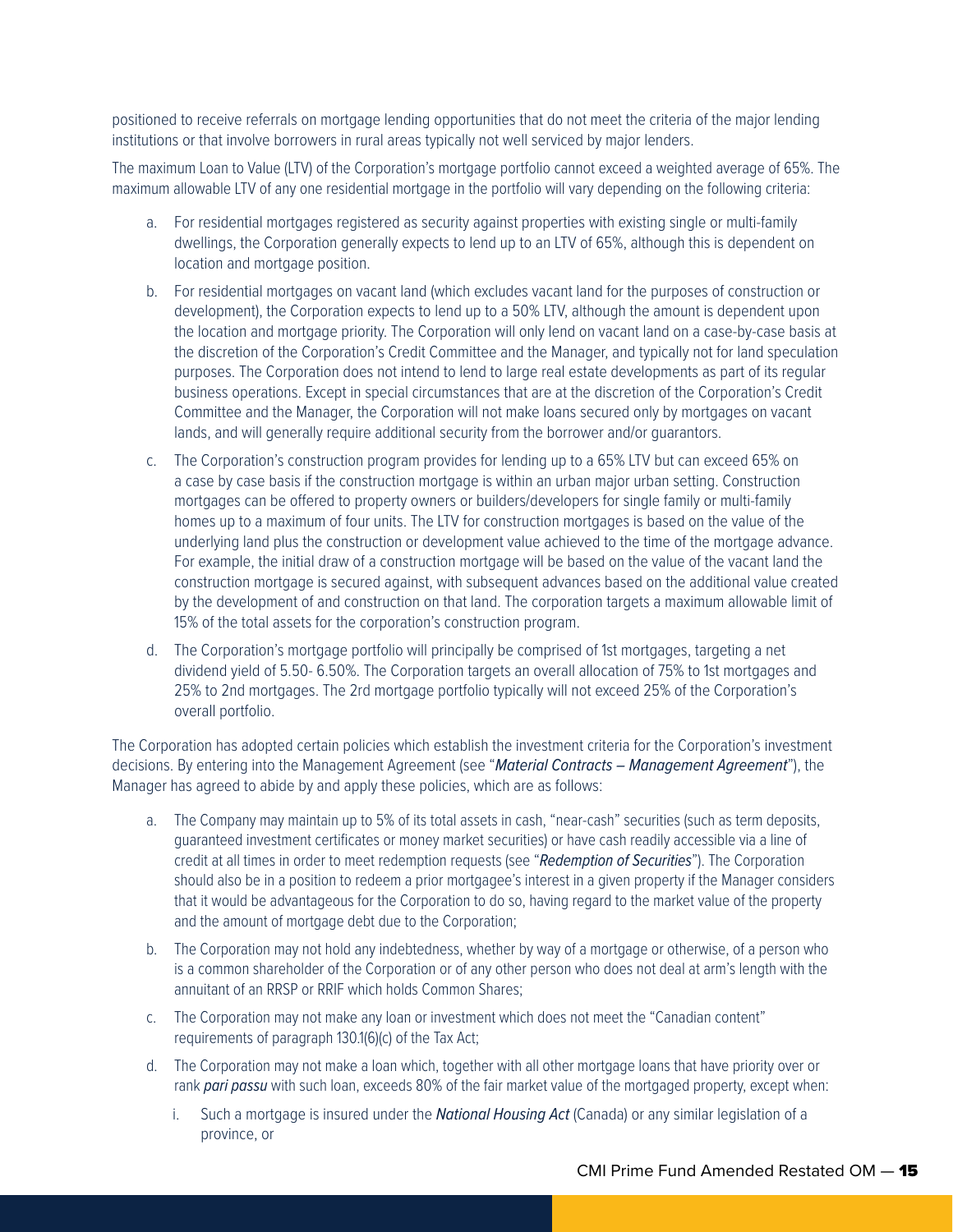- ii. The excess over 80% is insured by an insurance company registered or licensed under the Insurance Companies Act (Canada) or similar legislation of a Canadian province or territory;
- e. The Corporation may not make a loan secured by a mortgage on a property in which:
	- i. Any senior officer or director of the Corporation, the Administrator or the Manager, OR
	- ii. Any associate or affiliate of a person referred to in (a) has an interest as mortgagor;
- f. The Corporation will not hold a fractional interest in a mortgage nor participate in mortgage syndications unless reviewed and approved by the Credit Committee from time-to-time;
- g. The Corporation may not hold a mortgage the term of which exceeds five years unless reviewed and approved by the Credit Committee from time-to-time. Mortgages held by the Corporation may contain provisions permitting the mortgagor, when not in default, to renew their mortgage for one or more additional terms.

#### *Operating Policies*

The Corporation will adhere to the following operating policies:

- a. The Corporation must obtain a Phase I environmental audit where the real estate to be provided as security for a mortgage isa commercial property when deemed necessary (ie. industrial properties). Where the real estate is not a commercial property, a Phase I environmental study will not be commissioned unless the Manager deems such an audit to be necessary;
- b. The Corporation will obtain title insurance in respect of real property provided as security for a mortgage loan in such amounts and on such terms as the Administrator considers appropriate, or in the alternative, will obtain a favorable title opinion from a solicitor;
- c. The Corporation must ensure that all property taxes are up to date and that every property obtains current and valid title insurance; and
- d. The legal title or an amendment to the legal title to each mortgage and other investments of the Corporation must be held by and registered in the name of the Corporation or the custodian.

#### *Investment Restrictions*

This section outlines the investment restrictions of the Corporation.

The Corporation's investment practices are subject to certain operating, lending and other restrictions which have been adopted by the Credit Committee and the Manager. According to these restrictions, the Corporation may not:

- a. Make a mortgage loan if, immediately after the closing of the mortgage transaction, the amount so lent would be greater than 10% of the book value of the Corporation's net assets; where the Corporation's net assets exceeds 5 million dollars
- b. Guarantee securities or obligations of any person or company;
- c. Engage in securities lending;
- d. Engage in derivative transactions for any purpose;
- e. Lend money on the security of a mortgage (which is the primary collateral for the mortgage) unless an independent appraisal by a qualified real estate appraiser loan has been completed;
- f. Develop, manage or acquire (except by foreclosure or other enforcement of its rights as mortgagee) any real property;
- g. Enter into a forward commitment that is binding on the Corporation unless the Corporation has, at the time such a commitment has been made, sufficient cash or "near cash" securities to fund the loan(s) to which the commitment relates; or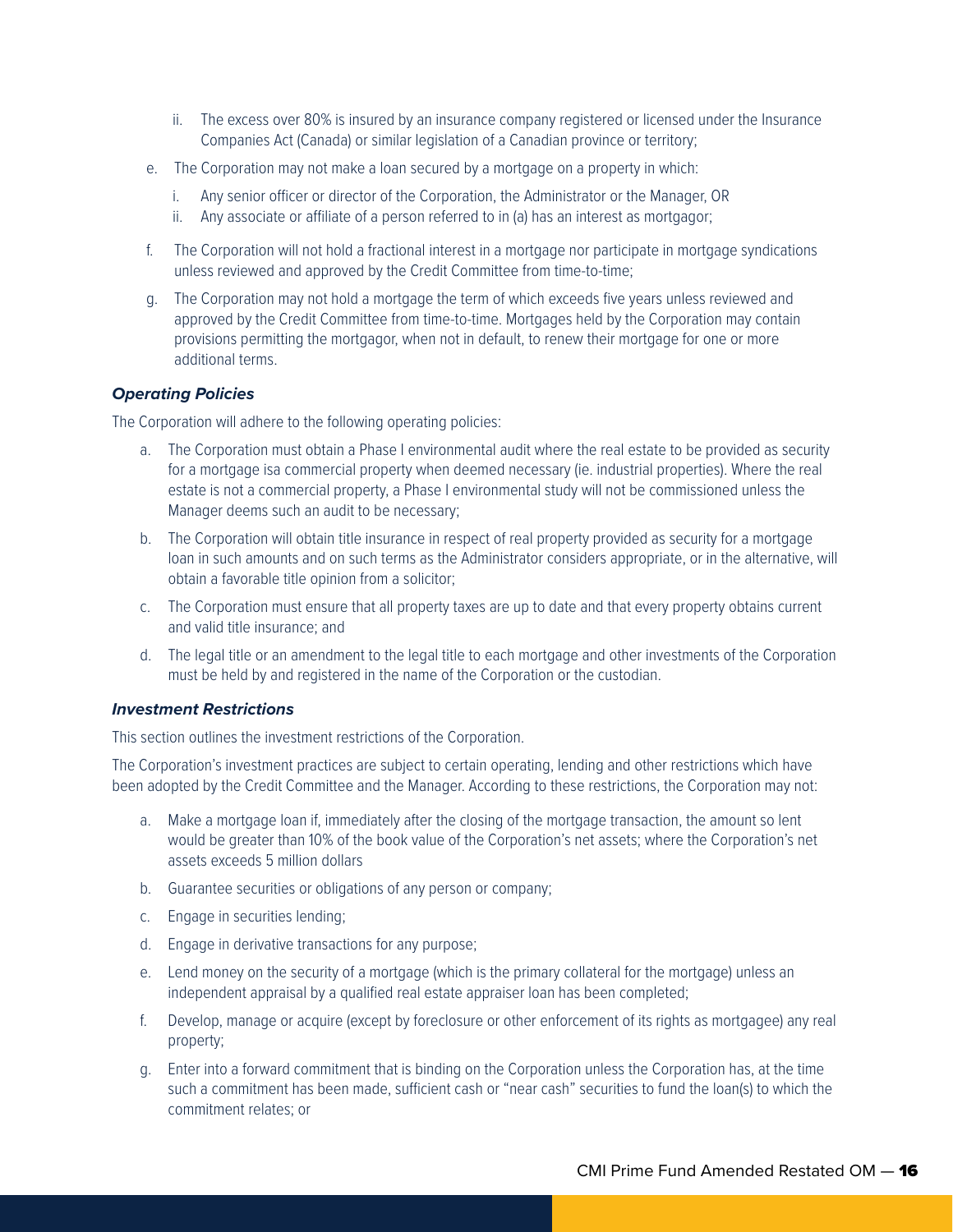h. Otherwise conduct its business in a manner that would result in the Corporation no longer being qualified as a "mortgage investment corporation" under the Tax Act, or that would result in the Common Shares not being a "qualified investment" for RRSPs and RRIFs under the Tax Act.

#### *Commercial Mortgages*

From time-to-time, the Corporation may lend to commercial mortgages. The Corporation defines a "commercial mortgage" as a mortgage registered as security against commercial, industrial property or any non-residential property. The underlying loan for which a commercial mortgage is granted will have a fixed rate of interest.

Commercial mortgages will not include mortgages where the related mortgages are for the construction and development of commercial buildings on vacant lands. Borrowers in this category are typically willing to pay higher rates of interest for shorter term mortgages from the Corporation. Once the need for interim financing is complete, these borrowers typically refinance their debt for longer-term mortgages at lower interest rates with conventional financial institutions.

It is anticipated that a significant majority of the Corporation's mortgage portfolio will be residential and not commercial mortgages. The Corporation may invest in commercial mortgages from time-to-time but currently has no intent to do so. If and to the extent it does invest in any commercial mortgages, the Corporation will target commercial mortgages that comprise 5% or less of its mortgage portfolio by dollar value. If any commercial mortgages are made, they will generally have a maximum LTV of 65% with a one-year term

#### *Conflicts of Interest*

Due to the relationships and contractual arrangements outlined in "Item 2.1 – *Relationship between the Corporation and the Managers*" above, there is the potential for conflicts of interest between the Corporation, the Manager, CMI, CLI, CSI and CRI. As the Corporation's directors and officers may also be directors, officers or shareholders of affiliates of the Corporation, there may be conflicts of interest if the interests of these companies are inconsistent. Although none of the directors or officers of the Corporation will devote all of his or her full time to the business and affairs of the Corporation, each will devote as much time as is necessary to manage or advise on the business and affairs of the Corporation. In addition, the Board of Directors is required by law to act honestly and in good faith with a view to the best interests of the Corporation and to disclose the nature and extent of any interest that they may have in any actual or proposed material contract or transaction with the Corporation. If a conflict of interest arises at a meeting of the Board of Directors, any director in a conflict will disclose the nature and extent of his or her interest and act in accordance with applicable corporate law.

#### *Changes to Investment Policies*

If, due to a change in the provisions of the Tax Act or other legislation applicable to the Corporation, any of the foregoing investment policies require amendment to comply with such change in legislation, the Corporation's directors may, subject to the Articles, make such change and such change will be binding on the Corporation.

It is anticipated that the Managers will provide the Corporation with assistance from time to time on revising the foregoing investment policies to comply with applicable legislation. In the event of any amendment to the foregoing investment policies, subject to the Articles of the Corporation, the Managers will be required to comply with and observe such change immediately upon such change becoming effective.

#### *Redemption and Retraction Rights*

The Corporation has established certain policies and guidelines in respect of the rights of retraction granted to holders of Preferred Shares and the rights of redemption granted to the Corporation. See "*Description of Securities Offered - Terms of Securities.*"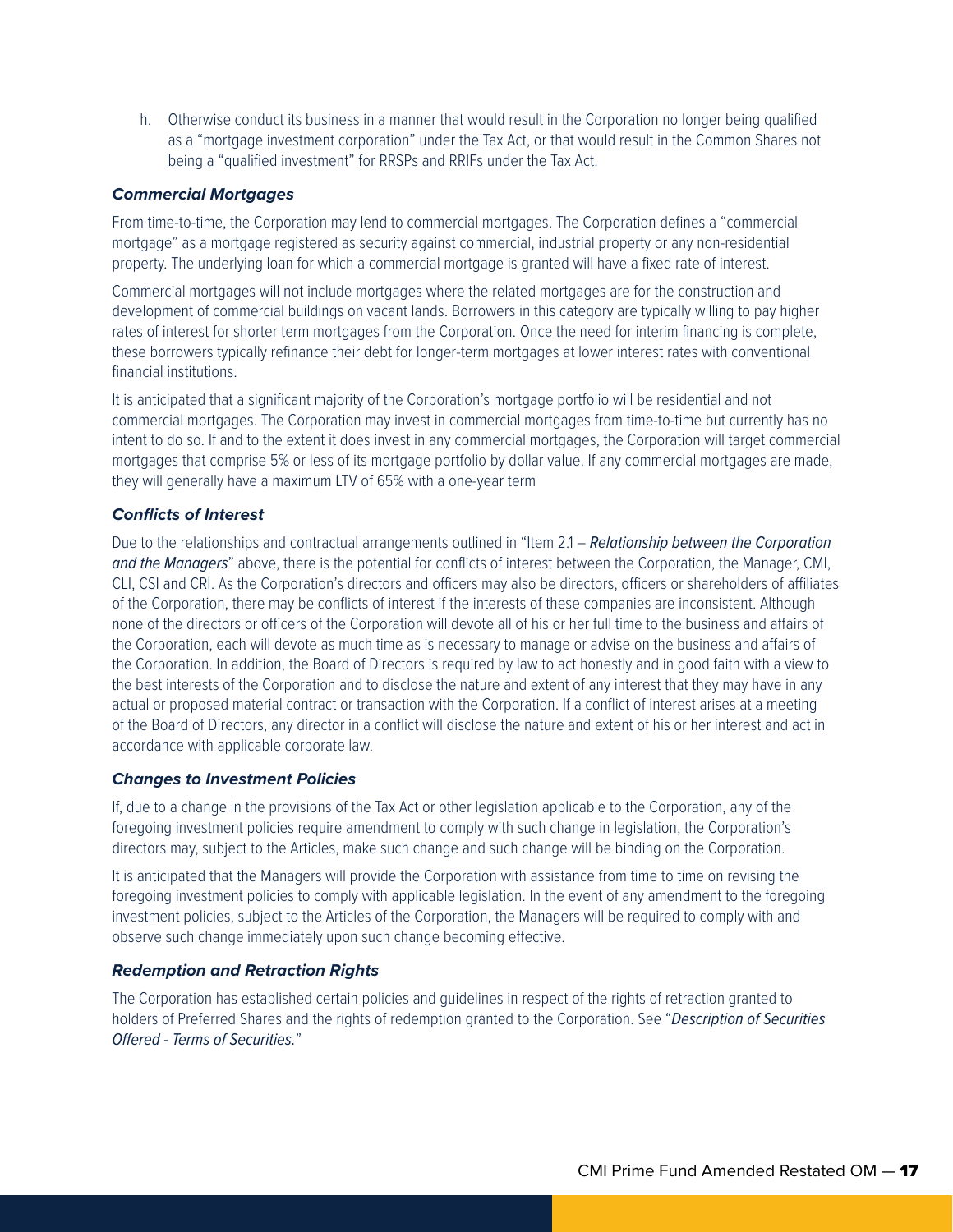## **2.3 Development of Business**

The association of the Corporation to a private lending company and mortgage administrator (by way of shared ownership) has contributed the Corporation's management team's ability to source high-quality loans, as well as reduce the cost of loan management. The Corporation is partially owned by Bryan Jaskolka, who is also sole owner of CMI Financial Group Inc. who is the sole shareholder of of CLI, CSI, and CMI. CLI, CSI, & CMI are managed by Bryan Jaskolka. Bryan is the CEO of CLI, CSI, and CMI. CSI as of June 30, 2021 has \$376 million of loans under administration. CLI has completed over \$875 million since Inception, with a capital loss of \$594,000.

The following tables illustrate the characteristics of the Corporation's mortgage portfolio as at June 30, 2021 in terms of mortgage rank, property type, location of the underlying real estate security, loan-to-value ratio and proportion of the portfolio that is non- performing. Note that the information contained in the tables below is unaudited.

| Mortgage (1) Portfolio Property Type |              |         |  |  |
|--------------------------------------|--------------|---------|--|--|
| 1st Mortgages <sup>(2)</sup>         | 1,512,500.00 | 93.08%  |  |  |
| Residential                          | 1,512,500.00 | 100.00% |  |  |
| 2nd Mortgages <sup>(3)</sup>         | 0            | 0%      |  |  |
| Residential                          | $\Omega$     | 100.00% |  |  |
| 3rd Mortgages/Blanket Mortgages      | 112,500.00   | 6.92%   |  |  |
| Residential                          | 112,500.00   | 100.00% |  |  |
| <b>TOTAL</b>                         | 1,624,500.00 | 100.00% |  |  |

| <b>Portfolio Allocation – Location - Rank</b> |              |          |  |  |
|-----------------------------------------------|--------------|----------|--|--|
| <b>First Mortgages</b>                        | 1,512,500.00 | 93.08%   |  |  |
| Second Mortgages                              | 0.00         | $0.00\%$ |  |  |
| Third Mortgages/Blanket Mortgages             | 112,500.00   | 6.92%    |  |  |
| <b>TOTAL</b>                                  | 1,624,500.00 | 100.00%  |  |  |

#### **Notes:**

- 1. Mortgage means an interest in a mortgage, a mortgage of a leasehold interest (or other like instrument, including an assignment or an acknowledgement of an interest in a mortgage) a hypothecation, a deed of trust or an acknowledgement of an interest in real property used to secure obligations to repay money by a charge on the real property.
- 2. First Mortgage means a mortgage where there is no other person that holds a prior registered mortgage on the same real property.
- 3. Second Mortgage means a second mortgage for which the principal amount, at the time of commitment, together with the principal balance outstanding on any mortgage having priority on the same property secured by any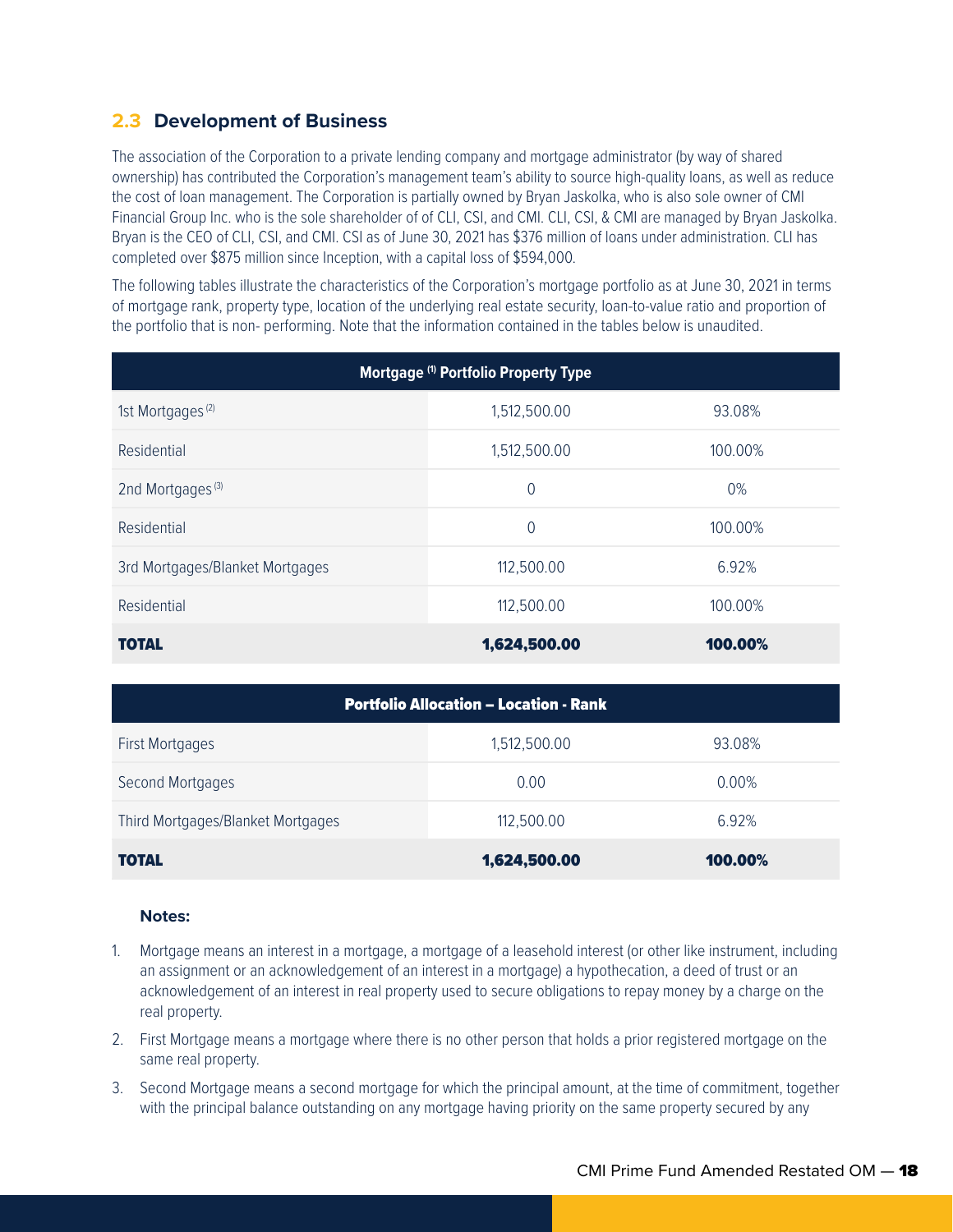such second mortgage, does not exceed 90% of the appraised value of the underlying real property securing the mortgage as determined by a qualifies appraiser.

| <b>LOAN TO VALUE SUMMARY</b> | <b>Principal</b> | <b>Net LTV</b> | <b>Number</b> | Portfolio % |
|------------------------------|------------------|----------------|---------------|-------------|
| <b>First Mortgages</b>       | \$1,512,500.00   | 55.33%         | 7             | 93.08%      |
| Residential                  | \$1,512,500.00   | 55.33%         | 7             | 93.08%      |
| <b>TOTAL FIRSTS</b>          | \$1,512,500.00   | 55.33%         | 7             | 93.08%      |
| Second Mortgages             | \$0.00           | 0.00%          | $\bf{0}$      | 0.00%       |
| <b>TOTAL SECONDS</b>         | \$0.00           | 0.00%          | $\bf{0}$      | 0.00%       |
| Third Mortgages/Blanket      | \$112,500.00     | 11.73%         | 1             | 100.00%     |
| Residential                  | \$112,500.00     | 11.73%         | 1             | 100.00%     |
| <b>TOTAL THIRDS/Blanket</b>  | 112,500.00       | 11.73%         | 1             | 6.92%       |
| <b>TOTAL MORTGAGES</b>       | 1,624,500.00     | 68.40%         | 8             | 100%        |

#### **Notes:**

1. In the above Table, LTV (Loan-to-Value) means the ratio, expressed as a percentage determined by A/B\* 100 where: A is the principal amount of the Corporation's interest in the mortgage together with all other equal and prior ranking mortgages on the real property; B is the appraised market value of the real property securing the Mortgage at the time of funding the mortgage or its most recent renewal whichever occurs later.

| <b>NUMBER OF NON-PERFORMING MORTGAGES</b>    |                  |  |  |  |
|----------------------------------------------|------------------|--|--|--|
| Number of Non-Performing Mortgages           | $\left( \right)$ |  |  |  |
| Percentage of Total                          | $0.00\%$         |  |  |  |
| % of Portfolio Value                         | $0.00\%$         |  |  |  |
| Number of Impaired Mortgages (loss expected) | 0.00%            |  |  |  |

## **2.4 Long Term Objectives**

The long-term objective of the Corporation is to provide its Preferred Shareholders' sustainable monthly income distributions while preserving the capital invested by building a pool of quality mortgages. Our default rate has been low, and we are going after the highest quality mortgages within the alternative lending space. The Corporation seeks to achieve these objectives by investing in accordance to its investment policies. The Corporation seeks to raise investment funds of \$20,000,000 per annum to a maximum of \$50,000,000 growth its portfolio of mortgages. The Managers has implemented an investment strategy to prudently manage the risk of investing in mortgages.

#### **There is no assurance of any return on an Subscriber's investment.**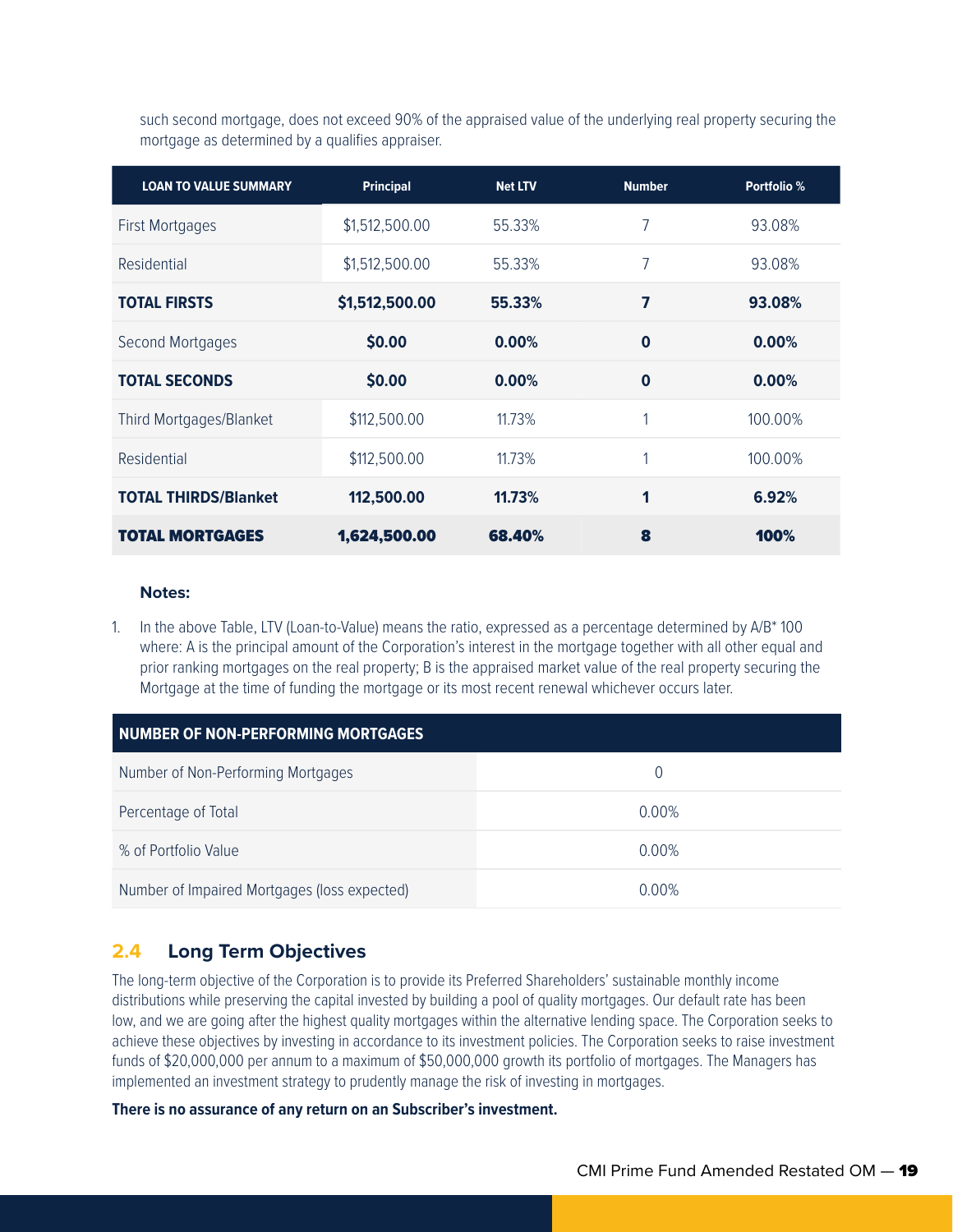## **2.5 Short Term Objectives and How We Intend to Achieve Them**

Our objectives over the next 12 months are to raise \$100 million by expanding the distribution of the Corporation's securities into both IRROC and MFDA sales channels.

The following table sets out how the Corporation intends to meet its objectives for the next 12 months.

| WHAT WE MUST DO AND HOW<br><b>WE WILL DO IT</b>                           | TARGET COMPLETION DATE OR ALTERNATIVELY, THE<br><b>NUMBER OF MONTHS REQUIRED TO COMPLETE</b> | <b>COST TO</b><br><b>COMPLETE</b> |
|---------------------------------------------------------------------------|----------------------------------------------------------------------------------------------|-----------------------------------|
| Raise funds of up to \$100,000,000<br>in the next12 months <sup>(1)</sup> | 12 months                                                                                    | \$5,100,000                       |
| Invest available funds into<br>mortgages <sup>(2)</sup>                   | 12 months                                                                                    | \$94,900,000                      |
| Total:                                                                    |                                                                                              | \$100,000,000                     |

#### **Notes:**

- 1. This figure includes, legal, audit, accounting (estimated at \$100,000) as well as \$5,000,000 in commissions payable on subscriptions assuming \$100,000,000 is raised under this Offering.
- 2. This figure includes a consideration of the costs of sourcing and administering the mortgages.

## **2.6 Insufficient Funds**

The proceeds of the Offering may not be sufficient to accomplish all the Corporation's proposed objectives and there is no assurance that alternative financing will be available.

## **2.7 Material Agreements**

The following are the material agreements to which the Corporation is currently a party. Electronic copies of these agreements are available upon request.

- a. The Articles of the Corporation set out the rights and restrictions attached to the Preferred Shares and the Common Shares. See "*Description of Securities Offered - Terms of Securities.*"
- b. Subscription Agreements each Subscriber will execute and deliver to the Corporation a Subscription Agreement whereby it agrees to subscribe for Offered Shares, on the terms and conditions set out therein and described in this Offering Memorandum; and
- c. Amended Mortgages Services Agreement dated July 1, 2020 with CMI Mortgage Services Inc. and Canadian Mortgages Inc. See "*Business of the Corporation – Structure.*"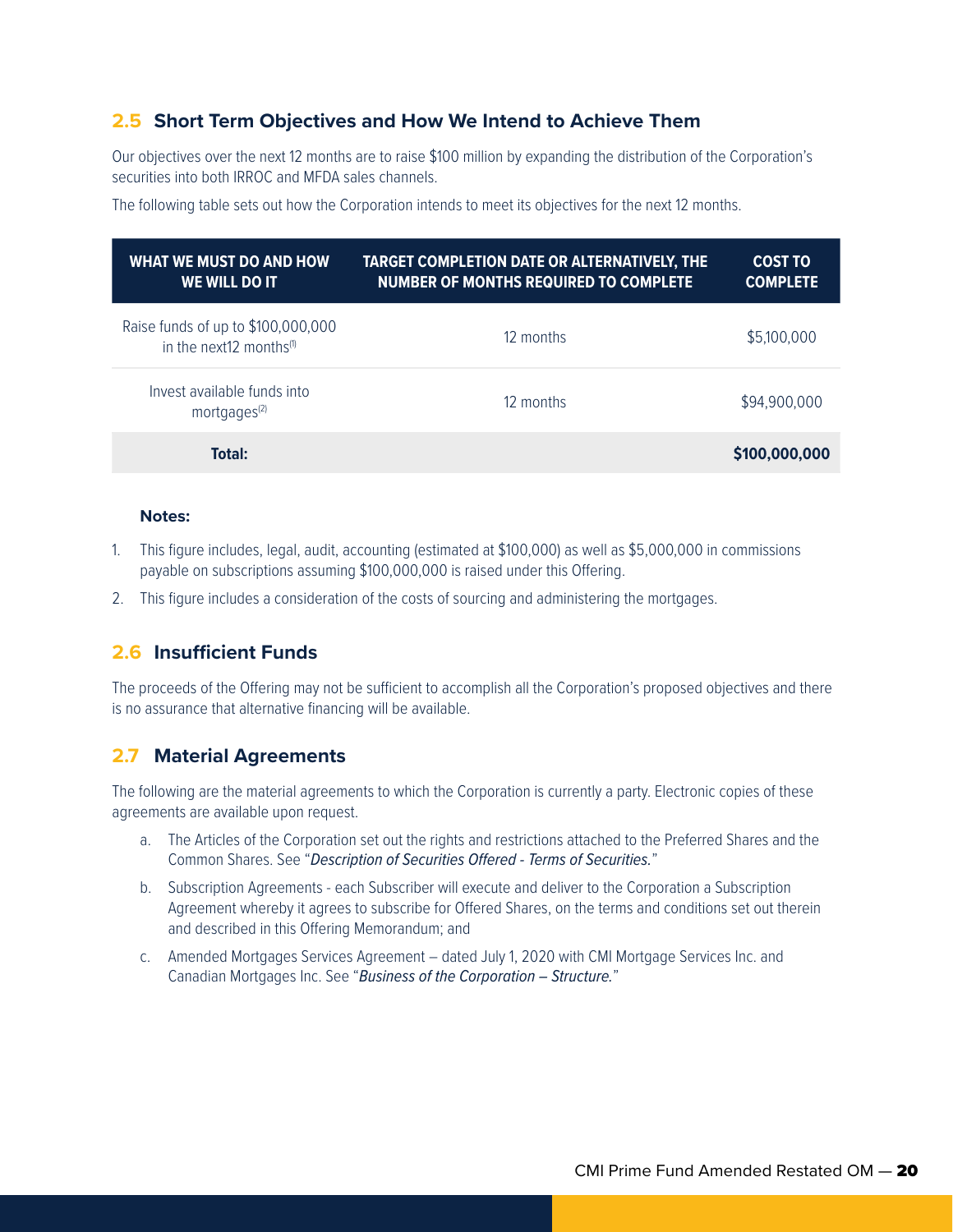## **ITEM 3 INTERESTS OF DIRECTORS, MANAGEMENT, PROMOTERS AND PRINCIPAL HOLDERS**

## **3.1 Compensation and Securities Held**

The following table provides information about each director, officer and promoter of the Corporation and each person who, directly or indirectly, beneficially owns or controls 10% or more of any class of voting securities of the Corporation (a "principal holder"). If the principal holder is not an individual, state in a note to the table the name of any person that, directly or indirectly, beneficially owns or controls more than 50% of the voting rights of the principal holder.

| Name and<br>municipality<br>of principal<br>residence | Positions held (e.g.,<br>director, officer, promoter<br>and/or principal holder)<br>and the date of obtaining<br>that position | <b>Compensation paid by</b><br><b>Corporation or related</b><br>party in the most recently<br>completed financial year<br>and the compensation<br>anticipated to be paid in<br>the current financial year | <b>Number, type and</b><br>percentage of securities<br>of the Corporation held<br>after completion of Min. | <b>Number, type and</b><br>percentage of securities<br>of the Corporation held<br>after completion of Max. |
|-------------------------------------------------------|--------------------------------------------------------------------------------------------------------------------------------|-----------------------------------------------------------------------------------------------------------------------------------------------------------------------------------------------------------|------------------------------------------------------------------------------------------------------------|------------------------------------------------------------------------------------------------------------|
| Alan Jaskolka<br>Thornhill, Ontario                   | Promoter. Director and Chief<br>Financial Officer, Principal<br>Holder since incorporation                                     | $2020$ nil                                                                                                                                                                                                | 1 Common Shares (25%)                                                                                      | 1 Common Shares (25%)                                                                                      |
| <b>Bryan Jaskolka</b><br>Thornhill, Ontario           | Promoter, Director and Chief<br>Operating Officer, Principal<br>Holder since incorporation                                     | $2020:$ nil                                                                                                                                                                                               | 1 Common Shares (25%)                                                                                      | 1 Common Shares (25%)                                                                                      |
| Jeffrey Jaskolka<br>Toronto, Ontario                  | Principal Holder<br>since incorporation                                                                                        | $2020$ nil                                                                                                                                                                                                | 1 Common Shares (25%)                                                                                      | 1 Common Shares (25%)                                                                                      |
| <b>Michel Jaskolka</b><br>Wilmington, USA             | Principal Holder since<br>incorporation                                                                                        | $2020$ nil                                                                                                                                                                                                | 1 Common Shares (25%)                                                                                      | 1 Common Shares (25%)                                                                                      |

The following table discloses background and the principal occupations of the directors and executive officers of the Corporation over the past five years:

| <b>Name</b>                                                                                            | <b>Principal occupation and related experience</b>                                                                                                                                                                                                                                                                                                                                                                                                                                                                                                                                                                                                                                                                                                                                                                                                                                                                                                                                          |
|--------------------------------------------------------------------------------------------------------|---------------------------------------------------------------------------------------------------------------------------------------------------------------------------------------------------------------------------------------------------------------------------------------------------------------------------------------------------------------------------------------------------------------------------------------------------------------------------------------------------------------------------------------------------------------------------------------------------------------------------------------------------------------------------------------------------------------------------------------------------------------------------------------------------------------------------------------------------------------------------------------------------------------------------------------------------------------------------------------------|
| Alan Jaskolka<br>Director and Chief<br><b>Financial Officer</b>                                        | Alan Jaskolka acts as the Principal Broker for Canadian Mortgages Inc., a mortgage brokerage specializing in residential as well as<br>commercial mortgage financing. He has been involved in real estate in many capacities for over 35 years, with expertise ranging from<br>real estate brokerage, property management, real estate software consulting, and development financing. He is also the chairman<br>of Canadian Mortgages Inc., CMI Mortgage Investments Inc., CMI Mortgage Services Inc., Alan Jaskolka's areas of expertise include<br>mortgage brokerage compliance, corporate oversight and management, development financing, commercial mortgage financing, and<br><b>TARION Custom Home Construction.</b>                                                                                                                                                                                                                                                              |
| <b>Bryan Jaskolka</b><br>Director, Chief<br><b>Executive Officer</b><br>and Chief Operating<br>Officer | Bryan Jaskolka has been the managing executive of the CMI Group of companies since inception in 2005. Starting out as a mortgage<br>brokerage, Canadian Mortgages Inc. has expanded to include multiple additional divisions which include CMI Mortgage Investments<br>Inc. (a direct private lender to the mortgage brokerage industry), and CMI Mortgage Services Inc. (a licensed mortgage administrator).<br>Bryan Jaskolka has also been involved with thousands of mortgage transactions, and has expertise in residential, construction<br>and commercial financing. He has been involved in the mortgage financing industry for over 12 years, with expertise ranging from<br>residential transactions to complex hospitality and energy project financings. Bryan Jaskolka's areas of expertise include acting as team<br>leader – marketing & coaching, acting as senior residential mortgage broker, private mortgage financing, commercial mortgages and<br>construction loans. |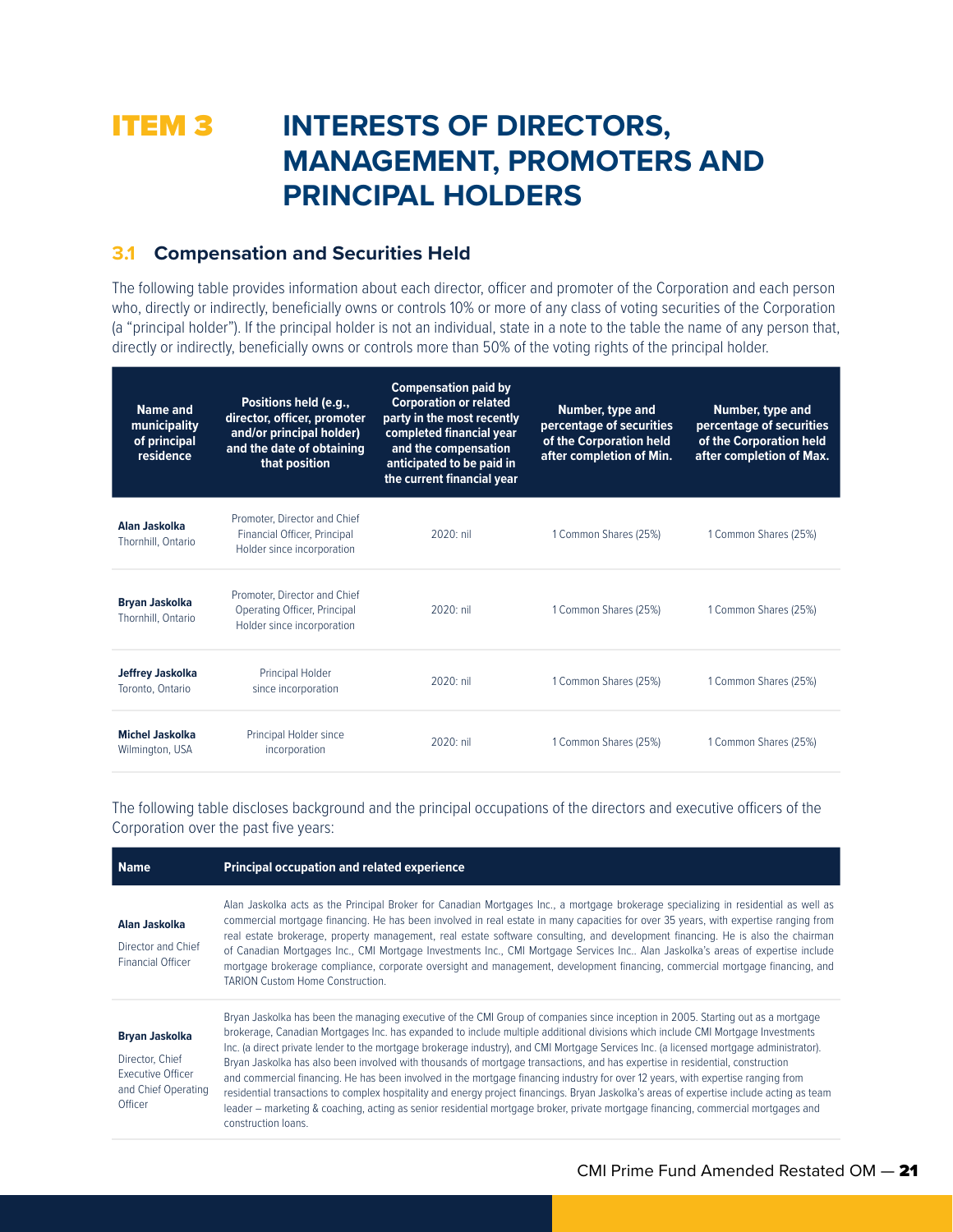## **3.2 Penalties, Sanctions and Bankruptcy**

No director, executive officer or control person of the Corporation and no issuer of which a director, executive officer or control person of the Corporation was a director, executive officer or control person at the relevant time:

- a. has incurred or is subject to any penalty or sanction that has been in effect during the last 10 years, or any cease trade order that has been in effect for a period of more than 30 consecutive days during the past 10 years; or
- b. has declared bankruptcy, has voluntarily made an assignment in bankruptcy, has made a proposal under any bankruptcy or insolvency legislation, proceedings, arrangement or compromise with creditors or appointment of a receiver, receiver Managers or trustee to hold assets, that has been in effect during the last 10 years.

## **3.3 Loans**

The Managers, or affiliate of the Managers, may from time to time, advance funds to the Corporation for acquisition of mortgage loans. Such loans will be evidenced by way of promissory note and will bear interest at a rate equivalent to the rate of interest on the mortgage loans acquired by the Corporation with the funds advanced. The Managers' loan will be repaid with subsequent proceeds received by the Corporation from the issuance of the Offered Shares. There are no loans due to or from directors, management, promoter, or principal holders of the Corporation or the Managers as at the date of this Offering Memorandum. Except as noted, no debentures or loans were due to or from any directors, management, promoters, or principal holders of the Corporation.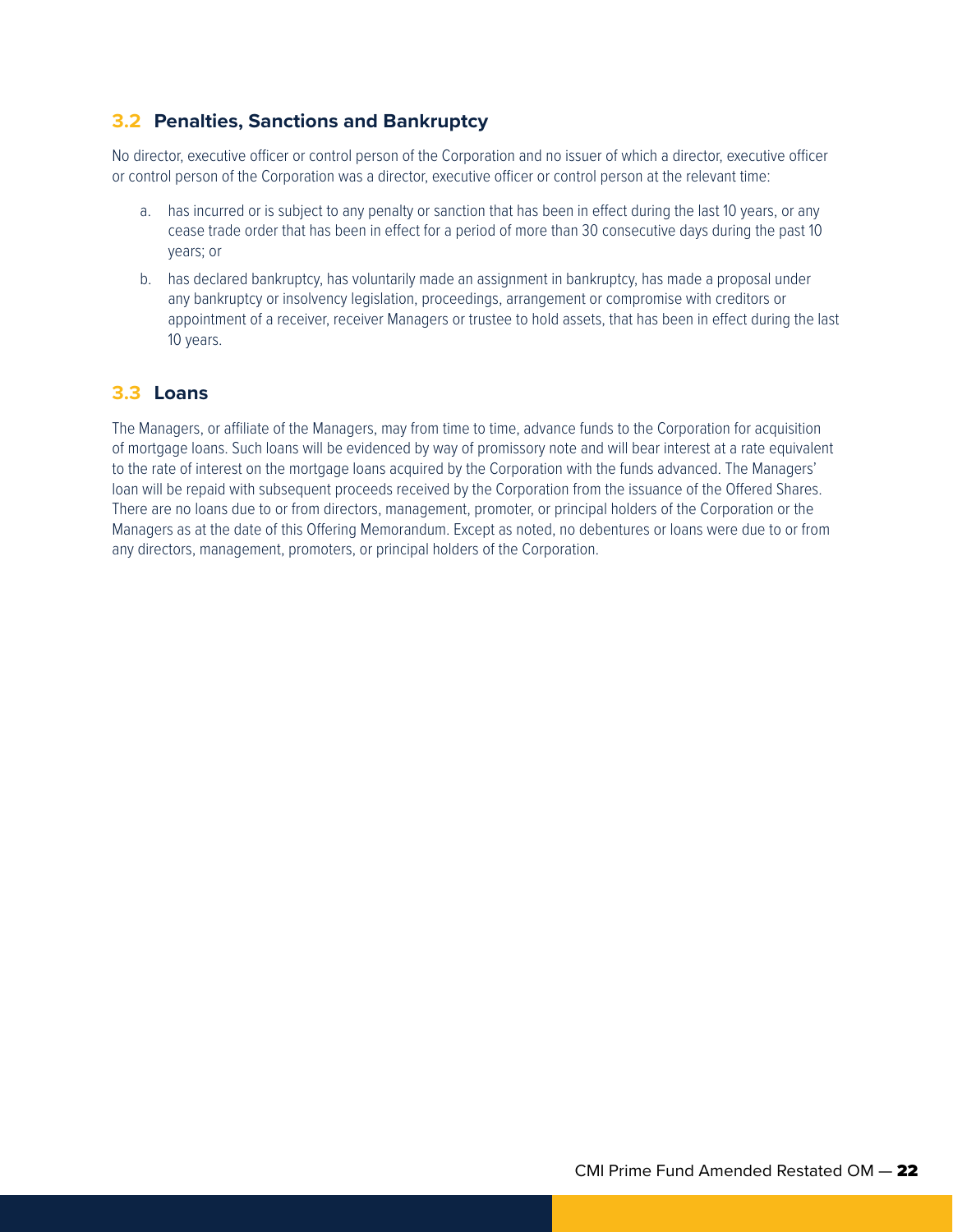## ITEM 4 **CAPITAL STRUCTURE**

## **4.1 Share Capital**

The following table provides information about outstanding securities of the Corporation (including options, warrants and other securities convertible into shares). The Corporation is authorized to issue an unlimited number of Preferred Shares and Common Shares as of June 30, 2020.

| <b>Description of</b><br>security | <b>Number authorized</b><br>to be issued | <b>Price per Security</b> | <b>Number</b><br>outstanding as<br>at the Date of<br>this Offering<br><b>Memorandum</b> | <b>Number</b><br>outstanding after<br>Min. Offering | <b>Number</b><br>outstanding after<br>Max. Offering <sup>(1)</sup> |
|-----------------------------------|------------------------------------------|---------------------------|-----------------------------------------------------------------------------------------|-----------------------------------------------------|--------------------------------------------------------------------|
| <b>Class A Shares</b>             | Unlimited                                | \$1.00                    | nil                                                                                     | N/A                                                 | 100.000.000(1)                                                     |
| <b>Class F Shares</b>             | Unlimited                                | \$1.00                    | nil                                                                                     | N/A                                                 | 100,000,000(1)                                                     |
| <b>Common Shares</b>              | Unlimited                                | \$1.00                    | 100                                                                                     | 100                                                 | 100                                                                |

#### **Notes:**

1. The Maximum Offering amount is \$100,000,000 worth of Offered Shares.

#### *Long Term Debt Securities*

If deemed prudent by the Managers, the Corporation may, from time to time, secure additional or replacement long term debt from financial institutions, other third parties or holders of Offered Shares. Such loans may be secured by granting encumbrances, security interests or other charges on the assets of the Corporation.

## **4.2 Prior Sales**

Within the last 12 months the Corporation has issued securities as follows:

| <b>Date of Issuance</b> | Type of<br><b>Security Issued</b>                 | <b>Number of</b><br><b>Securities Issued</b> | <b>Dividend</b><br>Reinvestment <sup>(1)</sup> | <b>Price Per</b><br>Security (\$) | <b>Total Funds</b><br>Received $(S)$ <sup>(2)</sup> |
|-------------------------|---------------------------------------------------|----------------------------------------------|------------------------------------------------|-----------------------------------|-----------------------------------------------------|
| June 2020               | Common Shares<br>Class A Shares<br>Class F Shares | 4<br>nil<br>nil                              | nil                                            | \$25.00<br>\$1.00<br>\$1.00       | \$100<br>nil<br>nil                                 |
| <b>July 2020</b>        | Class A Shares                                    | 800,000                                      | nil                                            | \$1.00                            | \$800,000                                           |
| August 2020             | Class A Shares                                    | 75,000                                       | nil                                            | \$1.00                            | \$75,000                                            |
| September 2020          | Class A Shares                                    | 120,000                                      | nil                                            | \$1.00                            | \$120,000                                           |
| October 2020            | Class A Shares                                    | 65,000                                       |                                                | \$1.00                            | \$65,000                                            |
| November 2020           | Class A Shares                                    | 100,000                                      |                                                | \$1.00                            | \$100,000                                           |
| December 2020           | Class A Shares                                    | 100,000                                      | 132.58                                         | \$1.00                            | \$100.132.58                                        |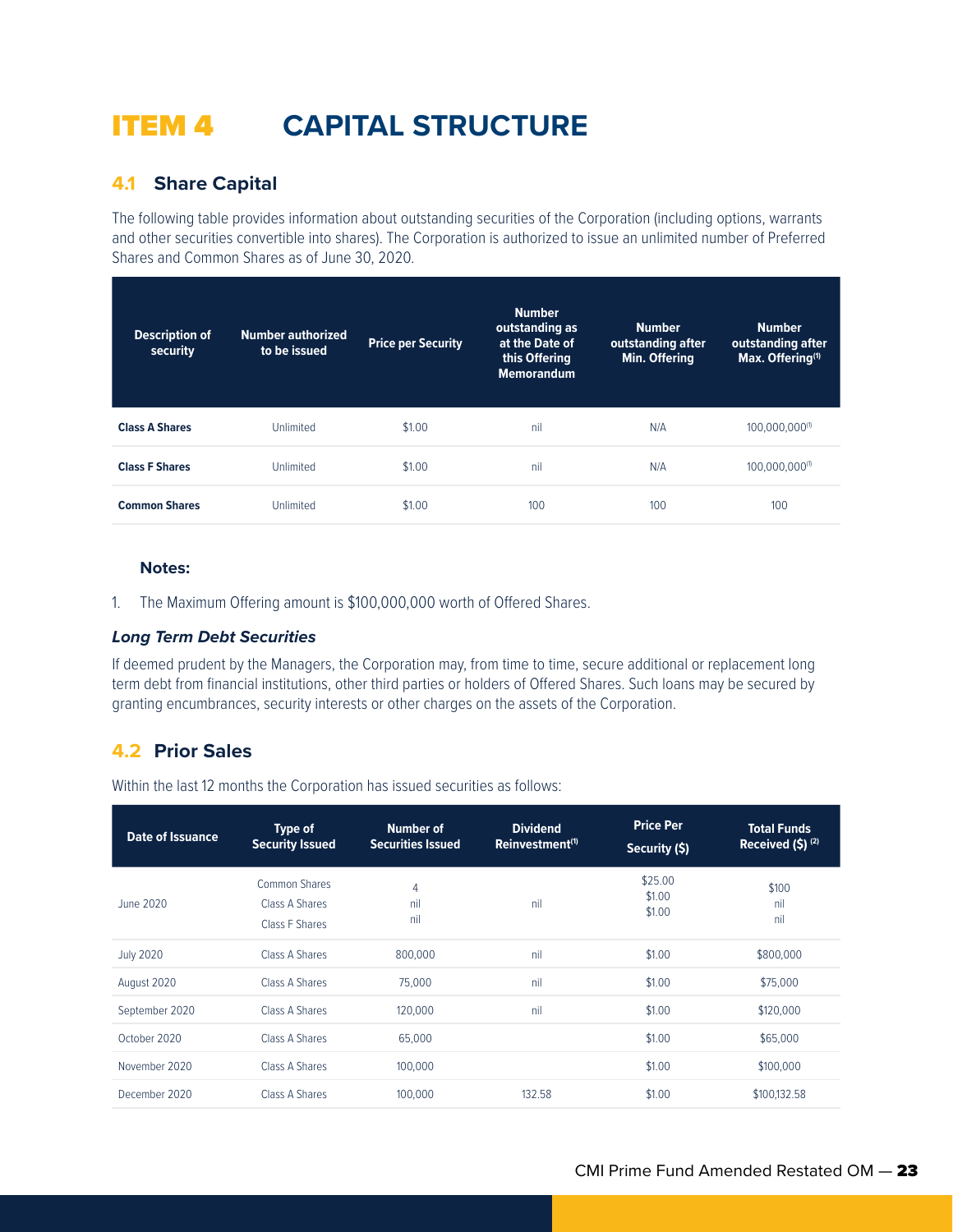| January 2021  | Class A Shares | 10,000  |        | \$1.00 | \$10,000     |
|---------------|----------------|---------|--------|--------|--------------|
| February 2021 | Class A Shares | 270,000 | 133.47 | \$1.00 | \$270,133.47 |
| March 2021    | Class A Shares |         | 134.30 | \$1.00 | \$134.30     |
| April 2021    | Class A Shares |         | 134.48 | \$1.00 | \$134.48     |
| May 2021      | Class A Shares | 140,000 | 135.28 | \$1.00 | \$140,135.28 |
| June 2021     | Class A Shares |         | 136.13 | \$1.00 | \$136.13     |

#### **Notes:**

- 1. All declared dividends are credited to the account of each holder of Offered Shares by crediting such holder's account with additional Offered Shares or fractions thereof in proportion to the holder's respective shareholdings. At the option of the holder, some or all the holder's dividends shall be payable in the form of a cash dividend rather than a share dividend or as a blended payment of both a cash dividend and a share dividend. See "*Description of Offered Securities - Terms of Securities*."
- 2. Holders of Offered Shares have the right subject to certain terms and conditions to retract some or all their Offered Shares and thereby require the Corporation to purchase such retracted Offered Shares. The Corporation also has the right subject to certain terms and conditions to redeem all or some of the Offered Shares. See "*Description of Offered Securities - Terms of Securities.*" As of June 30, 2020, no Offered Shares have been redeemed.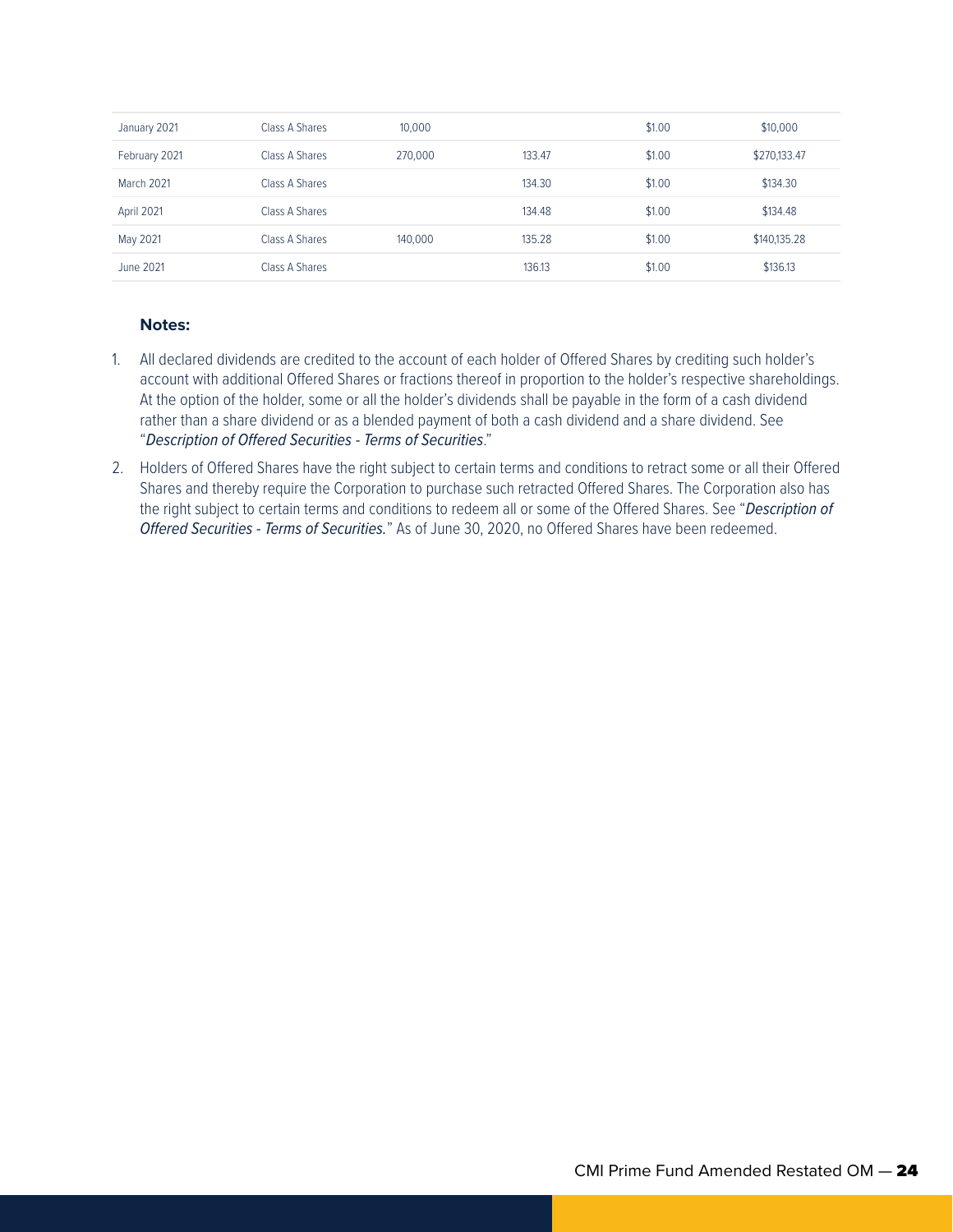## ITEM 5 **DESCRIPTION OF OFFERED SECURITIES**

### **Terms of Securities**

The Corporation is authorized to issue an unlimited number of Class A Shares and Class F Shares and an unlimited number of Common Shares. Class A Shares and Class F Shares will be issued under the Offering.

The classes of Offered Shares are intended for different types of investors. A Subscriber may subscribe for Offered Shares of more than one class of shares.

The Corporation is not presently, and does not currently intend to become, a "reporting issuer", as such term is defined under applicable Canadian securities laws, in any province of territory of Canada. The distributions of the Offered Shares is being made on a private placement basis only and is exempt from the requirement that the Corporation prepare a file a prospectus with the relevant Canadian securities regulatory authorities. Accordingly, any resale or transfer of the Offered Shares must be made in accordance with applicable Canadian securities laws, which may require resale to be made in accordance with prospectus requirements or exemptions form the prospectus requirements. Subscribers are advised to see legal advice prior to any resale of the Offered Shares.

The principal differences among the class of Offered Shares relate to the service fee payable by the Manager to the Dealers, the targeted monthly dividend on the classes of Offered Shares and the right to vote at meetings of shareholders of the Corporation. These are described in more detail below. See also "*Compensation Paid to Sellers and Finders*", "*Dividend Policy*" and "*Shareholder Matters – Matters Requiring Shareholder Approval*".

The Corporation intends to pay dividends on the Offered Shares. See "*Dividend Policy*".

For a full discussion of the fees payable with respect to each class of Offered Shares, see "*Management Fees and Expenses.*"

#### *Amendments*

Amendments to the terms of the Preferred Shares or Common Shares must be approved by the applicable Shareholders or Common Shareholders of the Corporation in accordance with the OBCA and as set forth under "*Shareholder Matters — Matters Requiring Shareholder Approval*".

#### *Ranking*

The Common Shares shall rank junior to the Preferred Shares and shall be subject in all respects to the rights, privileges, restrictions and conditions attaching to the Preferred Shares. However, on a liquidation, subject to the prior rights of the Preferred Shareholders, the holders of the Common Shares shall be entitled to the remaining assets of the Corporation.

The Class A Shares and the Class F Shares rank equally with respect to the payment of dividends and the distribution of assets of the Corporation with a Liquidation Distribution.

#### *Dividend Policy*

Holders of the Preferred Shares are entitled to receive non-cumulative dividends, in any form or amount, as and when declared from time to time by the directors of the Corporation, acting in their sole discretion, out of the moneys of the Corporation properly applicable to the payment of dividends.

The Corporation intends to calculate and declare dividends on a monthly basis on the last business day of each month (or as otherwise declared by the Corporation) and to pay such dividends generally within fifteen days after the end of each month and in any event within 90 days of its year end. The payment of dividends is subject to the discretion of the Board of Directors to establish working capital and other reserves for the Corporation and to comply with the Articles and applicable laws.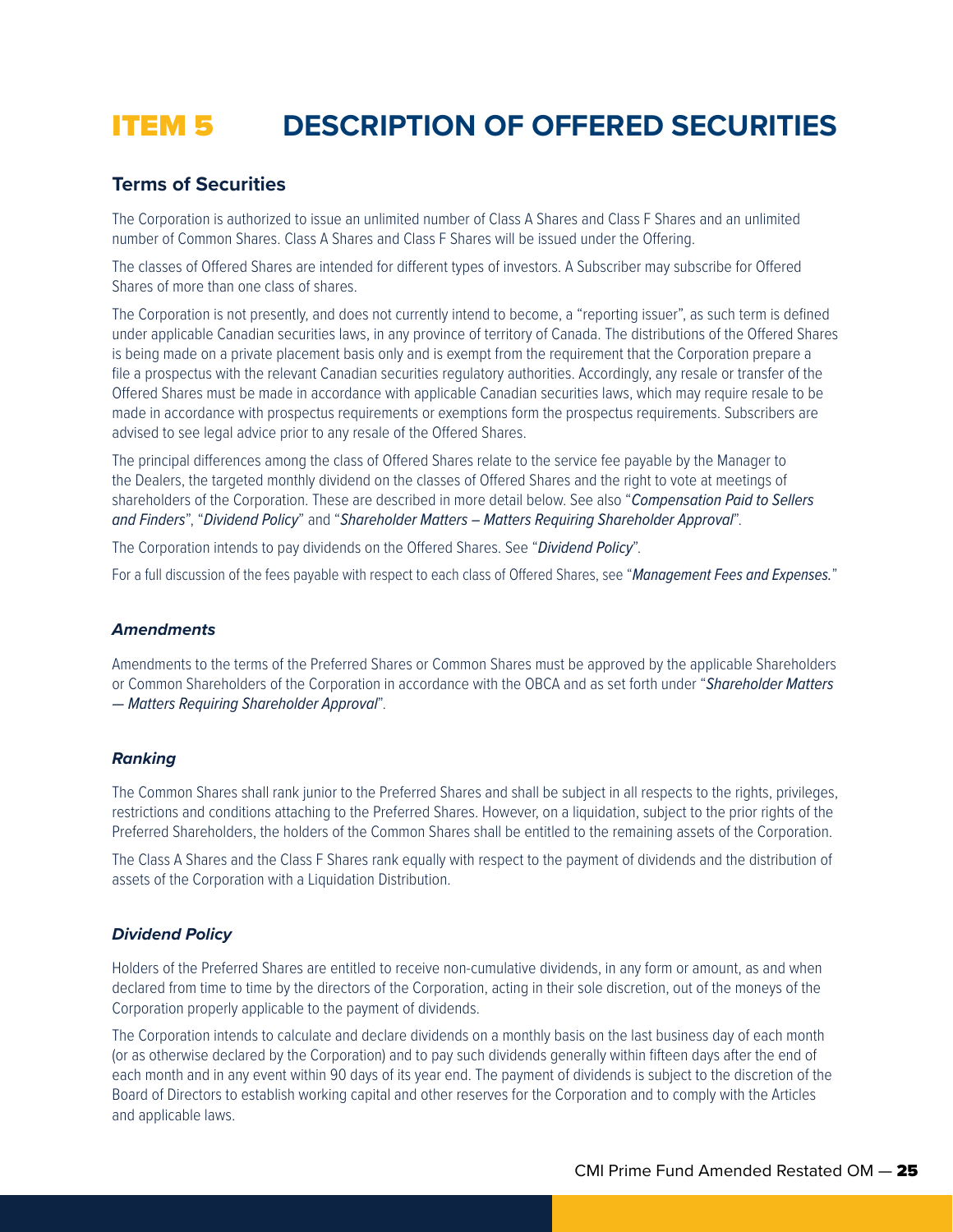The Corporation anticipates the dividend yield to exceed 5.50% for Class A Shares and the Corporation anticipates the Class F dividend yield to exceed 6.50%, (the "**Target Yields**"). The Corporation may, at its sole discretion, increase the dividend. The Corporation reserves the right to change the Target Yields on the Offered Shares without notice to holders of the Offered Shares.

If in any year, dividends on the Offered Shares are not declared, then the rights of the holders of the Offered Shares to such dividends will be forever extinguished.

#### *Liquidation*

In the event of any Liquidation Distribution, the Preferred Shareholders shall be entitled to receive from the assets and property of the Corporation for each Preferred Share held by them the Redemption Price before any amount shall be paid or any property or assets of the Corporation distributed to the Common Shareholders or shares of any other class ranking junior to the Preferred Shares with respect to priority in a Liquidation Distribution.

After payment to the Preferred Shareholders of the amount so payable to them as above provided, they shall not be entitled to share in any further distribution of the property or assets of the Corporation.

#### *Class A Shares*

Class A Shares are available to all Subscribers. The holders of Class A Shares are not entitled to vote at meetings of the shareholders of the Corporation other than as required by law or as set forth under "*Shareholder Matters – Matters Requiring Shareholder Approval*".

Class A Shares are intended for Subscribers seeking a stable cash flow through regular monthly dividends. The holders of Class A Shares are entitled to dividends on such shares as and when declared by the Corporation. The Corporation anticipates paying a targeted monthly dividend on Class A Shares equivalent to approximately 5.50% per annum. The Corporation may change this dividend rate, in its sole discretion, and actual dividends on the Class A Share may differ from the targeted amount and be outside the targeted range. The Corporation may, in its sole discretion, change the dividend policy and increase or decrease the amount of dividends on Class A Shares at any time without notice and in any single instance. See "*Dividend Policy"*.

#### *Class F Shares*

Class F Shares generally are available to Subscribers who have fee-based accounts with Dealers who have arrangements with the Manager pursuant to a Class F dealer agreement in respect of such Class of Shares. The Corporation in its sole discretion may accept subscriptions for Class F Shares from Subscriber that do not have feebased accounts with Dealers. The holders of Class F Shares are not entitled to vote at meetings of the shareholders of the Corporation other than as required by law or as set forth under "*Shareholder Matters – Matters Requiring Shareholder Approval*". Class F Shares are intended for Subscribers seeking a stable cash flow through regular monthly dividends. The holders of Class F Shares are entitled to dividends on such shares as and when declared by the Corporation. The Corporation anticipates paying a targeted monthly dividend on Class F Shares equivalent to a b o v e 6.50% per annum, however, the Corporation may change this range, in its sole discretion and actual dividends on the Class F Shares may differ from the targeted amount and be outside the targeted range. The Corporation may, in its sole discretion, change the dividend policy and increase or decrease the amount of dividends on Class F Shares at any time without notice and in any single instance. See "*Dividend Policy*".

### **Shareholder Matters**

Except as required by law or as set out below, holders of Class A Shares and Class F Shares will not be entitled to receive notice of, to attend or to vote at any meeting of shareholders of the Corporation.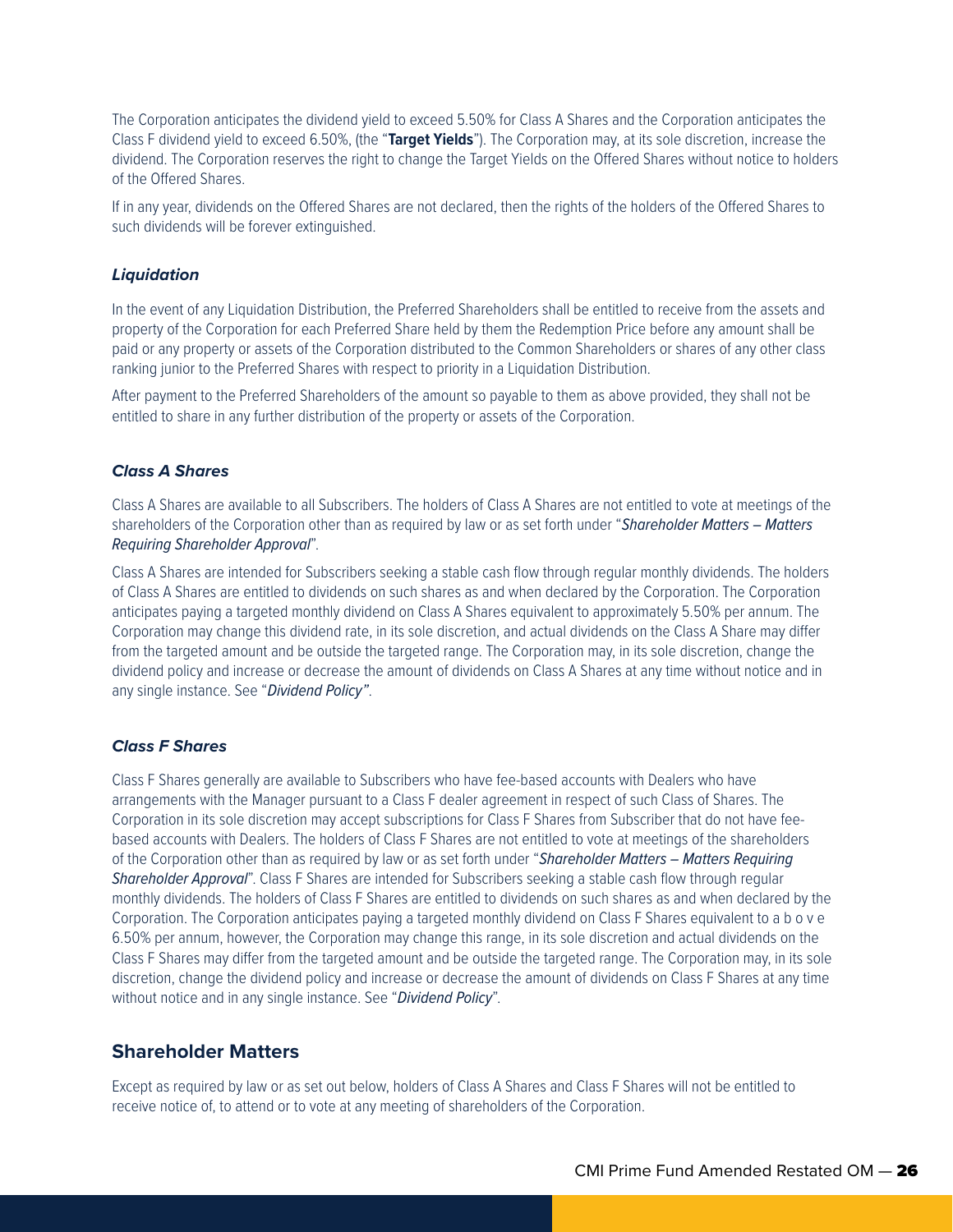#### *Matters Requiring Shareholder Approval*

The Preferred Shareholders shall, however, be entitled to notice of and to attend all meetings of shareholders called for the purpose of authorizing the dissolution of the Corporation pursuant to the Act or a sale, lease or exchange of all or substantially all of the property of the Corporation other than in the ordinary course of business pursuant to subsection 189<sup>(3)</sup> of the Act and shall have one vote for each Preferred Share held at each such meeting.

#### *No Voting Rights and No Dissent Rights*

The Preferred Shareholders shall not be entitled to vote or to dissent rights as prescribed by the Act in respect of, any proposal to amend the articles of the Corporation to:

- a. increase or decrease any maximum number of authorized Preferred Shares, or increase any maximum number of authorized shares of such class or series having rights or privileges equal or superior to the Preferred Shares;
- b. effect an exchange, reclassification or cancellation of the Preferred Shares; or
- c. create a new class or series of shares inferior, equal or superior to the Preferred Shares and no separate class vote shall be required under the Act in respect of the amendment, and the Preferred Shareholders shall have no dissenting rights in respect thereof.

### **Redemptions**

#### *Redemptions at the Option of the Shareholder*

#### Provided that

- i. a Preferred Share that is the subject of a redemption request has been issued and outstanding for at least 12 months,
- ii. the redemption requested will not result in a contravention of the Act or any other provision of the Articles, and
- iii. the redemption requested will not cause the total of all redemption requests from all Shareholders who made a request in that same calendar quarter to exceed more than 10% of the total Preferred Shares outstanding (such that all redemption requests will be on a first come first serve basis apportioning the last redemption request until the maximum limit of 5% of the total Preferred Shares outstanding is redeemed in that same calendar quarter), the holders of the Preferred Shares shall be entitled to make a redemption request to the Corporation, requiring the Corporation to redeem at the Redemption Price all or any part of the Preferred Shares then held in accordance with the terms set out herein. A Preferred Shareholder must provide a Redemption Request to the Corporation. The Corporation will redeem the Preferred Shares specified in the Redemption Request on the Redemption Date next following the date which is 90 days after receipt by the Corporation of the Redemption Request.

#### *Early Redemption*

The Directors may, in the case of any Preferred Shareholder, waive or reduce the minimum 12 month holding period or the minimum notice period provided herein in circumstances where the Directors have determined that such requirements will result in undue hardship to the Preferred Shareholder, such as during times of critical illness or death of the Shareholder.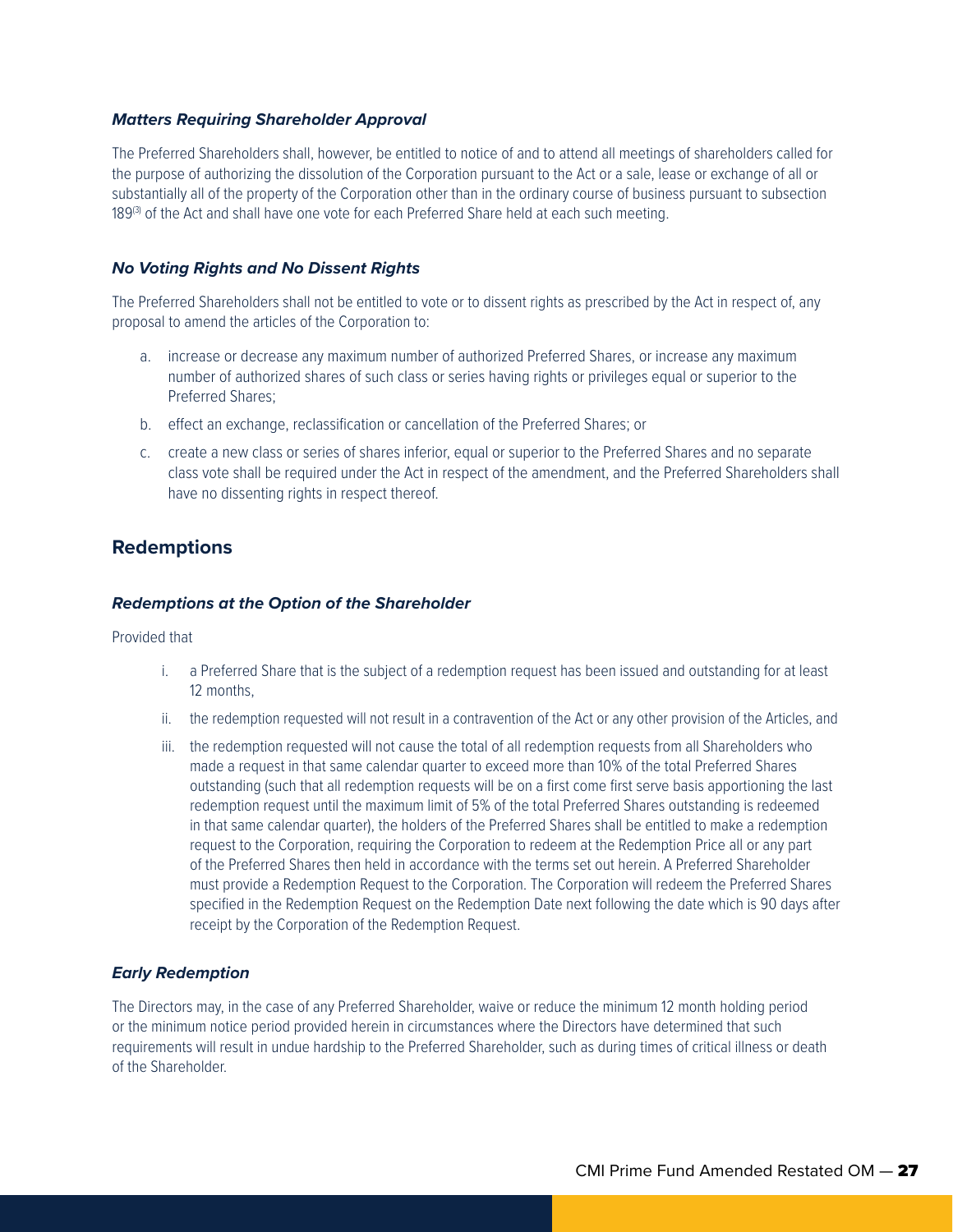#### *Substantial Shareholder*

Notwithstanding the redemption rights outlined herein, in the interests of all Shareholders of the Corporation certain restrictions may, in the sole discretion of the Directors, be placed on Substantial Shareholders. A Substantial Shareholder is defined as a Shareholder together with parties related to that Shareholder (as defined in the Tax Act) who holds a total number of shares which is equal to or greater than 15% of the total number of Shares outstanding. As long as a Shareholder is defined as a Substantial Shareholder they will be restricted to redeeming no more than 20% of their Shareholdings in any six-month period.

#### *Redemption by the Corporation*

Upon 21 days, prior written notice to the Preferred Shareholder, the Corporation may at any time redeem any Preferred Share registered in the name of a Preferred Shareholder at the Redemption Price. The Corporation may, without notice to the Preferred Shareholder, redeem sufficient Preferred Shares registered in the name of a Preferred Shareholder at the Redemption Price to the extent necessary to pay any outstanding fees, charges, expenses or other amounts owed by the Preferred Shareholder to the Corporation. The Corporation may, without notice to the Preferred Shareholder, redeem Preferred Shares registered in the name of a Preferred Shareholder at the Redemption Price where

- i. required by applicable law or policies of security regulatory authorities; or
- ii. as may be required to ensure that the Corporation qualifies and continues to qualify as a "mortgage investment corporation" under section 130.1 of the Tax Act, or
- iii. where the Board of Directors has by resolution determined that such redemption is necessary in order to ensure that the securities of the Corporation do not constitute a "prohibited investment" to any annuitant of a registration plan for purposes of the Tax Act.

#### *Payment Upon Redemption*

The Corporation shall pay or cause to be paid to each Preferred Shareholder whose Preferred Shares are to be redeemed pursuant to this Section, an amount equal to the aggregate Redemption Price, less any redemption fees, charges or other amounts then payable by the Preferred Shareholder. Redemption fees of 4.00% of the aggregate Redemption Price shall apply on Preferred Shares that are the subject of a redemption request by the Shareholder and not the Corporation, that have been issued and outstanding for less than 12 months, and a redemption fee of 2.50% of the aggregate Redemption Price shall apply on Preferred Shares that are the subject of a redemption request by the Shareholder and not the Corporation, that have been issued and outstanding for longer than 12 months but less than 24 months. The Directors in their sole and absolute discretion, may, in the case of any Preferred Shareholder, waive or reduce the redemption fees. Payment shall be made on the 15th day following the applicable Redemption Date. Payment may be made by cheque, electronic funds transfer or other means acceptable to the Corporation and the Preferred Shareholder. Upon payment of the aggregate Redemption Price, the Preferred Shares redeemed shall be immediately cancelled. The Preferred Shareholder shall thereafter cease to have any further rights with respect to such Preferred Shares and provided that, payment of the aggregate Redemption Price is duly made, the Corporation shall be discharged from all liability to the Preferred Shareholder with respect to the Preferred Shares redeemed and the amount paid.

#### *Suspension of Redemptions*

Notwithstanding anything else contained herein, the Board of Directors of the Corporation may suspend or postpone, or continue a suspension or postponement for any period, in each case, for any reason or cause in its sole discretion, the right to require redemption of the Preferred Shares

i. where the Board of Directors has determined that market conditions exist which render impracticable an orderly sale or liquidation of the assets of the Corporation, or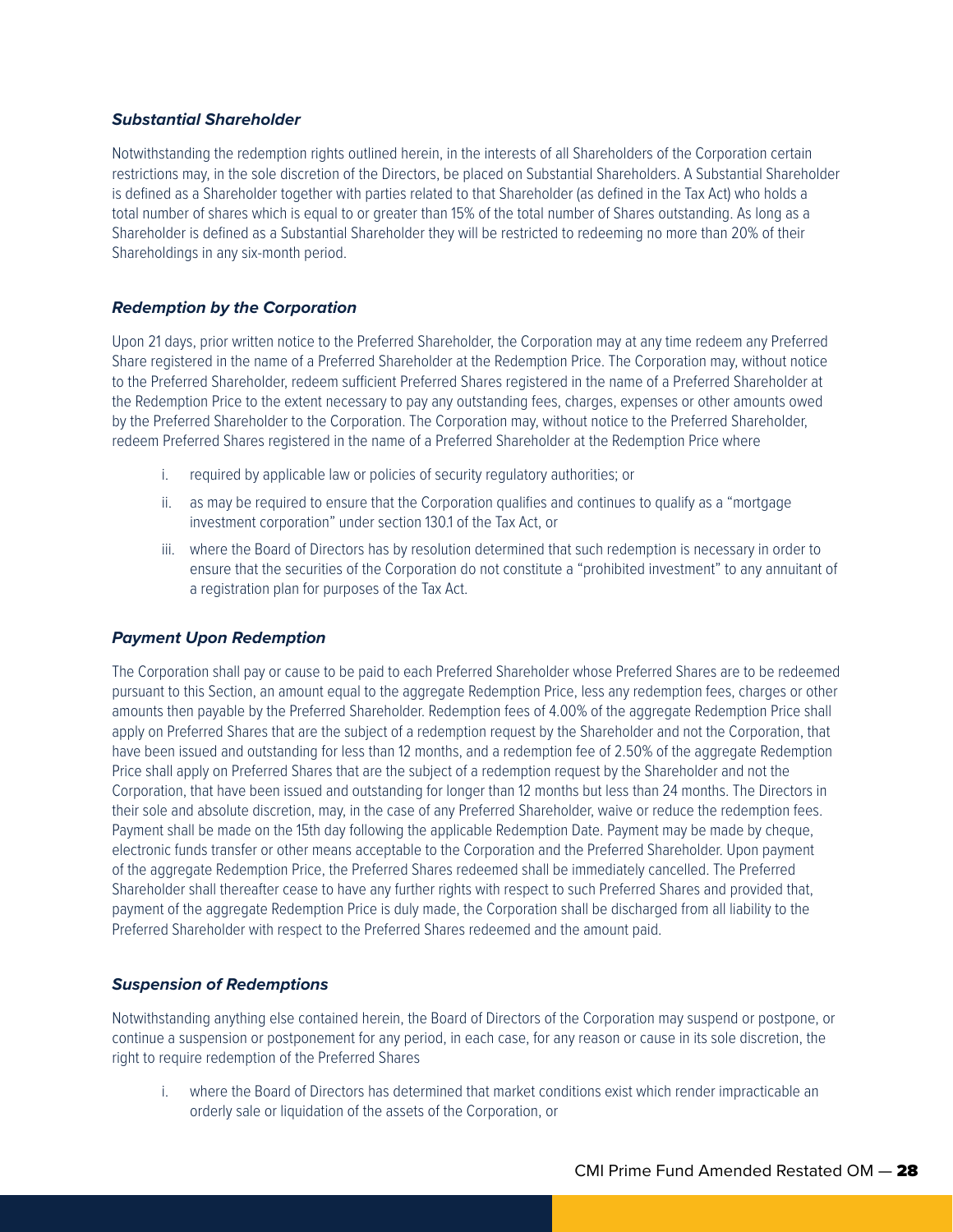- ii. in circumstances whereby the Directors have determined that the accounting working capital of the Corporation would be insufficient, or
- iii. where the Board of Directors has determined that the suspension or postponement is required to ensure fair and equitable treatment of all of the Preferred Shareholders, such as in circumstances whereby the Corporation would not be able to provide dividends to its Shareholders at the same amounts and frequency as historically paid, or
- iv. as may be permitted or required by law.

#### *Where Redemption Suspended*

Upon the commencement of any suspension of the right to require redemptions, the Corporation shall promptly notify any Preferred Shareholder who has submitted a Redemption Request and has not been paid, of the suspension. The affected Preferred Shareholder may thereupon withdraw the Redemption Request or part thereof. If not so withdrawn, the Preferred Shareholder will be entitled to be paid the aggregate Redemption Price on the Redemption Date next following the date that the redemption privilege is reinstated, provided that the minimum holding period and the minimum notice period in paragraph 1 above have been complied with.

#### *Partial Redemptions Permitted*

On any Redemption Date, the Corporation may redeem some but not all the Preferred Shares for which Redemption Requests have been received and postpone or suspend the redemption of the remaining Preferred Shares pursuant to the provisions hereof. Any such partial redemption shall be made pro rata among all Preferred Shareholders who submitted such Redemption Requests on a first come first serve basis.

## **Powers of the Corporation to Maintain MIC Status**

The Articles also provide that no holder of any shares of the Corporation is permitted to acquire, hold, transfer, encumber or otherwise deal in or with any shares of the Corporation, or any interest therein, in a manner that will cause the Corporation to cease to qualify as a MIC under the Tax Act. In the event that any holder of shares of the Corporation purports to transfer any shares of the Corporation, exercises or purports to exercise any retraction rights in respect of any shares of the Corporation or any repurchase rights affecting any shares of the Corporation or enters, or does anything for the purpose of entering, into any other transaction affecting any of the shares of the Corporation (each of the foregoing, a "**Triggering Transaction**"), that, if completed, would cause the Corporation, in the reasonable opinion of the directors of the Corporation, to cease to qualify as a MIC under the Tax Act, the directors of the Corporation shall have the power to cause any affected holder of shares of the Corporation or prospective holder of shares of the Corporation

- i. to delay, terminate, modify or otherwise restructure the terms of, or not to enter into or engage in, such Triggering Transaction or
- ii. to enter into any alternative transaction on the terms and conditions determined by the directors of the Corporation, including the power to force the conversion of shares of the Corporation of any class or series into shares of another class or series of the Corporation, all without consent of any actual or prospective holder of shares of the Corporation affected thereby; provided that all such powers shall be exercised by the directors solely for purpose of ensuring that the Corporation continues to qualify as a MIC under the Tax Act, on commercially reasonable terms and subject to the CBCA, the Articles.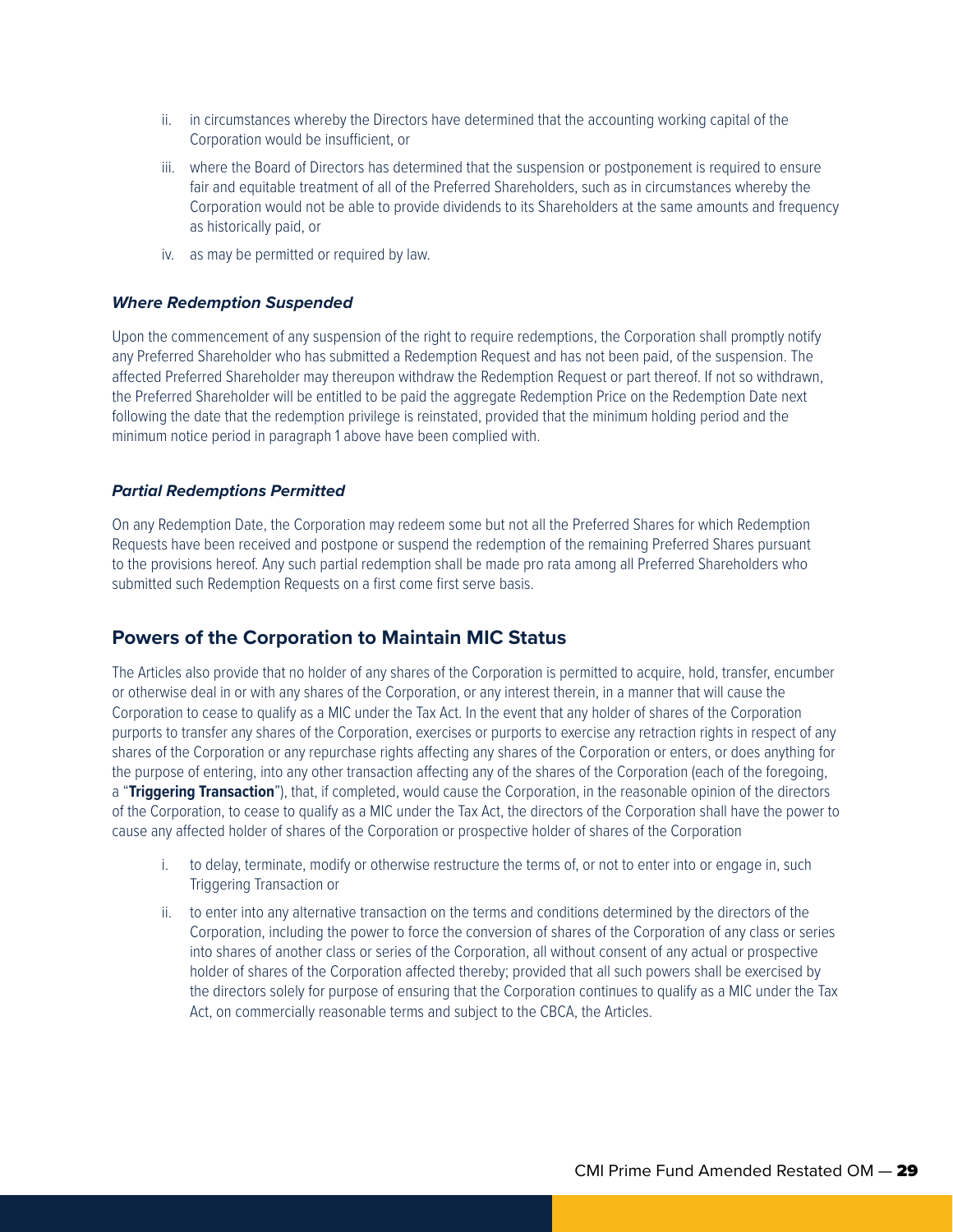### **Dividend Reinvestment Plan**

The Corporation, subject to maintaining the status of the Corporation as a MIC under the Tax Act, maintains a dividend reinvestment plan ("**DRIP**"). Under the DRIP, Shareholders can reinvest dividends in additional Preferred Shares of the same class as they enroll in the DRIP.

#### *Eligibility*

Holders of Preferred Shares who reside in Canada are eligible to participate in the DRIP by completing an enrolment form ("**Participants**"). If a Shareholder wishes to participate in the DRIP, they may enroll any of their Preferred Shares in the DRIP.

#### *Enrolment in the Plan*

To enroll in the DRIP, change your enrolment or to terminate your enrolment in the DRIP, written notice must be given to the Corporation. A Participant's enrolment, change in enrolment or termination of enrolment in the DRIP will take effect once it has been recorded under the DRIP, which will be no later than 45 days after written notice is received by the Corporation.

Once a Participant has enrolled in the DRIP, his/her enrolment continues automatically until the Participant withdraws from the DRIP, or until the DRIP is terminated.

#### *Cost and Attributes of Shares Purchased under the DRIP*

Preferred Shares are purchased at the Market Price, as defined in the DRIP, which as at the date of the Offering Memorandum has been determined to be \$1.00 per Preferred Share, and are issued from the treasury of the Corporation. The Corporation uses the cash dividends attributable to a Preferred Shareholder to purchase additional Preferred Shares of the same class on behalf of the Shareholder. All Preferred Shares acquired through the DRIP are credited to the Shareholder's account. Fractional interests in Preferred Shares will not be transferred to you. Instead the Trust will hold the fractional interest on your behalf and fractional interests will accumulate. Once the accumulated fractional interests equal a whole Preferred Share of the same series, you will be treated as the owner of a whole Preferred Share and that whole Preferred Share will be delivered to you in the manner described above for whole Preferred Shares generally.

#### *Transaction Statements*

If you own Preferred Shares through an intermediary, you will receive information regarding reinvestment of dividends from your intermediary, in accordance with your intermediary's administrative practices. Please consult your intermediary for additional information.

If you own the Preferred Shares in your own name, you will receive a statement following each calendar quarter or at such other intervals as determined by the Corporation setting out the dividends received by the DRIP on your behalf during the prior calendar quarter (or other interval), the number of Preferred Shares purchased with those dividends and the total number of Preferred Shares held on your behalf under the DRIP.

#### *Liabilities of the Corporation and Managers*

Neither the Corporation nor the Managers is liable for any act undertaken or omitted in good faith. Neither the Corporation nor the Managers can assure a profit or protect any Shareholder against a loss relating to Preferred Shares acquired or to be acquired under the DRIP.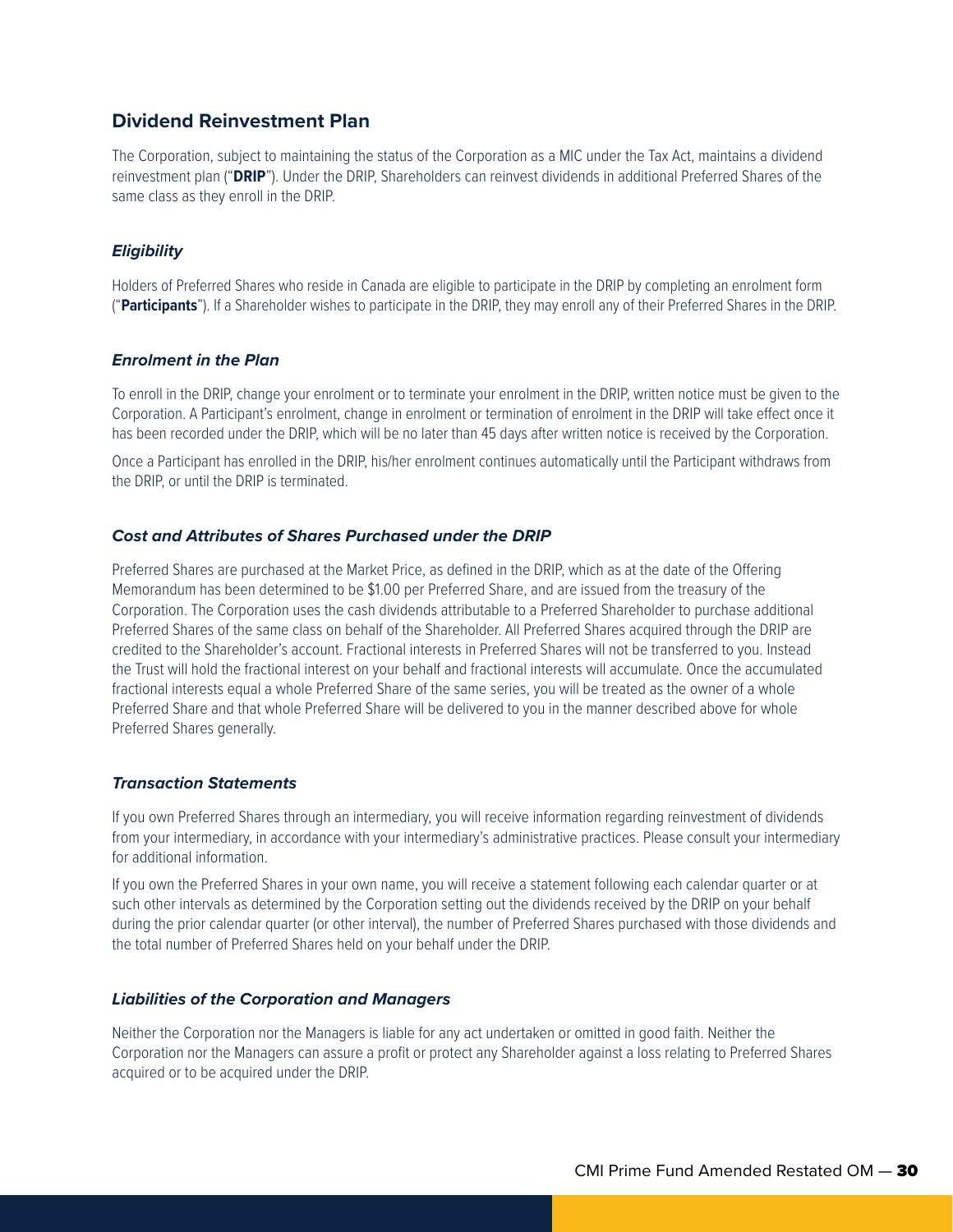#### *Amendments to Plan and Termination by Corporation*

The Corporation may amend, suspend or terminate the DRIP at any time upon notice to all Participants. In the event of suspension or termination of the DRIP, the trust will make no investments on the Dividend Payment Dates following the effective date of such suspension or termination.

#### *Tax Consequences*

Generally, a Participant will be taxed on dividends that are reinvested in the same manner as if the Participant had received the dividends in cash. Shareholders should consult their tax advisors about the tax consequences of participating in the DRIP.

#### **5.1 Subscription Procedure**

The Offered Shares are offered pursuant to any one of the exemptions under National Instrument 45-106 Prospectus Exemptions ("**NI 45-106**") from the prospectus requirements of securities legislation. Such exemptions relieve the Corporation from provisions under securities legislation requiring the Corporation to file a prospectus and therefore Subscribers do not receive the benefits associated with a subscription for securities issued pursuant to a filed prospectus, including the review of material by a securities commission or similar authority.

The Offered Shares are being offered only in the Selling Jurisdictions and only through registered dealers.

The Corporation will be relying primarily on the offering memorandum exemption under section 2.9 of NI 45-106 (the "**Offering Memorandum Exemption**"), the accredited investor exemption under section 2.3 of NI 45-106 (the "**Accredited Investor Exemption**") and the minimum amount investment exemption under section 2.10 of NI 45-16 (the "**Minimum Amount Investment Exemption**").

**Each Subscriber is urged to consult with his own legal adviser as to the details of the statutory exemption being relied upon and the consequences of purchasing securities pursuant to such exemption.**

#### *The Subscription Agreement*

Each prospective and qualified investor who wishes to subscribe for Offered Shares must complete and sign the form of Subscription Agreement (including the applicable certificates and risk acknowledgement forms) specifying the number of Offered Shares being subscribed for and follow the instructions set forth therein.

The Subscription Agreement contains, among other things, representations and warranties required to be made by the Subscriber that it is duly authorized to purchase the Offered Shares, that it is purchasing Offered Shares for investment and not with a view for resale, and as to its corporate status or other qualifications to purchase Offered Shares on a "private placement" basis. Reference is made to the Subscription Agreement and related documentation, copies of which are attached hereto as Schedule "A", for the specific terms of these representations, warranties and conditions.

#### *Execution and Delivery of Subscription Agreement*

You may subscribe for Offered Shares by delivering the following documents to us at the address shown in the Subscription Agreement:

- a. a completed and executed Subscription Agreement accompanying the form provided with this Offering Memorandum;
- b. Bank draft, wire, order/ electronic funds transfer or certified cheque payable to the Corporation in the amount of the subscription price for the Offered Shares;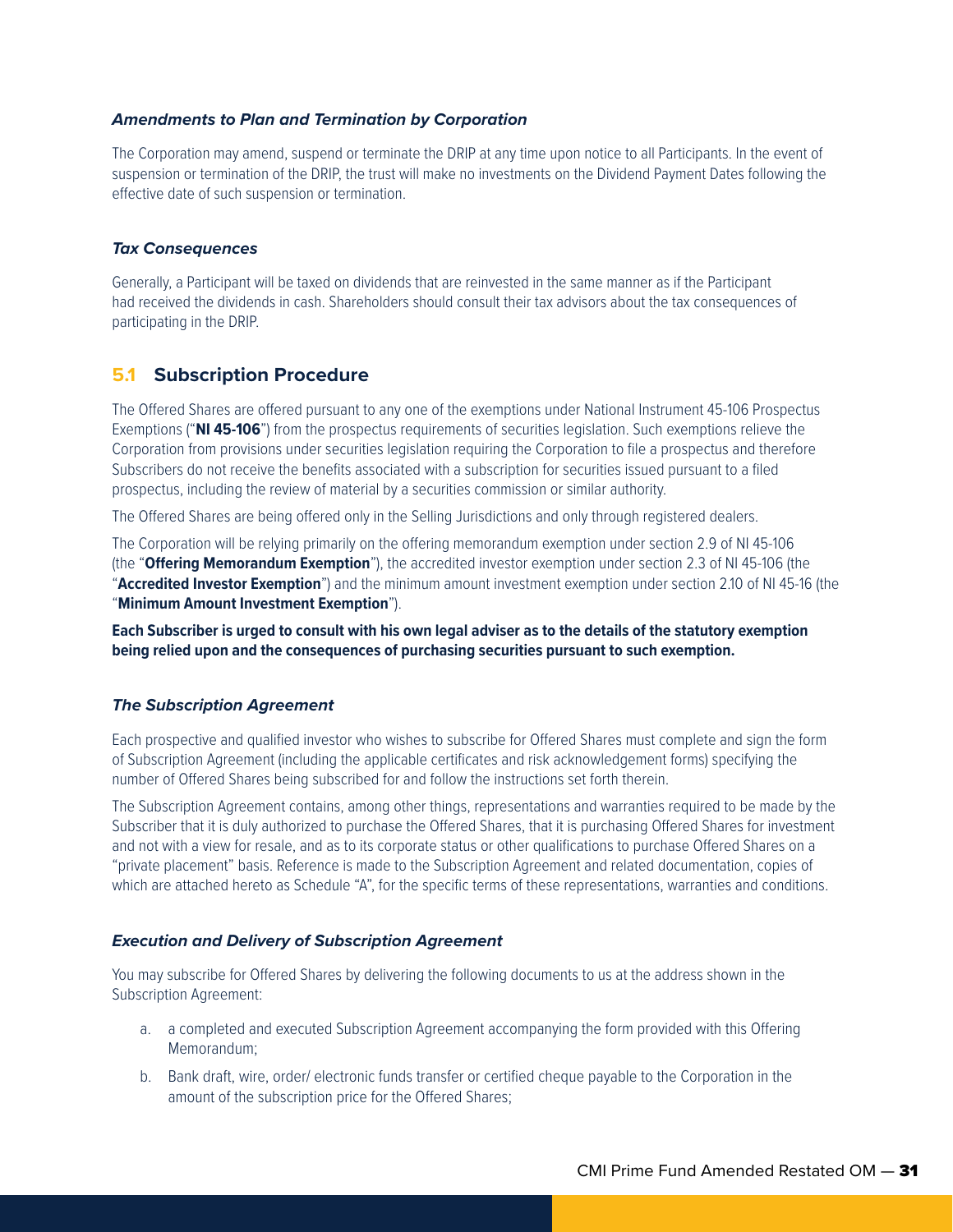- c. any Subscriber purchasing Offered Shares pursuant to the Offering Memorandum Exemption must complete and sign two copies of the Form 45-106F4 – Risk Acknowledgement ("**Form 45- 106F4**") attached to the Subscription Agreement (one copy to be retained by the Subscriber and one copy to be delivered to the Corporation);
- d. if the Subscriber is an individual and resident in Alberta, Ontario, Québec or Saskatchewan and is purchasing Offered Shares pursuant to the Offering Memorandum Exemption, the Subscriber must complete and sign two copies of Schedules A-1 and A-2 attached to the Form 45-106F4 in the Subscription Agreement;
- e. if the Subscriber is purchasing Offered Shares having an aggregate acquisition cost of greater than \$10,000 pursuant to the Offering Memorandum Exemption, the Subscriber may be required to complete and sign additional documentation including an Eligible Investor Questionnaire;
- f. if the Subscriber is an "accredited investor" as defined in NI 45-106 and is purchasing Offered Shares pursuant to the Accredited Investor Exemption, the Subscriber must complete and sign the Accredited Investor Status Certificate attached to the Subscription Agreement (including the Form 45-106F9 risk acknowledgement form contained therein, if applicable); and
- g. if the Subscriber is relying on the Minimum Amount Investment Exemption, the Subscriber must complete the Certificate for Minimum Amount Investors and Risk Disclosure Form for Minimum Amount Investors attached to the Subscription Agreement.

Acceptance of Subscriptions and Closings – Subscriptions may be accepted at the sole discretion of the Managers, and are subject to the terms and conditions of the Subscription Agreement signed by the Subscriber. The Corporation reserves the right to close the subscription books at any time without notice. Any funds for subscription that the Corporation does not accept will be promptly returned after the Corporation has determined not to accept the funds without interest or deduction.

The authority to accept or reject subscriptions has been delegated to the Managers to ensure that the Corporation maximizes its return for existing Subscribers, that the fund remains qualified as a "**MIC**" as this term is defined by the Tax Act, and to ensure that the Corporation complies with all other relevant securities legislation.

This Offering is not subject to any minimum subscription level except as specified in the Offering Memorandum or as required for the

Corporation to maintain its status as a "**MIC**" under the Tax Act. Therefore, any funds received from a Subscriber are available to the Corporation and need not be refunded to the Subscriber save and except as required by the constating documents of the Corporation, the terms of this Offering Memorandum, or as otherwise required by law.

If this Offering is nullified for any reason, the Subscription Agreement and cash funds received by the Managers prior to the nullification will be returned to Subscribers without interest or deduction as if the Subscribers' subscription had been rejected (whether the subscription(s) had previously been accepted by the Corporation).

A prospective Subscriber will become a shareholder upon execution of a Subscription Agreement, acceptance of the Subscription Agreement by the Managers acting on behalf of the Corporation, payment of the subscription price, and entry of the Subscriber's name in the shareholder register of the Corporation.

Where required under securities legislation, the subscription amount will be held in trust by the Managers until midnight on the second business day after the Subscriber delivers the executed Subscription Agreement. Such subscription proceeds will be held in trust until midnight on the second Business Day after the day the Subscriber signs the applicable Subscription Agreement. If Subscribers provide the Corporation with a cancellation notice prior to midnight of the second Business Day after the signing date, or the Corporation does not accept a Subscriber's subscription, all subscription proceeds will be promptly returned to the Subscriber without interest or deduction. Proceeds received from Subscribers who purchase Offered Shares under this Offering will be held in trust and only released against delivery of the certificates representing the Offered Shares subscribed therefor. If the Offering is terminated prior to Closing, the proceeds under the Offering received from each Subscriber shall be returned to such Subscriber without interest or deduction. See "*Purchaser's Rights of Action and Rescission*".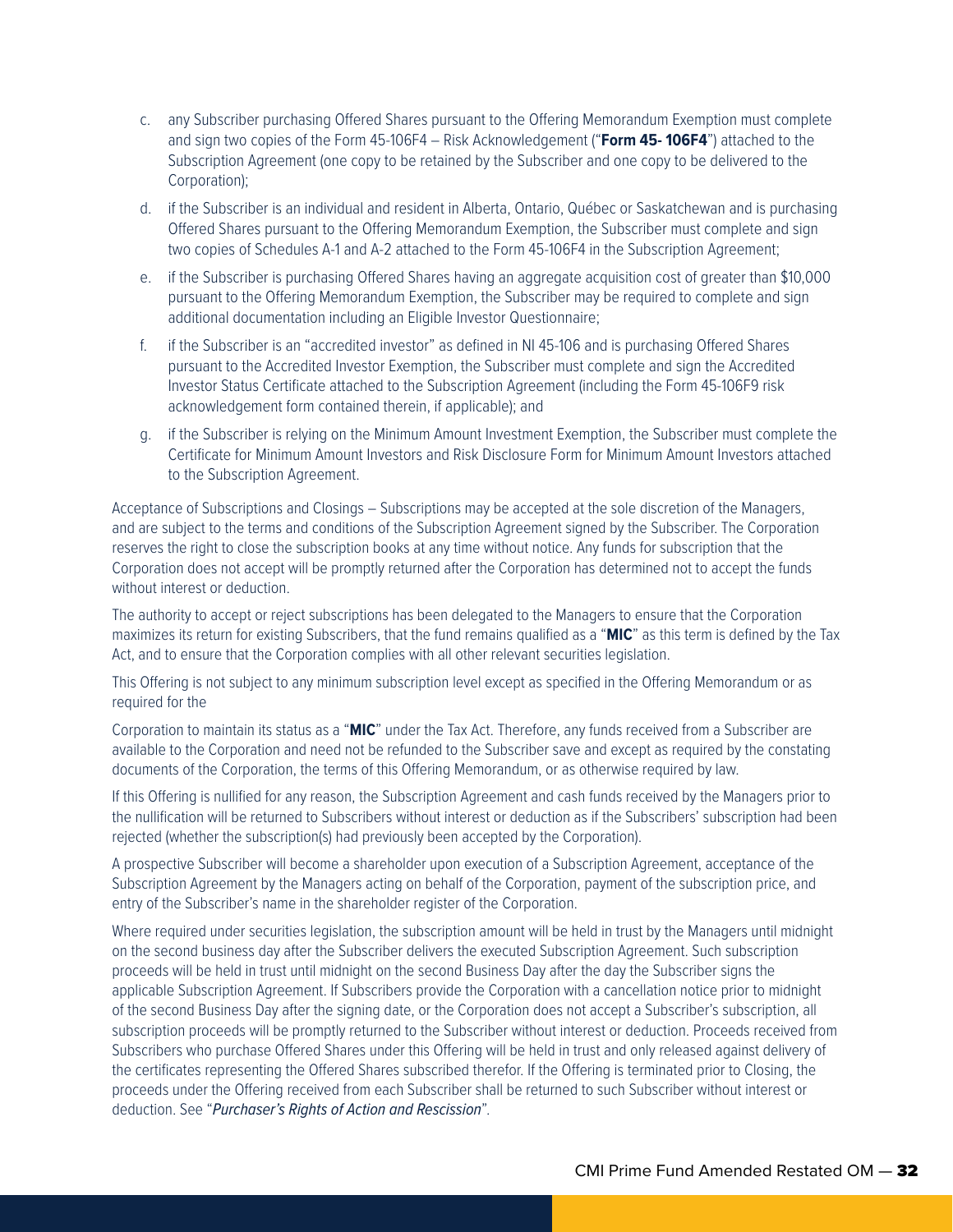#### *Personal Information*

Each resident of Ontario who purchases the Offered Shares will be deemed to have represented to the Corporation and each dealer from whom a purchase confirmation is received, that such purchaser has been notified by the Corporation:

- a. that the Corporation may be required to provide personal information pertaining to the purchaser as required to be disclosed in Schedule I of Form 45-106F1 under NI 45-106 (including its name, address, telephone number and the aggregate purchase price of any Offered Shares purchased) ("**personal information**"), which Form 45-106F1 may be required to be filed by the Corporation under NI 45-106;
- b. that such personal information may be delivered to the Ontario Securities Commission (the "**OSC**") in accordance with NI 45- 106;
- c. that such personal information is collected indirectly by the OSC under the authority granted to it under the securities legislation of Ontario;
- d. that such personal information is collected for the purposes of the administration and enforcement of the securities legislation of Ontario; and
- e. that the public official in Ontario who can answer questions about the OSC's indirect collection of such personal information is the Administrative Assistant to the Director of Corporate Finance at the OSC, Suite 1903, Box 55, 20 Queen Street West, Toronto, Ontario M5H 3S8, Telephone: (416) 593- 8086; and has authorized the indirect collection of the personal information by the OSC.

Furthermore, each Subscriber acknowledges that its name, address, telephone number and other specified information, including the aggregate purchase price paid by the Subscriber, may be disclosed to other Canadian securities regulatory authorities and may become available to the public in accordance with the requirements of applicable Canadian laws. By purchasing the Offered Shares, each Subscriber consents to the disclosure of such information.

#### *Switching Between Classes*

Subscribers can switch Shares of one class into another class of Shares being offered pursuant to the Offering if they meet the requirements for the new class into which they wish to switch, subject, in each case, to the consent of the Corporation which may be exercised by the Manager. A switch may be refused, among other reasons, in order to maintain the Corporation's status as a MIC. In order to request a switch of Shares, an Investor must complete, execute and deliver to the Corporation or to their Dealer for delivery to the Corporation a Subscription Agreement corresponding to the Class of Shares into which the Investor wishes to switch.

A switch by an Subscriber of Shares from one class into Shares of another class may give rise to income tax consequences to the Investor. See "*Income Tax Consequences and RRSP Eligibility*."

#### *Switch Fees*

If a Shareholder switches from Shares of one class to Shares of another class, the Shareholder will not be charged a switch fee by the Corporation. The Corporation will, at its discretion, waive the applicable redemption fee when a holder of a Preferred Shares redeems such Shares and invests the proceeds of such redemption into another class of Preferred Shares. See "*Description of Securities Offered – Terms of Securities Offered*."

In cases where a Shareholder is liable to pay a redemption fee as a result of a switch by the Shareholder of Shares of one Class in exchange for Shares of another Class, the Corporation shall cause the Shareholder to redeem a sufficient number of Shares of the original Class so that the proceeds of such redemption will be sufficient to discharge the amount of the Redemption fee. The remaining number of Shares of the original Class that the Shareholder wished to switch will then be exchanged for consideration consisting solely of Shares of the other Class.

For all switches, a Dealer may charge a Shareholder fees based on their own fee structures.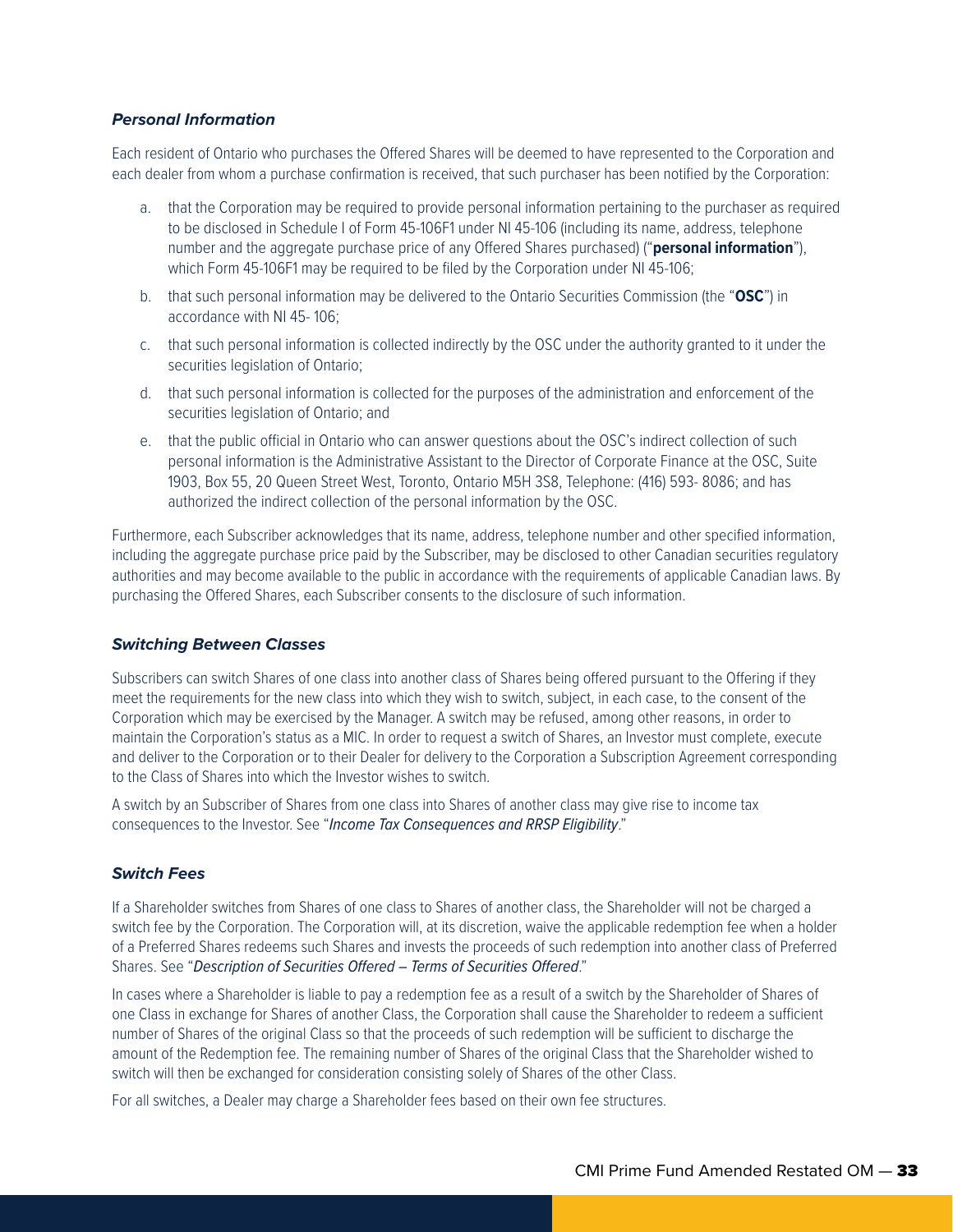## **ITEM 6 INCOME TAX CONSEQUENCES AND RRSP ELIGIBILITY**

You should consult your own professional advisers to obtain advice on the income tax consequences that apply to you.

The Corporation has prepared the following commentary, which it believes is a fair and adequate summary of the principal federal income tax consequences arising under the Tax Act to a Subscriber who is an individual resident in Canada who acquires Offered Shares under this Offering Memorandum. The income tax consequences will not be the same for all Subscribers, but may vary depending on a number of factors including the province or provinces in which the Subscriber resides or carries on business, whether Offered Shares acquired by him or her will be characterized as capital property, and the amount his taxable income would be but for his participation in this Offering.

**The following discussion of the Canadian income tax consequences is, therefore, of a general and limited nature only and is not intended to constitute a complete analysis of the income tax consequences and should not be interpreted as legal or tax advice to any particular Subscriber.**

**This summary does not address provincial or territorial laws of Canada or any tax laws of any jurisdiction outside of Canada. Each prospective Subscriber should obtain advice from his own independent tax advisor as to the Canadian federal and provincial income tax consequences of his acquisition of Offered Shares, as such consequences can vary depending upon the circumstances of each Subscriber.**

The following is a summary, provided by the Corporation, of the principal Canadian federal income tax consequences of acquiring, holding and disposing of the Offered Shares by a Subscriber who, at all relevant times, is a resident of Canada, deals at arm's length, and is not affiliated, with the Corporation, and who acquires and holds the Offered Shares as capital property (each, a "**holder**"), all within the meaning of the Tax Act. Generally, the Offered Shares will be considered capital property to a holder provided such holder does not hold the Offered Shares in the course of carrying on business and has not acquired them in one or more transactions considered to be an adventure in the nature of trade. Holders who may not hold the Offered Shares as capital property can elect, in certain circumstances, to have such property treated as capital property by making the irrevocable election permitted by subsection 39<sup>(4)</sup> of the Tax Act. This summary is not applicable to any holder of Offered Shares which is a "financial institution", as defined in section 142.2 of the Tax Act or to any holder of Offered Shares an interest in which is a "tax shelter investment" for the purposes of the Tax Act.

This summary is based upon the facts set out in this Offering Memorandum, the current provisions of the Tax Act and the regulations thereunder, all specific proposals (the "**Tax Proposals**") to amend the Tax Act and the regulations thereunder publicly announced by or on behalf of the Minister of Finance (Canada) prior to the date hereof and the current published administrative practices of the Canada Revenue Agency ("**CRA**"). This summary assumes that the Tax Proposals will be enacted as currently proposed but does not take into account or anticipate any other changes in law whether by legislative, governmental or judicial action and does not take into account tax legislation or considerations of any province, territory or foreign jurisdiction.

The summary contained in this section is of a general nature only and is not exhaustive of all possible Canadian federal income tax consequences. This summary is not intended to be and should not be interpreted as legal or tax advice to any particular Subscriber. Holders should consult with their own tax advisor regarding the income tax consequences of acquiring, holding and disposing of the Offered Shares including the application and effect of the income and other tax laws of any country, province, state or local tax authority.

This summary is based on the assumption that the Corporation meets certain conditions which are imposed by the Tax Act to qualify as a "mortgage investment corporation". These conditions will generally be satisfied if, throughout a taxation year of the Corporation; or, in the Corporation's first taxation year, at the end of such first taxation year:

- a. the Corporation is a Canadian corporation as defined in the Tax Act;
- b. the Corporation's only undertaking was the investing of funds, and it did not manage or develop any real property;
- c. no debts were owing to the Corporation by non-residents of Canada, except any such debts that were secured on real property situated in Canada;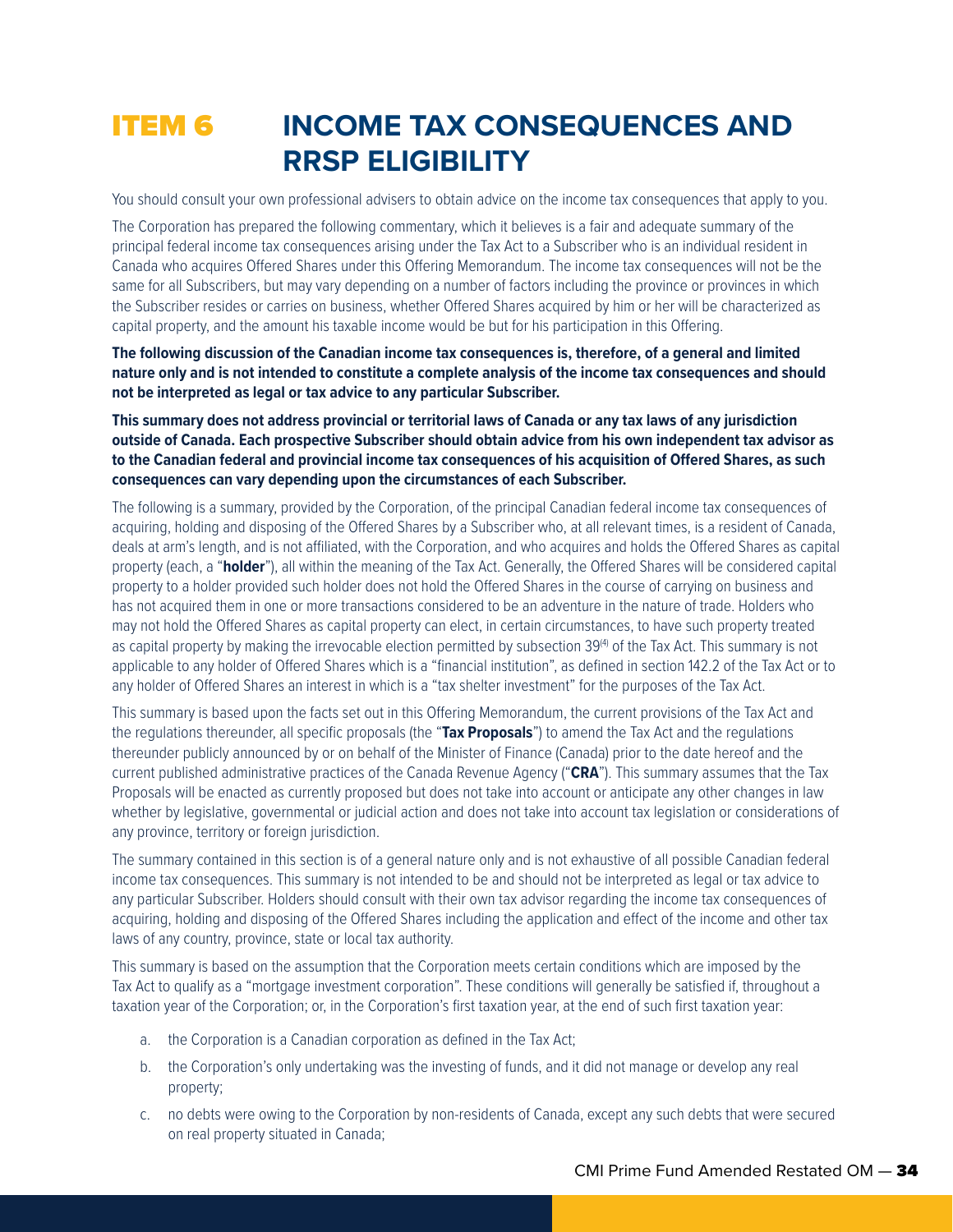- d. the Corporation did not own shares of corporations not resident in Canada;
- e. the Corporation did not hold real property situated outside of Canada;
- f. no debts were owing to the Corporation that were secured on real property situated outside of Canada;
- g. the cost amount of the Corporation's property consisting of mortgages on "houses" or on property included within a "housing project" (as those terms are defined in section 2 of the *National Housing Act* (Canada)), deposits with a bank or other corporations whose deposits are insured by the Canada Deposit Insurance Corporation or a credit union, together with cash on hand (collectively, the "**Qualifying Property**"), was at least 50% of the cost amount to it of all its property;
- h. the cost amount of real property (including leasehold interests therein but excluding real property acquired as a consequence of foreclosure or defaults on a mortgage held by the Corporation) owned by the Corporation did not exceed 25% of the cost amount to it of all of its property;
- i. the Corporation had 20 or more shareholders and no person would have held more than 25% of the issued shares of the capital stock of the Corporation or been a specified shareholder (as such term is defined in subsection 130.1<sup>(6)</sup> of the Tax Act) of the Corporation;
- j. holders of any Offered Shares had a right, after payment of their dividends, and payment of dividends in a like amount per share to the holders of common shares, to participate pari passu with the holders of common shares in any further payment of dividends; and
- k. where at any time in the year (or at the end of the year, as the case may be) the cost amount to it of its Qualifying Property was less than 2/3 of the cost amount to it of all of its property, the Corporation's liabilities did not exceed three times the amount by which the cost amount to it of all of its property exceeded its liabilities, or, where throughout the taxation year (or at the end of the year, as the case may be) the cost amount to it of its Qualifying Property equaled or exceeded 2/3 of the cost amount of all of its property, the Corporation's liabilities did not exceed five times the amount by which the cost amount to it of all of its property exceeded its liabilities.

It has been assumed, for the purpose of this summary that the Corporation will qualify as a MIC in accordance with conditions prescribed in the Tax Act at all times which are relevant to the opinions expressed herein. Based upon certain representations by management of the Corporation as to the nature, location and cost amounts of the Corporation's assets and liabilities, including the composition and cost of its mortgage portfolio, as to the shareholders of the Corporation and as to the range of activities which the Corporation will undertake in the course of carrying on its mortgage investment business (the "**Representations**"), counsel anticipates that the Corporation will meet the requirements for qualification as a "mortgage investment corporation" under the Tax Act at the closing of this Offering and will continue to so qualify thereafter provided the Representations continue to be true throughout each of the Corporation's subsequent taxation years. Purchasers are cautioned that the Corporation must meet the requirements under the Tax Act to be a "mortgage investment corporation" on a continuous basis throughout each taxation year in order to avail itself of the provisions of the Tax Act as to the taxation of dividends outlined herein. Management of the Corporation expects that the Representations will continue to be true throughout each of the Corporation's subsequent taxation years such that the Corporation will continue to so qualify.

It is intended, and this summary assumes, that these requirements will be satisfied so that the Corporation will qualify as a MIC at all relevant times. **If the Corporation were not to qualify as a MIC, the income tax consequences would be materially different from those described below.**

#### *Taxation of the Corporation*

The Corporation will, in computing its income, generally be entitled to deduct the full amount of all taxable dividends (other than capital gains dividends) which it pays during the year or within 90 days after the end of the year to the extent that such dividends were not deductible by the Corporation in computing its income for the preceding year. In addition, the Corporation may generally declare a capital gains dividend in an amount equal to the gross amount of its capital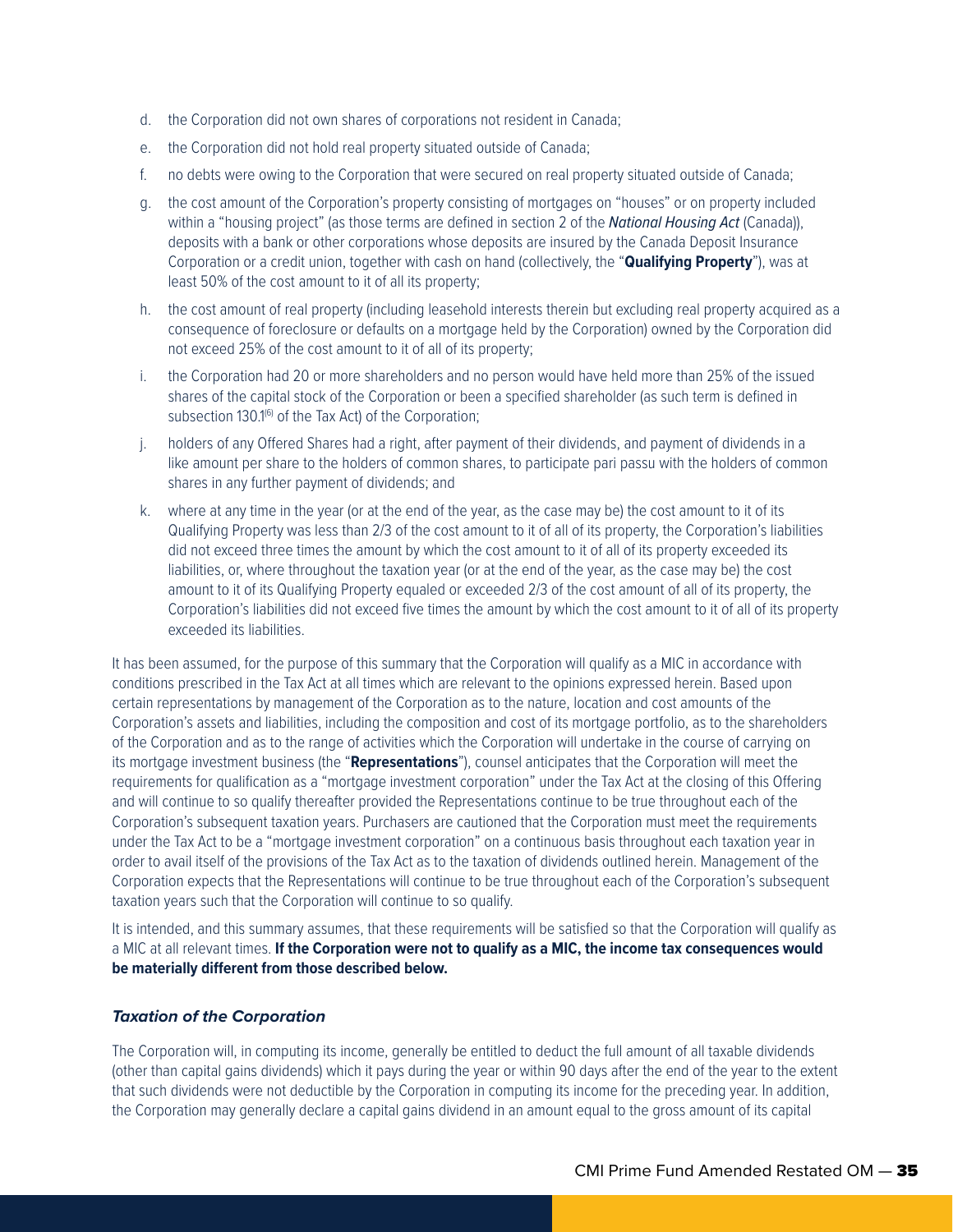gains and is entitled to deduct, in computing its income for the year, one-half (1/2) of its capital gains dividend paid during the period commencing 91 days after the commencement of the year and ending 90 days after the end of the year. The Corporation intends to pay taxable dividends and capital gains dividends each year in sufficient amounts to reduce its Part I income tax liability to Nil.

#### *Taxation of Holders*

Taxable dividends (other than capital gains dividends) which are paid by the Corporation on the Offered Shares will be included in the holder's income as interest income. **The normal gross-up and dividend tax credit rules will not apply to dividends paid by the Corporation to an individual and holders that are corporations will not be entitled to deduct the amount of the dividends paid by the Corporation from their taxable income.** Capital gains dividends will be treated as a capital gain realized by the holder and will be subject to the general rules relating to the taxation of capital gains described in more detail below.

The cost to a holder of Offered Shares acquired pursuant to this Offering will equal the purchase price of the Offered Shares plus the amount of any other reasonable acquisition costs incurred in connection therewith. This cost must be averaged with the cost of all other Offered Shares held by the holder to determine the adjusted cost base of each Share.

A disposition or a deemed disposition of the Offered Shares (other than to the Corporation) will result in a holder realizing a capital gain (or capital loss) to the extent that the proceeds of disposition of the Offered Shares exceed (or are exceeded by) the adjusted cost base of the Offered Shares and reasonable disposition costs, according to the usual rules contained in the Tax Act. Amounts paid by the Corporation on the redemption or acquisition by it of the Offered Shares, up to the paid-up capital thereof, will be treated as proceeds of disposition. Any amount paid by the Corporation on the redemption or acquisition of the Offered Shares which is in excess of the paid- up capital of the Offered Shares will be deemed to be a dividend and will generally be included in the income of a holder of the Offered Shares as interest (and deductible by the Corporation) in accordance with the rules described above.

One-half (1/2) of any capital gain realized by a holder (including capital gains deemed to be realized as a result of a receipt of a capital gains dividend) will be included in the holder's income under the Tax Act as a taxable capital gain. Subject to certain specific rules contained in the Tax Act, one-half (1/2) of any capital loss realized in a taxation year may be deducted against any taxable capital gains realized by the holder in the year of disposition. The excess of capital losses over capital gains in the year of disposition may generally be deducted against capital gains in the three preceding taxation years or in any subsequent taxation year, subject to the more specific rules contained in the Tax Act.

Taxable capital gains realized by a holder that is an individual, including certain trusts, may give rise to alternative minimum tax depending upon the holder's circumstances.

Any payment in excess of the earnings of the Corporation would reduce the adjusted cost base of the Offered Shares.

#### *Eligibility for Investment by Deferred Income Plans*

The Corporation confirms that the Offered Shares may be qualified investments for trusts governed by registered retirement savings plans, registered education savings plans, deferred profit sharing plans, registered retirement income funds or tax-free savings accounts (collectively, "**Deferred Income Plans**") at a particular time if the Corporation qualifies as a MIC under the Tax Act and if throughout the calendar year in which the particular time occurs, the Corporation does not hold as part of its property any indebtedness, whether by way of mortgage or otherwise, of a person who is an annuitant, a beneficiary, an employer or a subscriber, under the relevant Deferred Income Plan or any other person who does not deal at arm's length with that person. Deferred Income Plans will generally not be liable for tax in respect of any dividends received from the Corporation or on any capital gain realized on the disposition of the Offered Shares or with respect to capital gains dividends.

If the Corporation fails to qualify as a MIC at any time in a taxation year, the Offered Shares may cease to be a qualified investment for a Deferred Income Plan. When a Deferred Income Plan holds a non-qualified investment at the end of a month, the trust governed by the plan will be subject to a tax of 1% of the fair market value of the investment at the time it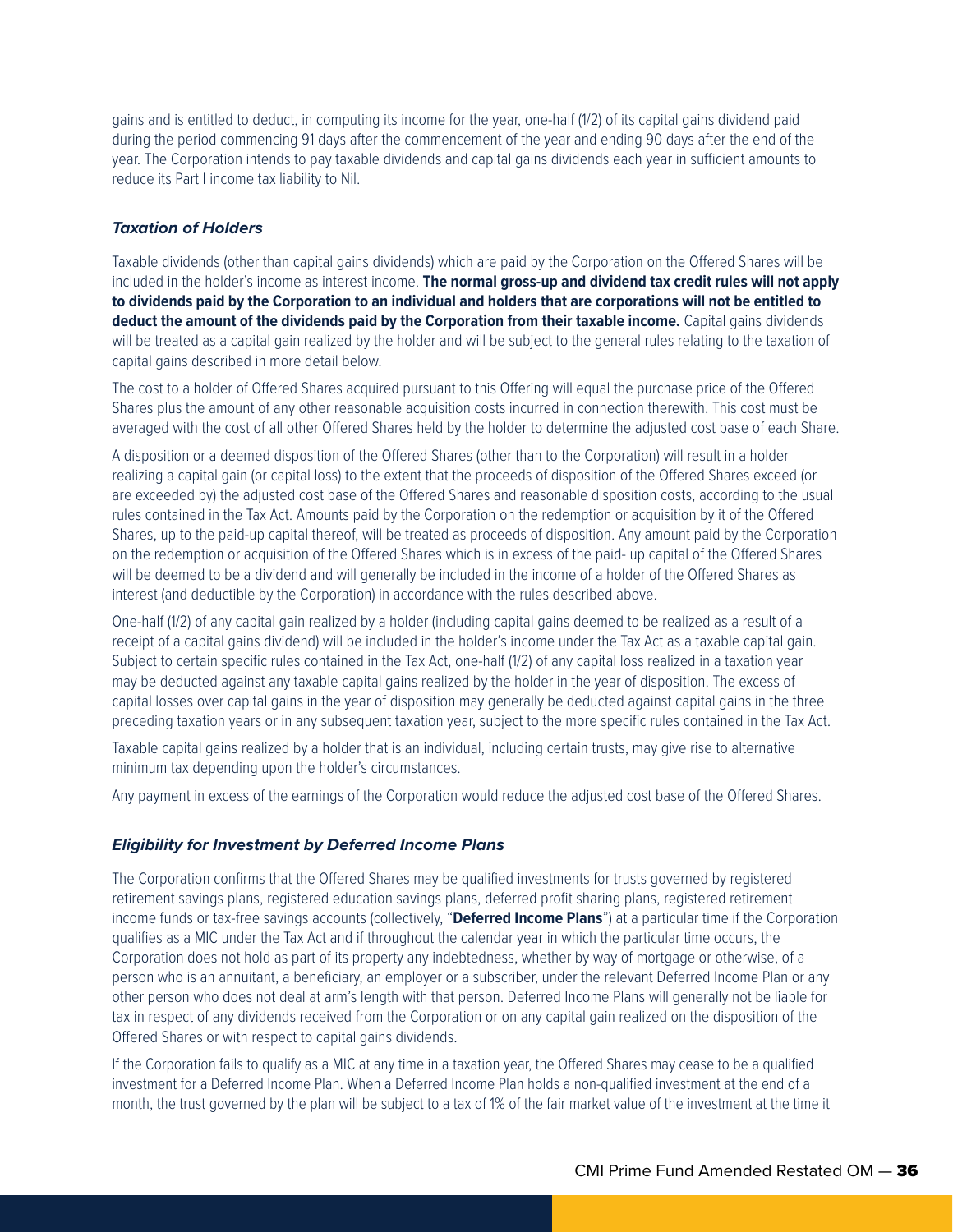was acquired. If the Deferred Income Plan in question is a tax-free savings account, a tax of 50% of the fair market value of the Offered Shares of the Corporation will apply against the holder if the Corporation fails to qualify as a MIC, or at any time if the Offered Shares become a prohibited or non-qualified investment for a Deferred Income Plan that is a tax-free savings account. Additionally, while a Deferred Income Plan that isa tax-free savings account holds a prohibited investment, the holder will also be subject to an additional tax that is based on income earned from the prohibited investment.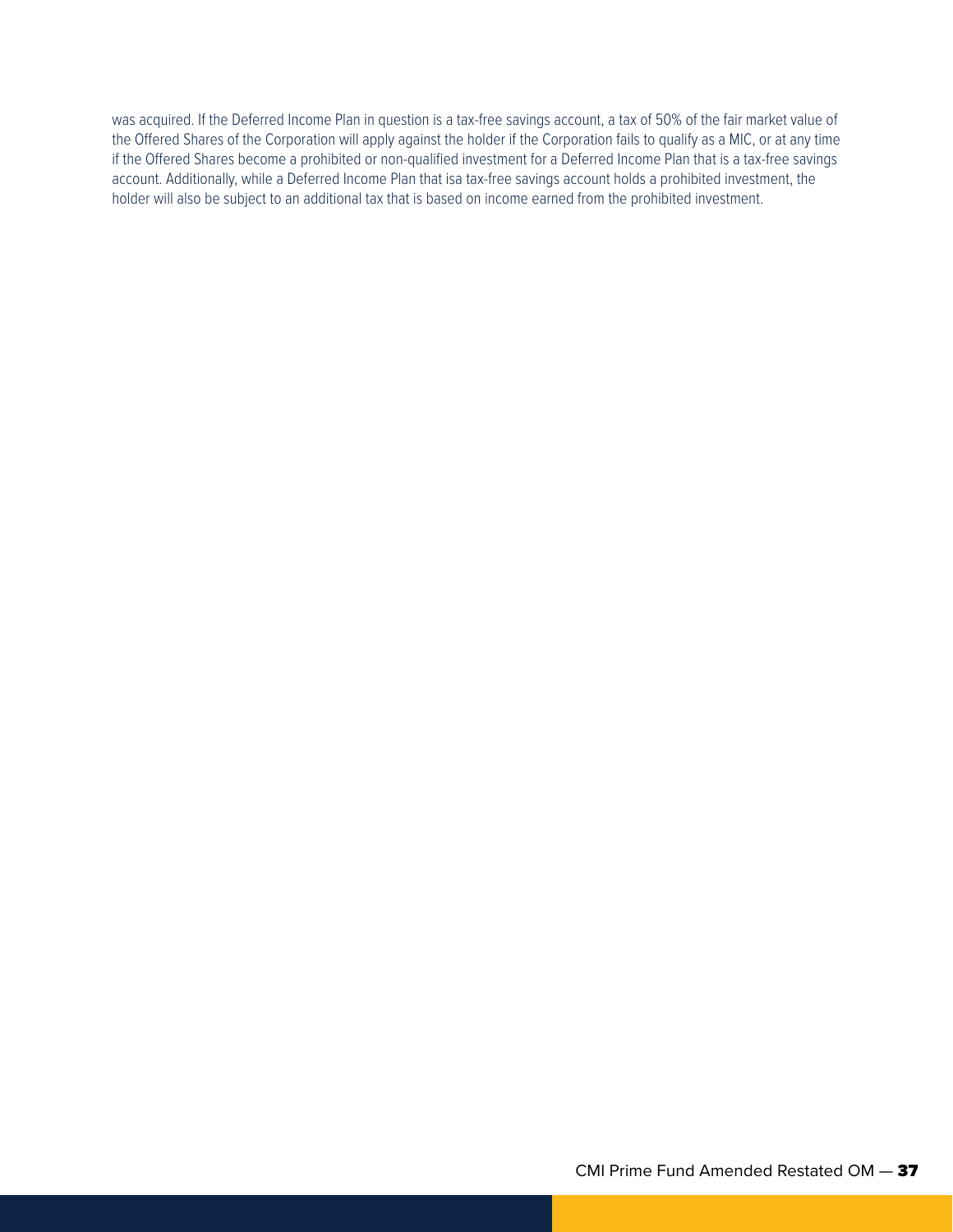## ITEM 7 **COMPENSATION PAID TO SELLERS AND FINDERS**

The nature of the compensation that an agent or securities dealers receives depends on the class of Offered Shares purchased by the Subscribers.

#### *Class A Shares*

Canadian Mortgages Inc. and CMI Mortgage Services Inc. in its capacity as Managers of the Corporation have agreed to retain or engage agents, securities Dealers and brokers to arrange, and facilitate the completion of, the sale of the Class A Shares to Subscribers. No fees or commissions shall be payable by either the Corporation or the Managers to such agents, securities dealers or brokers other than the following fees: one time commissions or fees of up to 3% of the funds raised and a trailing commission is generally calculated and payable quarterly in arrears to dealers whose clients hold Class A Shares at a rate equal to 1% of initial outstanding shares attributable to the Class A Shares sold by such dealers as at the last business day of the applicable quarter. The trailing commissions are paid by the Manager out of the fees it receives from the Corporation. The trailing commissions are not payable on Class A Share purchased pursuant to the DRIP. The Manager may change or cancel the trailing commission at any time in its sole discretion.

#### *Class F Shares*

No sales commission or trailing commission is paid to a Dealer or agent by the Corporation or the Manager in respect of Class F Shares.

Class F Shares are generally available to Subscribers who have fee-based accounts with Dealers who have arrangements with the Manager in respect of the Class F Shares. Where a Subscriber does not enter into an agreement with their Dealer which identifies an annual service fee payable to their Dealer, the Manager may pay an annual dealer service fee which the Manager will negotiate with such Dealer and which will be paid directly by the Manager.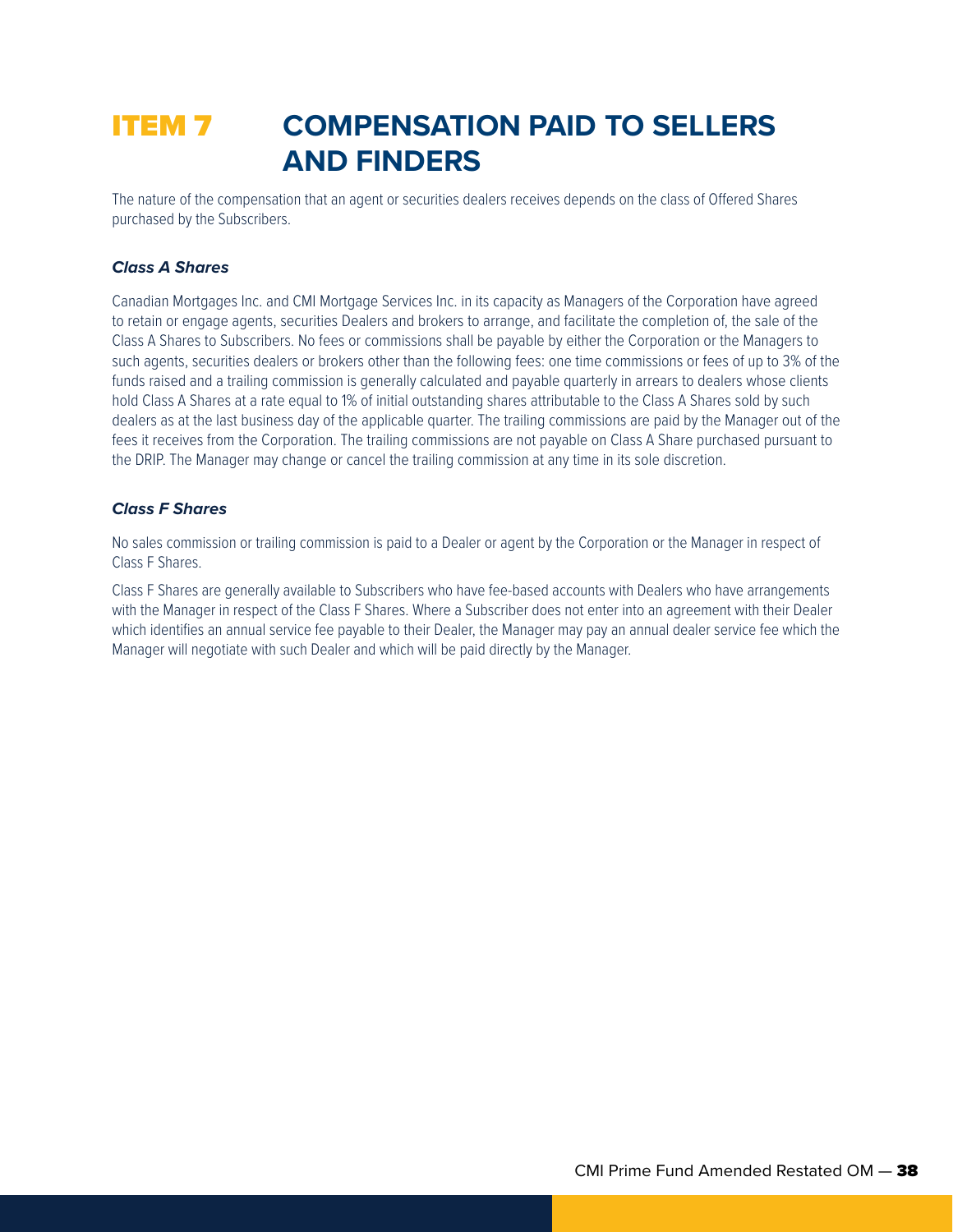## ITEM 8 **RISK FACTORS**

## **8.1 General**

An investment in the Offered Shares offered hereunder involves significant risks due to the nature of the Corporation's business. Subscribers should carefully review the following factors, together with the other information contained in this Offering Memorandum, before making an investment decision.

This is a speculative offering. The purchase of Offered Shares involves a number of risks and is suitable only for Subscribers who are aware of the risks inherent in the real estate industry and who have the ability and willingness to accept the risk of loss of their invested capital and who have no immediate need for liquidity. **There is no assurance of any return on a Subscriber's investment**.

Subscribers should consult with their own independent professional legal, tax, investment and financial advisors before purchasing Offered Shares, to determine the appropriateness of this investment in relation to their financial and investment objectives and in relation to the tax consequences of any such investment.

The proceeds of the Offering may not be sufficient to accomplish all the Corporation's proposed objectives.

In addition to the factors set forth elsewhere in this Offering Memorandum, Subscribers should consider the following risks before purchasing Offered Shares. Any or all these risks, or other unidentified risks, may have a material adverse effect on the Corporation's business and/or the return to the Subscribers.

### **8.2 Investment Risk**

Risk that are specific to the Offered Shares being offered under this Offering include the following:

**No Market for Offered Shares and Restrictions on Transfer —** The Offered Shares are not traded on any stock exchange. As there is no market for the Offered Shares and the Offered Shares are subject to resale restrictions under securities legislation, a Subscriber will not be able to transfer his or her investment or withdraw his or her capital at will. The Offered Shares are also subject to restrictions on transfer under the Corporation's constating documents. A Subscriber may never be able to sell his Offered Shares and recover any part of his or her investment. **Accordingly, an investment in Offered Shares should only be considered by Subscribers who do not require liquidity.** See "*Resale Restrictions*."

**Lack of Separate Legal Counsel —** The Subscribers, as a group, have not been represented by separate counsel. Neither counsel for the Corporation nor counsel for the Managers purport to have acted for the Subscribers nor to have conducted any investigation or review on their behalf.

**Retraction Liquidity —** The Offered Shares are retractable, meaning that Subscribers have the right to require the Corporation to redeem them, upon appropriate advance notice from the Subscriber to the Corporation. The retraction timings are measured from the date on which the Subscriber is issued the Offered Shares to the date on which the Subscriber is entitled to request redemption by the Corporation. If the Subscriber does not provide the Corporation with the appropriate notice of retraction, the right of retraction is suspended until an additional time period has elapsed. See "*Description of Offered Securities - Terms of Securities*." Retraction and redemption of the Offered Shares are subject to the Corporation maintaining its status as a MIC as defined by the Tax Act, all as determined solely by the Managers. **Accordingly, this investment may be unsuitable for those prospective Subscribers who require greater liquidity.**

**No Guarantees —**There is no assurance that the Corporation will be able to pay dividends at the level targeted by the Corporation. The funds available for distribution to Offered Shareholders will vary according to many factors, notably the interest and principal payments received in respect of mortgage loans held by the Corporation. The dividends which Subscribers may be entitled to receive are not cumulative and the Directors have the sole discretion as to whether or not any such dividends are paid. **Therefore, there is no guarantee that any dividends will be paid to the Offered Shareholders.**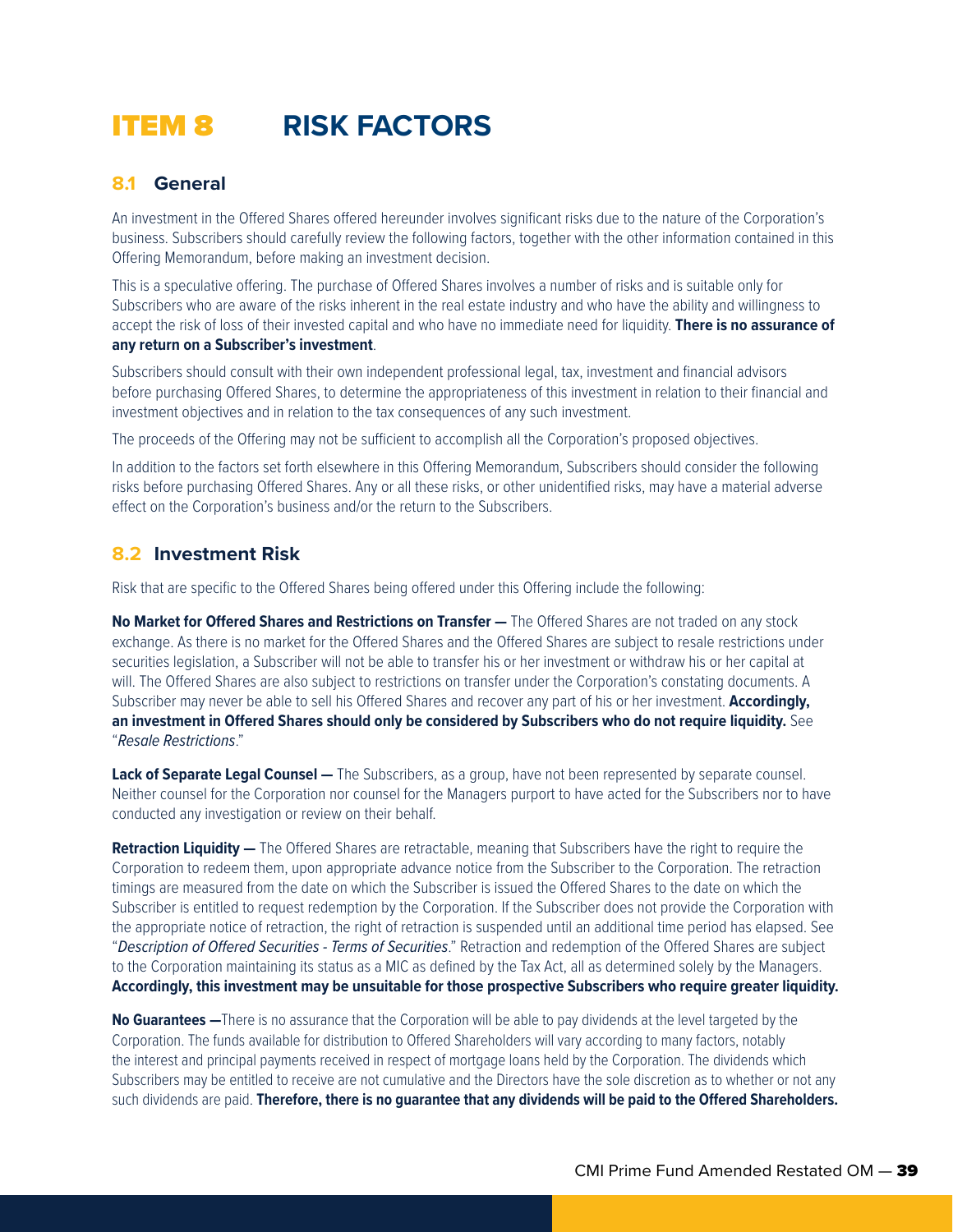Although mortgage loans made by the Corporation are carefully selected, there can be no assurance that such loans will have a guaranteed rate of return to the Corporation or that losses will not be suffered on one or more loans. Moreover, at any point in time, the interest rates being charged for mortgages are reflective of the general level of interest rates and, as interest rates fluctuate, it is expected that the aggregate yield on mortgage investments will also change. In the event that additional security is given by the borrower or that a third party guarantees the mortgagor's obligations, there is no assurance that such additional security or guarantee will be sufficient to make the Corporation whole if and when resort is to be had thereto. Although the Corporation will endeavor to maintain a diversified portfolio, the composition of the Corporation's investment portfolio may vary widely from time to time and may be concentrated by type of security, industry or geography, resulting in the Corporation's portfolio being less diversified than anticipated. **There is no assurance that the Corporation's mortgage portfolio will be profitable.**

**No Review by Securities Regulatory Authorities —** The Offering constitutes a private offering of the Offered Shares by the Corporation only in those jurisdictions where and to those persons to whom, they may be lawfully offered for sale under exemptions in securities legislation. No securities commission or similar regulatory authority in Canada or in any other jurisdiction has passed on the merits of the securities offered hereunder.

#### **As a result, an investment in the Corporation is appropriate only for Subscribers who have a capacity to absorb a loss of all their investment and who can withstand the effect of dividends not being paid in any period or at all.**

**Absence of Management Rights —** In assessing the risks and rewards of an investment in Offered Shares, Subscribers should appreciate they are relying solely on the good faith, judgment and ability of the directors, officers and employees of the Corporation and the Managers to make appropriate decisions with respect to the management of the Corporation, and that they will be bound by the decisions of the Corporation's and the Managers' directors, officers and employees. It would be inappropriate for Subscribers unwilling to rely on these individuals to this extent to purchase Offered Shares.

**Leverage —** The Corporation may from time to time borrow under loans with Canadian chartered banks and others. See "*Capital Structure – Long Term Debt Securities.*" Any such borrowings add leverage to the investments made by the Corporation. The obligations under such loans may be secured, and while the addition of leverage has the potential to enhance returns, it also involves additional risks. There can be no assurance that the leveraging employed by the Corporation will enhance returns, and to the extent that secured lenders realize on their respective collateral, they will have right to receive distributions in priority to the Corporation in addition to the right to seize mortgage assets pursuant to security agreements with the Corporation.

Pandemic Outbreak — On March 11, 2020, the World Health Organization recognized the outbreak of COVID-19 as a pandemic. The COVID-19 pandemic continues to negatively impact the global economy, disrupt global supply chains and create significant economic uncertainty and disruption of financial markets. Emergency measures being enacted by governments worldwide to contain the spread of the virus, including the implementation of travel bans, self-imposed quarantine periods, self-isolation, physical and social distancing and the closure of non-essential businesses, are causing material disruption to businesses in Canada and globally which has resulted in an uncertain and challenging economic environment. Global debt and equity capital markets have experienced significant volatility and weakness. Governments and central banks have reacted with significant monetary and fiscal interventions designed to stabilize economic conditions. In addition, severe disruption and instability in the global financial markets and continued deteriorations in credit and financing conditions may increase the likelihood of litigation, increase the cost of or limit or restrict our ability to access debt and equity capital or other sources of funding on favorable terms, or at all, increase competition, result in reductions in our work force, cause us to further reduce our capital spend or otherwise disrupt our business or make it more difficult to implement our strategic plans. Sustained adverse effects may also prevent us from satisfying debt financial covenants. As an emerging risk, the duration, scope and impact of the ongoing COVID-19 pandemic is unknown at this time, as is the efficacy of the government and central bank interventions and the pace of any subsequent recovery and economic normalization. Given the rapid and evolving nature of the COVID- 19 pandemic, any estimate of the length and severity of these developments is therefore subject to significant uncertainty, and accordingly it is challenging for the Corporation to estimate or quantify the extent to which the COVID-19 pandemic may, directly or indirectly, affect the Corporation's business activities, financial condition, cash flows, profitability, prospects and results of operations in future periods. While the impact of the COVID-19 pandemic has created short-term uncertainty, the Corporation still expects to continue to grow in the medium to long term once the impact of the COVID-19 pandemic has subsided.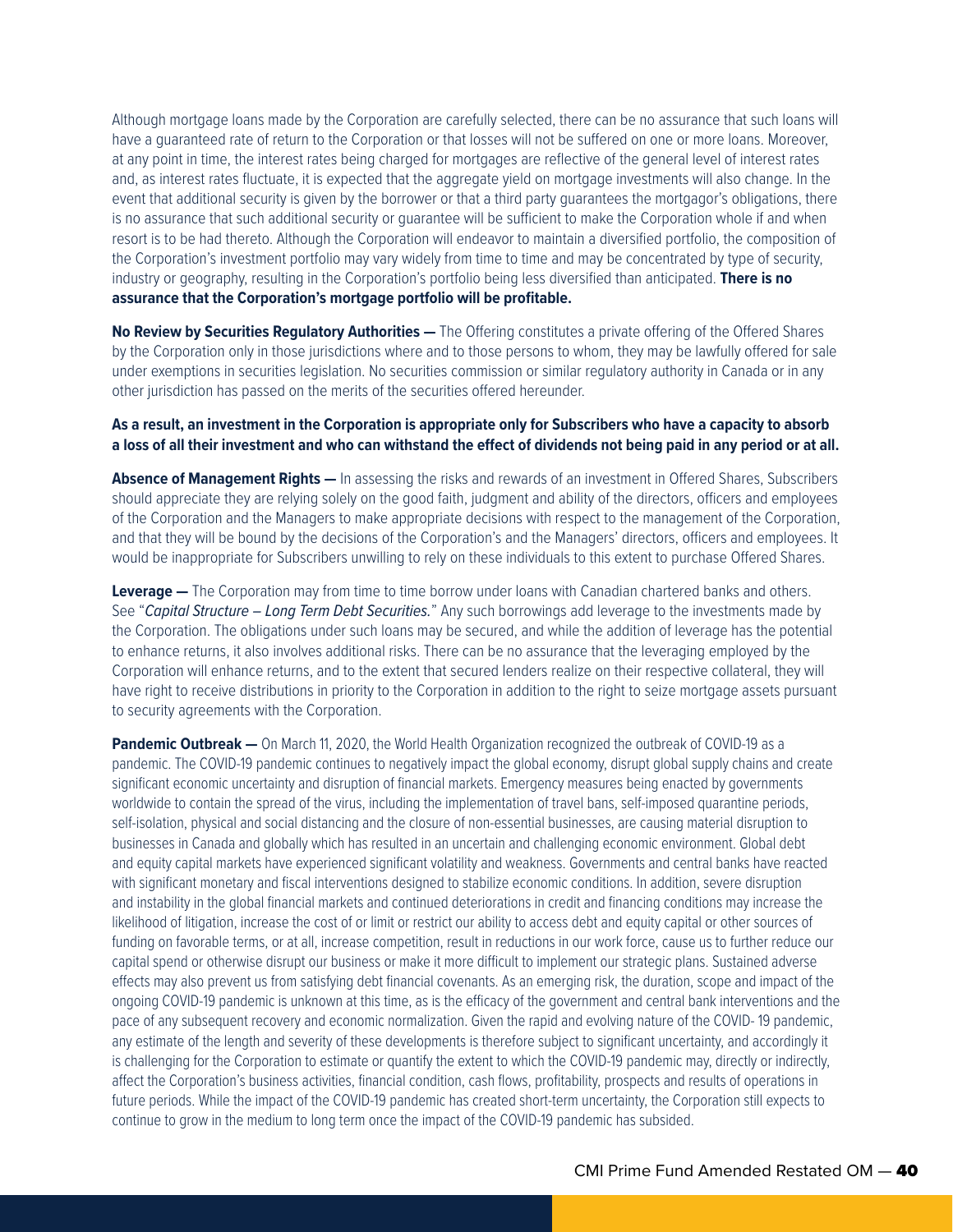### **8.3 Issuer Risk**

Risk that are specific to the Corporation and the Managers include the following:

**MIC Tax Designation –** The Directors of the Corporation will use their best efforts to ensure the Corporation qualifies at all times as a MIC pursuant to the Tax Act. To that end, the Directors have the discretion to reject any applications for participation in the DRIP (a dividend reinvestment plan) or share subscriptions, transfers, redemptions or retractions where, in the view of the directors, such acts would result in the Corporation failing to meet the requirements of a MIC under the Tax Act.

As a Corporation qualified as a MIC, the Corporation may deduct taxable dividends it pays from its income and the normal gross up and dividend tax credit rules will not apply to dividends paid by the Corporation on the Offered Shares. Rather, the dividends will be taxable in the hands of Offered Shareholders as if they had received an interest payment on a bond issued by the Corporation. If for any reason the Corporation fails to maintain its MIC qualification in a particular year, the dividends paid by the Corporation on the Offered Shares would cease to be deductible from the income of the Corporation for that year and the dividends it pays on the Offered Shares would be subject to the normal gross up and dividend tax credit rules to the extent applicable. In addition, the Offered Shares might cease to be qualified investments for trusts governed by RRSPs, RRIFs, deferred profit-sharing plans, RESPs, RDSPs and TFSAs, with the effect that a penalty tax would be payable by the Subscriber. **There can be no assurance, the Corporation will be able to meet the Tax Act's MIC qualifications at all relevant times.**

**Absence of Voting Rights –** The Offered Shares being sold under this Offering do not carry voting rights, and consequently a Subscriber's investment in Offered Shares does not carry with it any right to take part in the control or management of the Corporation's business, including the election of directors. In assessing the risks and rewards of an investment in Offered Shares, potential Subscribers should appreciate that they are relying solely on the good faith, judgment and ability of the directors, officers and employees of the Corporation, and the Managers to make appropriate decisions with respect to the management of the Corporation, and that they will be bound by the decisions of the Corporation's, and the Managers' directors, officers and employees.

**Dilution –** The number of Offered Shares the Corporation is authorized to issue is unlimited and the directors have the sole discretion to issue additional Offered Shares. In addition to alternate financing sources, the Corporation may conduct future offerings of Offered Shares in order to raise the funds required which could result in a dilution of the interests of the Subscribers in the Corporation. Any issuance of Offered Shares may have a dilutive effect on existing Shareholders. In addition, under the terms of the Articles of the Corporation, the Offered Shareholders shall not be entitled to vote or to dissent rights as prescribed by the OBCA in respect of, any proposal to amend the articles of the Corporation to:

- a. increase or decrease any maximum number of authorized Offered Shares, or increase any maximum number of authorized shares of such class or series having rights or privileges equal or superior to the Offered Shares;
- b. effect an exchange, reclassification or cancellation of the Offered Shares; or
- c. create a new class or series of shares inferior, equal or superior to the Offered Shares and no separate class vote shall be required under the Act in respect of the amendment, and the Offered Shareholders shall have no dissenting rights in respect thereof.

**Conflicts of Interest –** Conflicts of interest may exist, and others may arise, between and among Subscribers and the directors and officers of the Managers and the Corporation and their associates and affiliates. There is no assurance that any conflicts of interest that may arise will be resolved in a manner most favorable to Subscribers. Persons considering a purchase of the Offered Shares pursuant to this Offering must rely on the judgment and good faith of the directors, officers and employees of the Managers and the Corporation in resolving such conflicts of interest as may arise. These individuals are the same people. The Corporation and its shareholders are dependent in large part upon the experience and good faith of the Managers. The Managers are entitled to and do act in a similar capacity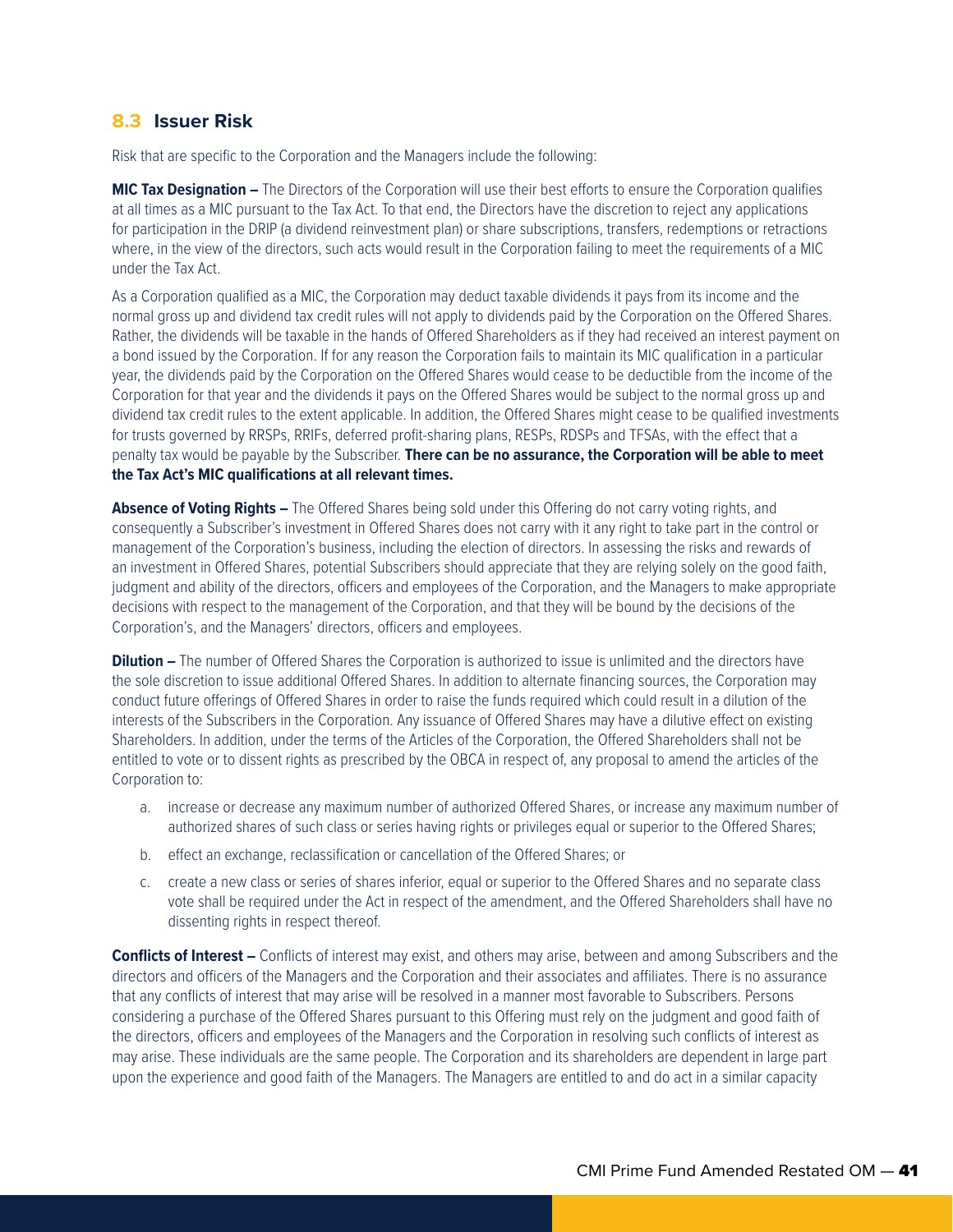for other companies whose investment criteria may be similar to those of the Corporation. As such, there is a risk the Managers will not be able to originate sufficient suitable investment opportunities to keep the Corporation's funds fully invested. Also, the directors and officers of the Managers are employed by or act in other capacities for other companies involved in mortgage and lending activities.

**Reliance on the Managers and Third Parties –** In accordance with the terms of the Management Agreement, the Managers have significant responsibility for assisting the Corporation in conducting its affairs. Any inability of the Managers to perform competently or on a timely basis could negatively affect the Corporation. The Corporation is exposed to adverse developments in the business and affairs of the Managers and to its management and financial strength. The operations of the Corporation and the Managers are highly dependent upon the continued support and participation of their key personnel. The loss of their services may materially affect the timing or the ability of the Corporation to implement its business plan. In order to grow the mortgage portfolio, the Managers and the Corporation may need to retain additional staff and may be required to improve existing systems and controls. There is no assurance that the Corporation will manage its growth effectively or that the Managers will adjust its staffing or systems and controls appropriately. To the extent that the Corporation or the Managers does not do so, the mortgage portfolio and the returns of the Corporation may be negatively affected.

**Future Operations and Possible Need for Additional Funds –** The Corporation requires significant funds to carry out its business plan. In the event the Corporation is unable to raise sufficient funds by this Offering and/or future and/ or other debt or equity financing, the Corporation may have insufficient funds available to it to implement its business plan, and Subscribers may receive no return on their Offered Shares. Certain uninsurable or uninsured events may also occur which can substantially reduce the ability of the Corporation to carry on business in a profitable manner, including natural or man-made disasters. The Corporation anticipates that a substantial portion of the net proceeds of this Offering will be expended by the Corporation in investing in residential mortgages, and also anticipates that the net proceeds of the Offering and anticipated cash flow from operating revenues will be sufficient to carry out the Corporation's business plan. There can be no assurances, however, that the Corporation will generate sufficient cash flow from operations or that it will not encounter unexpected costs in connection with implementing its business plan, and as a consequence there can be no assurances that the Corporation will not require additional financing. The Corporation has no current arrangements with respect to any other additional financing, and there can be no assurance that any such additional financing can be obtained on terms acceptable to the Corporation, or at all. Failure to obtain additional financing would likely have a substantial material adverse effect on the Corporation. Moreover, in the event the Corporation were to obtain such additional financing, it could have a dilutive effect on Subscribers' participation in the revenues generated through the Corporation's operations.

**Litigation Risk –** The Corporation may, from time to time, become involved in legal proceedings in the course of its business. The costs of litigation and settlement can be substantial and there is no assurance that such costs will be recovered in whole or at all. During litigation, the Corporation is not receiving payments of interest on a mortgage loan that is the subject of litigation, thereby impacting cash flows. The unfavorable resolution of any legal proceedings could have an adverse effect on the Corporation and its financial position and results of operations that could be material.

## **8.4 Industry Risk**

There are also risks faced by the Corporation because of the industry in which it operates. Real estate investment is subject to significant uncertainties due, among other factors, to uncertain costs of construction, development and financing, uncertainty as to the ability to obtain required licenses, permits and approvals, and fluctuating demand for developed real estate. The anticipated higher returns associated with the Corporation's mortgage loans reflect the greater risks involved in making these types of loans as compared to long- term conventional mortgage loans.

The yields on real estate investments, including mortgages, depend on many factors including economic conditions and prevailing interest rates, the level of risk assumed, conditions in the real estate industry, opportunities for other types of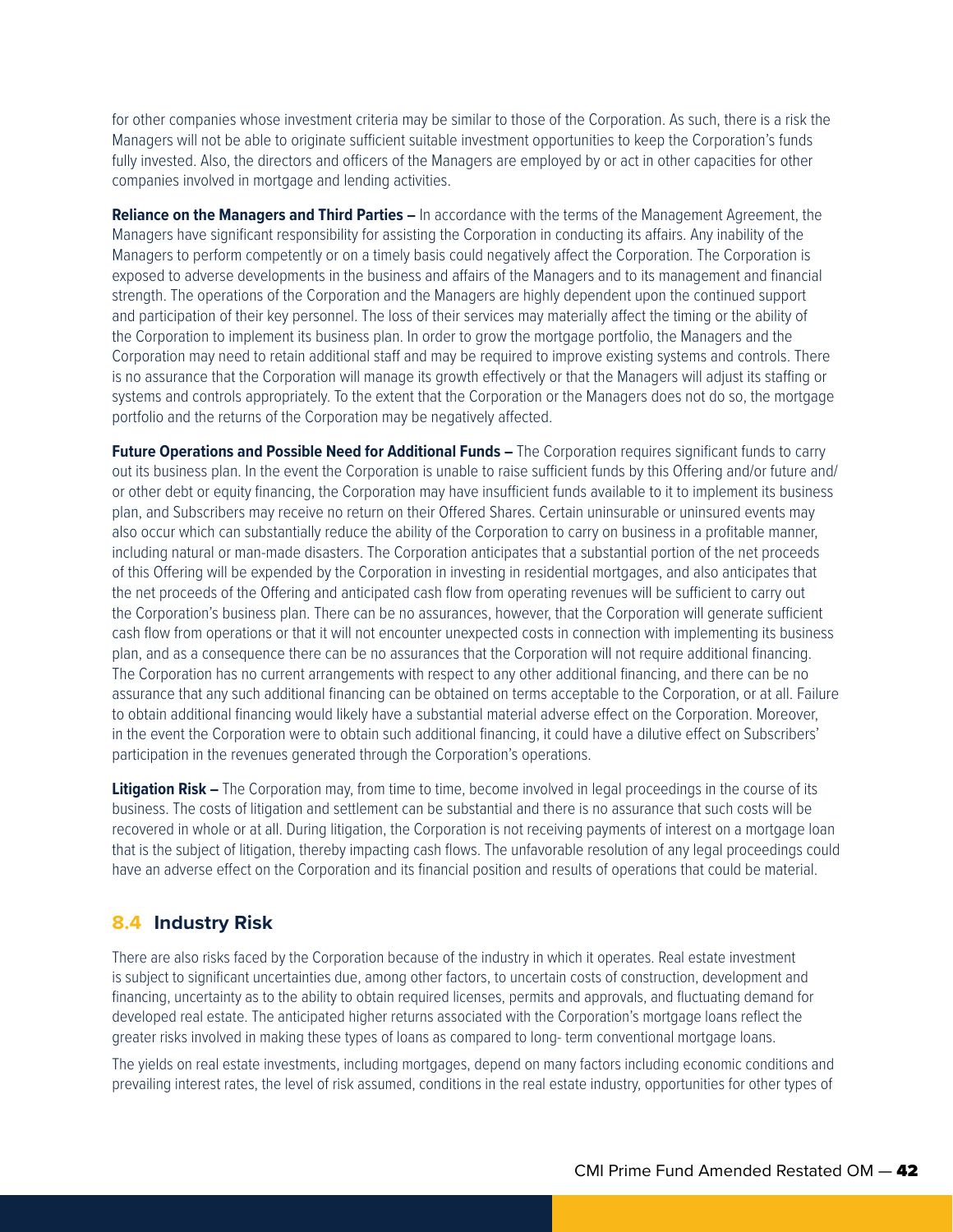investments, legislation, governmental regulation and tax laws. The Corporation cannot predict the effect such factors will have on its operations.

The Corporation's investments in mortgage loans will be secured by real estate. All real property investments are subject to elements of risk. In addition, prospective Subscribers should take note of the following:

**Competition and Availability of Investments -** The earnings of the Corporation depend on the Corporation's ability, with the assistance of the Managers, to locate suitable opportunities for the investment and reinvestment of the Corporation's funds and on the yields available from time to time on mortgages and other investments. The industry in which the Corporation operates is subject to a wide variety of competition from public and private businesses, many of whom have greater financial and technical resources than the Corporation. An inability to find suitable investments may have an adverse effect on the Corporation's ability to sustain the level of distributions. Competitors may reduce the interest rates they charge, resulting in a reduction of the Corporation's share of the market, reduced interest rates on loans, and reduced profit margins.

**Environmental Liability of a Mortgage –** Under various laws, the Corporation could become liable for the costs of effecting remedial work necessitated by the release, deposit or presence of certain materials, including hazardous or toxic substances and wastes, where the Corporation has exercised its right of re-entry or foreclosure or has otherwise assumed the control, occupation or management of the property. Although the Corporation obtains an evaluation of the property to be subject to a mortgage in the form of a phase I environmental audit where required, environmental legislation and policies have become an increasingly important feature of property ownership and management in recent years. Under various laws, the Corporation could become liable for the costs of effecting remedial work necessitated by the release, deposit or presence of certain materials, including hazardous or toxic substances and wastes at or from a property, or disposed of at another location.

**Investments not insured –** Neither the Corporation nor the Managers is a member of the Canada Deposit Insurance Corporation and the Offered Shares offered hereunder are therefore not insured against loss through the Canada Deposit Insurance Corporation. Moreover, mortgages held by the Corporation in its capacity are not insured through the Canada Mortgage and Housing Corporation or otherwise.

**Changes in Regulatory Regime –** There can be no assurances that certain laws applicable to the Corporation, including, without limitation, mortgage brokerage laws and securities legislation, will not change in a manner that will adversely affect the Corporation.

**Renewal of Mortgages –** There can be no assurances that any of the mortgages comprising the mortgage portfolio from time to time can or will be renewed at the same interest rates and terms, or in the same amounts as are currently in effect. With respect to each mortgage comprising the mortgage portfolio, it is possible that the mortgagor, the mortgagee or both, will not elect to renew such mortgage. In addition, if the mortgages in the mortgage portfolio are renewed, the principal balance of such renewals, the interest rates and the other terms and conditions of such mortgages will be subject to negotiations between the mortgagors and the Managers at the time of renewal.

Liquidity Risk – Investments in mortgages are relatively illiquid. This will tend to limit the Corporation's ability to vary its mortgage portfolio promptly in response to changing economic or investment conditions. There is a risk that the Corporation will be unable to meet commitments associated with financial instruments. The Corporation controls liquidity risks through cash flow projections used to forecast funding requirements on mortgage proposals, which include anticipated redemption of Offered Shares. The Corporation commits to mortgage investments only on an assured cash availability basis.

**Priority Over Security -** Financial charges for construction and other financing funded by conventional third party lenders may rank in priority to the mortgages registered in favor of the Corporation. In the event of default by the mortgagor under any prior financial charge, the Corporation may not recover any or all of the monies advanced under foreclosure proceedings.

**Investment Concentration -** As the Corporation may have only one or a limited number of mortgage investments, it is susceptible to adverse market conditions such as business layoffs or downsizing, industry slowdowns, relocations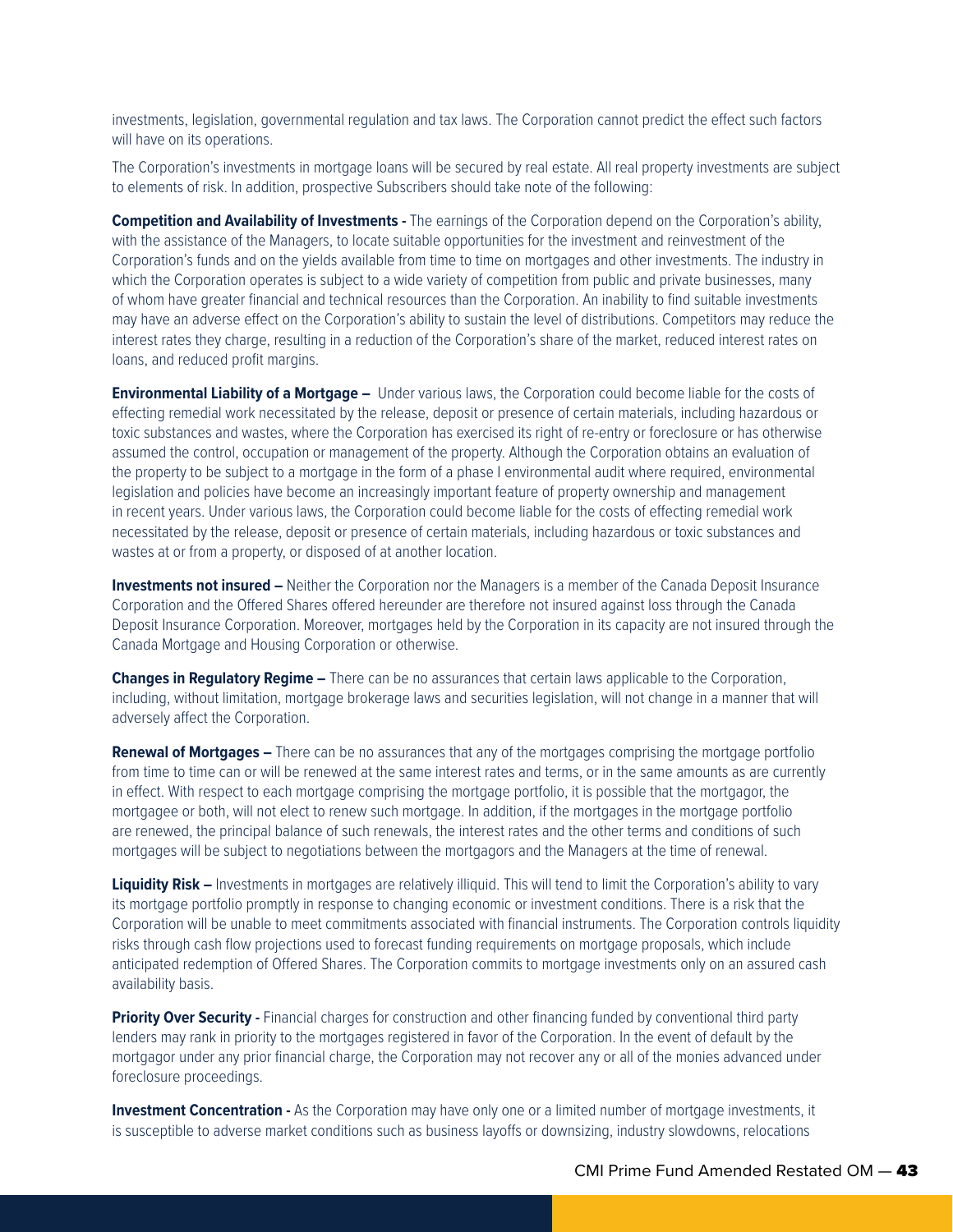of businesses, changing demographics and other factors. Demand for residential and commercial mortgages could be adversely affected by weakness in the national, regional and local economies, changes in supply of, or demand for, similar or competing sources of mortgage money. To the extent that any of these conditions occur, they are likely to affect the demand for and the interest rate, which could cause a decrease in the interest revenue to the Corporation. Any mortgage default could impair the Corporation's ability to pay dividends to its Offered Shareholders or could restrict its ability to redeploy capital.

**Sensitivity to Interest Rates –** It is anticipated that the value of the Corporation's investment portfolio at any given time may be affected by the level of interest rates prevailing at such time. The Corporation's income will consist primarily of interest payments on the mortgages comprising the Corporation's investment portfolio. If there is a decline in interest rates (as measured by the indices upon which the interest rates of the Corporation's mortgage assets are based), the Corporation may find it difficult to make a mortgage loan bearing rates sufficient to ultimately achieve the targeted payment of dividends on the Offered Shares. There can be no assurance that an interest rate environment in which there is a significant decline in interest rates would not adversely affect the Limited Partnership's business, financial condition and results of its operations which in turn would result in an adverse effect on the dividends targeted, payable and/or paid on the Offered Shares. Due to the term of the mortgages made by the Corporation and the inability to accurately predict the extent to which the Corporation's mortgages may be prepaid, it is possible that the Corporation may not be able to sufficiently reduce interest rate risk associated with the replacement of such mortgages through new investments in mortgages, thereby potentially affecting adversely the ultimate return to holders of Offered Shares.

**Mortgage Prepayment –** Mortgages comprising the mortgage portfolio from time to time permit the borrower to prepay the principal amount. Any prepayment bonus or penalty may not fully compensate the Corporation for the total amount of the return foregone had the mortgage been held to term, and the Corporation may not be able to redeploy the capital at the same interest rate.

**Prepayment of Mortgages –** The Corporation may commit to making future mortgage investments in anticipation of repayment of principal outstanding under existing mortgage investments. In the event that such repayments of principal are not made in contravention of the borrowers' obligations, the Corporation may be unable to advance some or all of the funds required to be advanced pursuant to the terms of its commitments and may face liability in connection with its failure to make such advances.

**Higher Risk Mortgages –** The Corporation provides financing to borrowers who may not meet financing criteria for conventional mortgages from institutional sources and, as a result, these investments generally earn a higher rate of return than what institutional lenders may receive. Non-conventional mortgage investments also attract higher loan loss risk. Credit risk is the risk that the mortgagor will fail to discharge the obligation causing the Corporation to incur a financial loss. The Corporation will try to minimize its credit risk primarily by ensuring that the collateral value of the security fully protects both first, second, and third mortgage advances, that there is a viable exit strategy for each loan, and that loans are made to experienced developers and owners. In addition, the Corporation intends to limit the concentration of risk by diversifying its mortgage portfolio by way of location, property type, maximum loan amount on any one property and maximum loan amount to any one borrower.

This higher risk is compensated for by a higher rate of return. The failure of one or more borrowers to make payments according to the terms of their loan could result in the Corporation exercising its rights as mortgagee and may adversely affect the Corporation's rate of return, which is directly correlated to the receipt of mortgage payments.

**Defaults –** The Corporation's income and funds available for distribution to Subscribers would be adversely affected if a significant number of borrowers were unable to pay their obligations to the Corporation or if the Corporation was unable to invest its funds in mortgages on economically favorable terms. On default by a borrower, the Corporation may experience delays in enforcing its rights as lender and may incur substantial costs in protecting its investment.

If there is default on a mortgage, it may be necessary for the Corporation, in order to protect the investment, to engage in foreclosure or sale proceedings (by power of sale or otherwise) and to make further outlays to complete an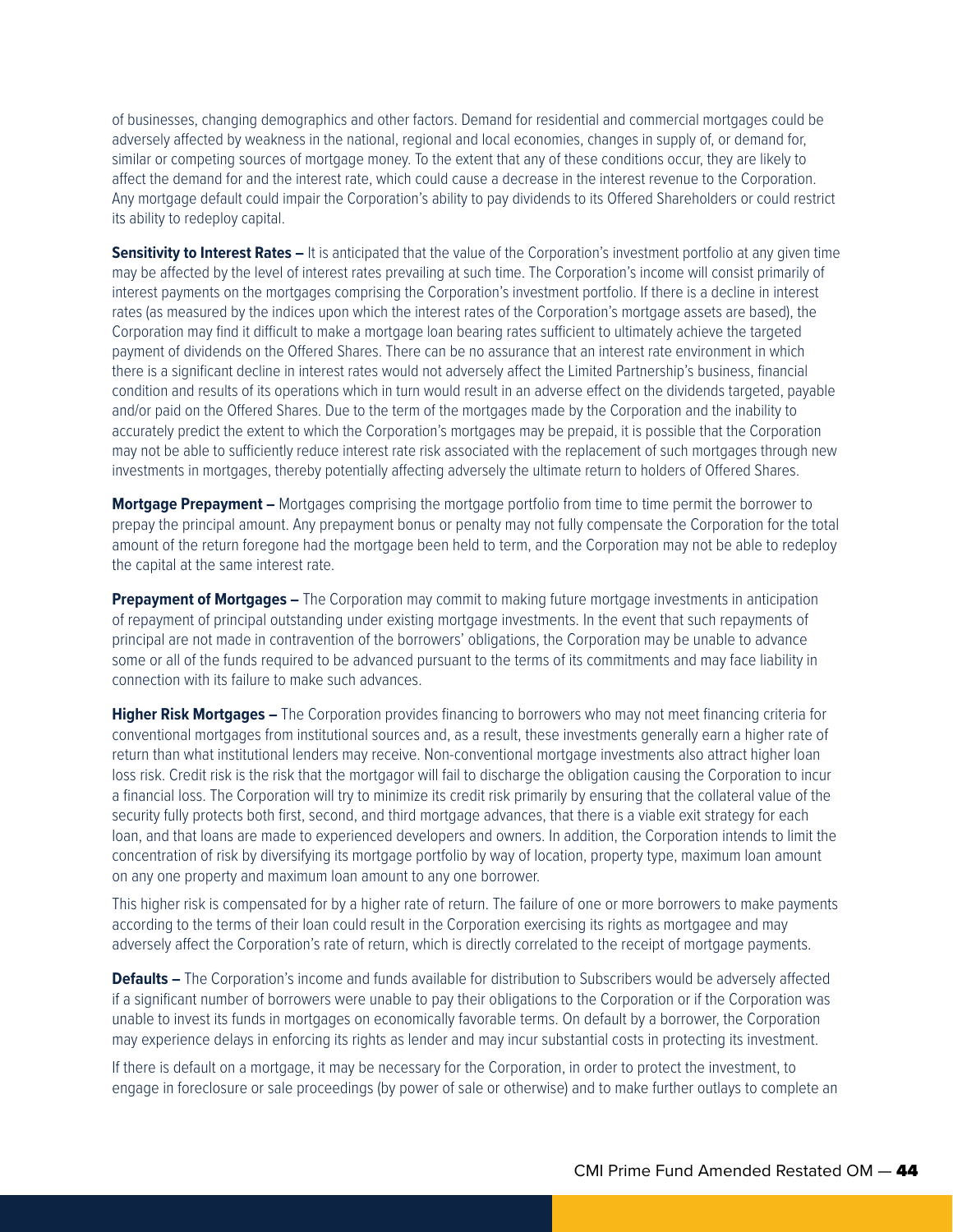unfinished project or to maintain prior encumbrances in good standing. In those cases, it is possible the total amount recovered by the Corporation may be less than the total investment, resulting in loss to the Corporation.

Also, the recovery of a portion of the Corporation's assets, i.e. the property put up as collateral by the defaulting mortgagor, would be tied up for a period of time, diverting resources away from the funding of new investments. Legal fees and other costs incurred by the Corporation in enforcing its rights as mortgagee against a defaulting borrower are borne by the Corporation. Although these fees and costs are often recoverable from the borrower directly or through the sale of the mortgaged property by power of sale or otherwise, there is no assurance that they will be recovered and therefore will result in lower distributions payable to the Corporation and in turn reduced returns to holders of Offered Shares. Due to fluctuations in the housing market and the economy generally, there is a possibility that historical loan default rates may increase and that in any power of sale, the Corporation could lose a substantial portion of the principal amount loaned to the borrower. Loan loss reduces the Corporation's available cash and in turn result in reduced returns to holders of Offered Shares. Excessive loan loss could ultimately result in the Corporation being unable to pay dividends. Excessive loan loss could also ultimately result in the Corporation sustaining an annual net loss, with the result being that the value of the Offered Shares would be less than the \$1.00 subscription price. In such circumstances, the Retraction Payment, net of any accrued dividend distributions, would be less than \$1.00. Such an eventuality could also impact the Corporation's ability to honor retraction requests, depending upon the timing of such requests.

The Corporation may, from time to time, have one or more impaired loans in its portfolio. The Corporation defines loans as being impaired where full recovery is considered in doubt based on a current evaluation of the security held and for which write-downs have been taken or specific loss provisions established

**Changes in Property Values –** The Corporation's mortgage loans will be secured by real estate, the value of which can fluctuate. The value of real estate is affected by general economic conditions, local real estate markets, the attractiveness of the property to tenants where applicable, competition from other available properties, fluctuations in occupancy rates, operating expenses and other factors. The value of income-producing real property may also depend on the credit worthiness and financial stability of the borrowers and/or the tenants. While independent appraisals are required before the Corporation may make any mortgage investment, the appraised values, even where reported on an "as is" basis, are not necessarily reflective of the market value of the underlying real property, which may fluctuate. In addition, the appraised values reported in independent appraisals may be subject to certain conditions, including the completion, rehabilitation or making of leasehold improvements on the real property providing security for the loan. There can be no assurance that these conditions will be satisfied and, if and to the extent they are not satisfied, the loan amount may prove to exceed the value of the underlying real property thus resulting in a loan loss if the property must be sold to remedy a mortgage default and thereby affecting adversely the return to holders of Offered Shares. Even if such conditions are satisfied, the appraised value may not necessarily reflect the market value of the real property at the time the conditions are satisfied.

**Use of Leverage –** The Corporation has the option to incur indebtedness secured by the Corporation's assets to purchase or make mortgage investments but the Canadian financial marketplace has a limited number of financial institutions that provide credit to entities such as the Corporation. There can be no assurance such a strategy will enhance returns, and in fact, use of this strategy could adversely affect returns. Use of leverage through borrowing (and the assignment of mortgages as collateral) can also expose the Corporation to additional losses of capital. The Corporation intends to limit its exposure to the potential scarcity of such funds by continuously seeking out new sources of credit. In the event of a wind-up of the Corporation, the indebtedness incurred by the Corporation will rank in priority to the outstanding Offered Shares.

**Changes in the Economy and Credit Markets –** Historically, global financial markets have been subject to periods of volatility and uncertainty, driven by a wide range of factors at any given point in time. These factors may impact the ability of the Corporation to maintain a funding facility with arm's length third party institutions on terms favorable to the Corporation. Volatility in financial markets may also be reflected in volatility in the market value of the real property underlying the mortgage portfolio.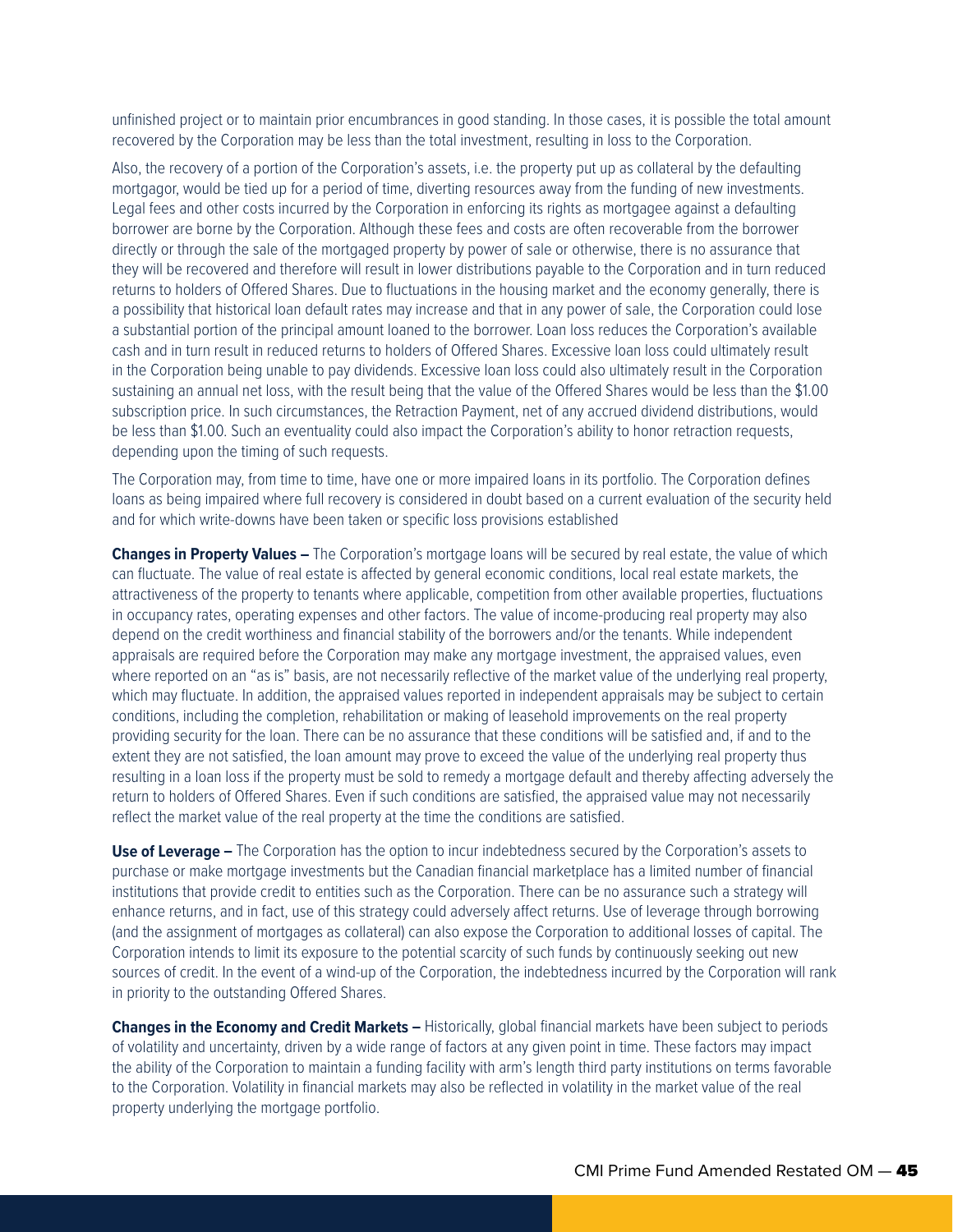**FOR THE AFORESAID REASONS AND OTHERS NOT SET FORTH HEREIN, THE OFFERED SHARES INVOLVE A HIGH DEGREE OF RISK. ANY PERSON CONSIDERING THE PURCHASE OF THE OFFERED SHARES SHOULD BE AWARE OF THESE AND OTHER FACTORS SET FORTH IN THIS OFFERING MEMORANDUM AND SHOULD CONSULT WITH HIS/HER LEGAL, TAX AND FINANCIAL ADVISORS PRIOR TO MAKING AN INVESTMENT IN THE OFFERED SHARES. THE OFFERED SHARES SHOULD ONLY BE PURCHASED BY PERSONS WHO CAN AFFORD TO LOSE THEIR TOTAL INVESTMENT.**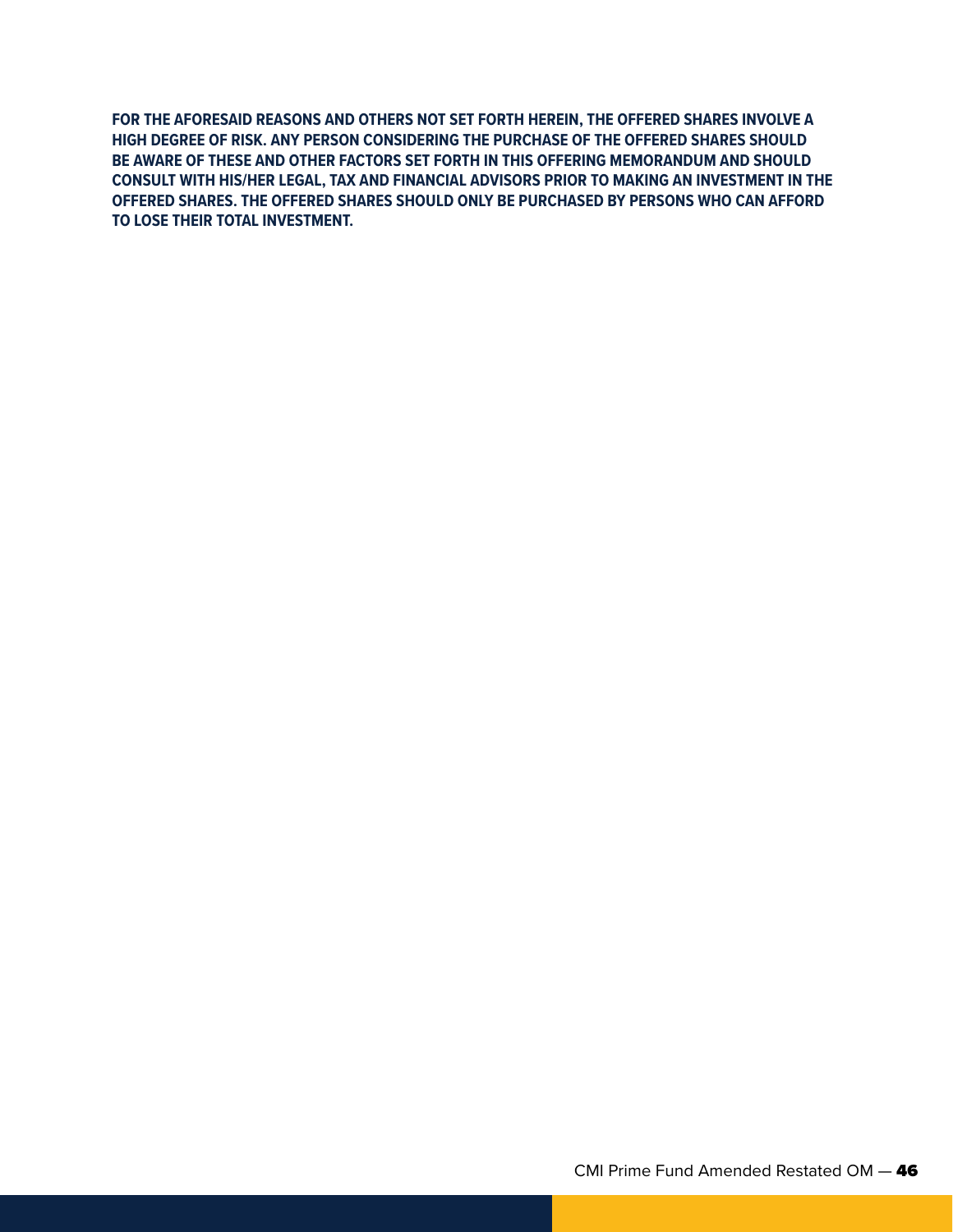## ITEM 9 **REPORTING OBLIGATIONS**

The Corporation is not subject to continuous reporting and disclosure obligations which the securities legislation in any province would require of a "reporting issuer" as defined under securities legislation and there is therefore no requirement that the Corporation make disclosure of its affairs, including, without limitation, the prompt notification of material changes by way of press releases and formal filings or the preparation of quarterly unaudited financial statements and annual audited financial statements in accordance with Canadian generally accepted accounting principles.

The Corporation is required under securities legislation to forward to holders of Offered Shares resident in Alberta, Ontario and Saskatchewan that purchased Offered Shares under the Offering Memorandum Exemption, audited annual financial statements and disclosure regarding the use of the aggregate gross proceeds raised by the Corporation under the Offering Memorandum Exemption within 120 days following the end of each fiscal year of the Corporation. The Corporation is also required to forward to holders of Offered Shares resident in Alberta, Ontario and Saskatchewan that purchased Offered Shares under the Offering Memorandum Exemption notice of any change in financial year including further information resecting that change as prescribed under securities legislation within the time limits prescribed under securities legislation.

The Corporation is also required to provide notice to holders of Offered Shares resident in Ontario, that purchased Offered Shares under the Offering Memorandum Exemption within ten (10) days of the occurrence of:

- a. a discontinuation of the Corporation's business;
- b. a change in the Corporation's industry; or
- c. a change of control of the Corporation.

The Corporation will provide electronic tax slips by February 28 following the end of the calendar year to which they refer to for all income tax reporting information necessary to enable each Offered Shareholder to file a Canadian federal income tax return with respect to its participation in the Corporation in such fiscal year, including T5's for investment, as applicable.

The Corporation is subject to certain reporting requirement under corporate law, for example, the Corporation is required under the OBCA to send a copy of its annual financial statements to its shareholders.

Under the terms of the Management Agreement, the Managers will provide for the preparation of accounting, management and other financial reports as well as the keeping and maintaining of the books and records of the Corporation. The Board has appointed Harris & Partners (8920 Woodbine Ave. Suite 300 Markham ON L3R 9W9) to act as the auditors of the Corporation and to report to shareholders with respect to the financial statements of the Corporation as at the end of, and for, each fiscal year.

Since we are not a reporting issuer as defined in securities legislation and our Offered Shares are not publicly traded, no corporate or securities information about us is available from a government, regulatory authority, stock exchange or quotation and trade reporting system. Some securities information about this Offering and previous offerings of the Corporation is available from the Ontario Securities Commission at [www.osc.gov.on.ca.](www.osc.gov.on.ca); British Columbia Securities Commission <https://www.bcsc.bc.ca/> and SEDAR at [https://www.sedar.com.](https://www.sedar.com)

Further information about us is posted and available for review by investors at<https://cmimic.ca/> or from the Corporation at the contact information set out on the face page of this Offering Memorandum.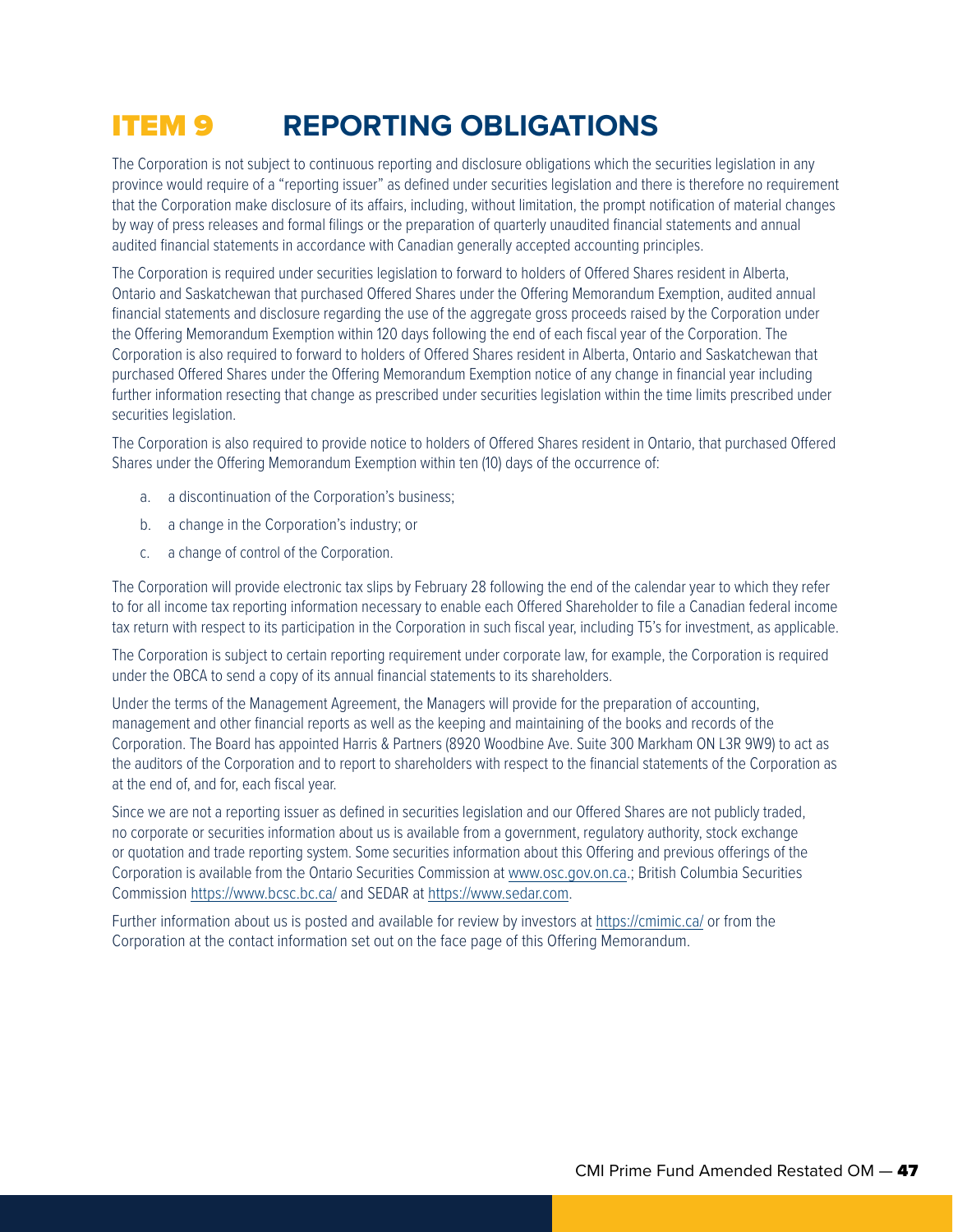## ITEM 10 **RESALE RESTRICTIONS**

## **10.1 General Statement**

Pursuant to securities legislation, the Offered Shares are subject to a number of resale restrictions, including a restriction on trading. Until the restriction on trading expires, you will not be able to trade the Offered Shares unless you comply with an exemption from the prospectus and registration requirements under securities legislation.

## **10.2 Restricted Period**

Unless permitted under securities legislation, in all jurisdictions in Canada other than Manitoba, you cannot trade the Offered Shares before the date that is four months and a day after the date the Corporation becomes a "reporting issuer" as defined under securities legislation in any province or territory of Canada. The Corporation will not become a reporting issuer upon completion of this Offering and does not currently anticipate ever becoming a reporting issuer.

**The resale restriction on the securities may therefore never expire. Subscribers are advised to seek legal advice prior to any resale of the Offered Shares.**

## **10.3 Manitoba Resale Restrictions**

Unless permitted under securities legislation, you must not trade the Shares without the prior written consent of the regulator in Manitoba unless:

- a. the Corporation has filed a prospectus with the regulator in Manitoba with respect to the securities you have purchased and the regulator in Manitoba has issued a receipt for that prospectus; or
- b. you have held the securities for at least 12 months. The regulator in Manitoba will consent to your trade if the regulator is of the opinion that to do so is not prejudicial to the public interest.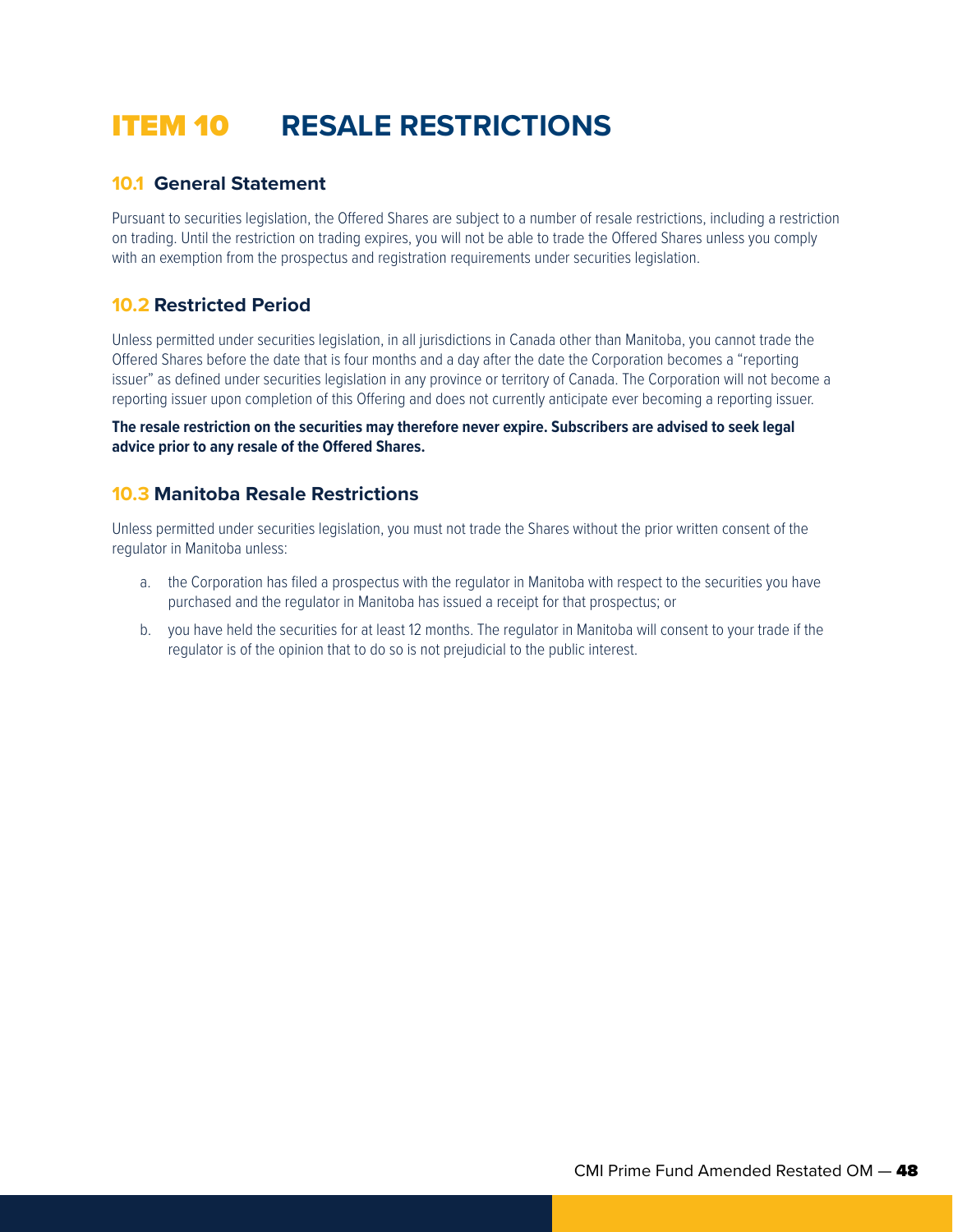## ITEM 11 **PURCHASERS' RIGHTS OF ACTION FOR DAMAGES OR RESCISSION**

#### **If you purchase these securities, you will have certain rights, some of which are described below.**

The following summaries are subject to any express provisions of the securities legislation of each Selling Jurisdiction. Please refer to that securities legislation for the complete text of such provisions. The rights of action described herein are in addition to and without derogation from any other right or remedy that a Subscriber may have at law.

#### **For complete information about your rights, you should consult a lawyer.**

#### **Two-Day Cancellation Right**

You can cancel your agreement to purchase these securities. To do so, you must send a notice to us by midnight on the 2nd business day after you sign the agreement to buy the securities.

#### **Statutory Rights of Action in the Event of a Misrepresentation**

Any Offering Memorandum marketing materials related to this Offering which are delivered or made reasonably available to a purchaser before the closing of that purchaser's subscription for Offered Shares are deemed to be incorporated by reference in this Offering Memorandum. As used herein, "Offering Memorandum marketing materials" has the same meaning as "OM marketing materials" has in NI 45- 106.

The marketing materials delivered or made reasonably available to a prospective purchaser before the termination of the distribution, related to each distribution under this Offering Memorandum, are incorporated by reference in this Offering Memorandum. The Corporation reserves the right to modify these marketing materials in a nonmaterial way without redelivering or without making reasonably available such modified marketing materials to a prospective purchaser.

Securities legislation in certain of the provinces and territories of Canada provides purchasers or requires purchasers to be provided with a remedy for rescission or damages where an offering memorandum and any amendment to it (for the purposes of this Item 11, an "**Offering Memorandum**") contain a Misrepresentation. As used herein, "**Misrepresentation**" means:

- a. in the case of all jurisdictions except Québec, an untrue statement of a material fact, or an omission to state a material fact that is required to be stated, or that is necessary to make a statement not misleading in the light of the circumstances in which it was made; and
- b. in the case of Québec, any misleading information on a material fact as well as any omission of a material fact. These remedies, or notice with respect thereto, must be exercised, or delivered, as the case may be, by the purchaser within the time limit prescribed by the applicable securities legislation. Each purchaser should refer to provisions of the applicable securities legislation for the particulars of these rights or consult with a legal advisor.

#### **Rights for Subscribers in Ontario**

Securities legislation in Ontario provides purchasers of Offered Shares pursuant to this Offering Memorandum with a remedy for damages or rescission, or in both, in addition to any other rights they may have at law, where the Offering Memorandum and any amendment to it contains a "Misrepresentation". Section 130.1 of the Securities Act (Ontario) and Ontario Securities Commission Rule 45-501 provides that every purchaser of securities pursuant to an offering memorandum shall have a statutory right of action for damages or rescission against the issuer and any selling security holder in the event that the offering memorandum contains a **Misrepresentation**.

A purchaser who purchases securities offered by the offering memorandum during the period of distribution has, without regard to whether the purchaser relied upon the Misrepresentation, a right of action for damages or, alternatively, while still the owner of the securities, for rescission against the issuer and any selling security holder provided that: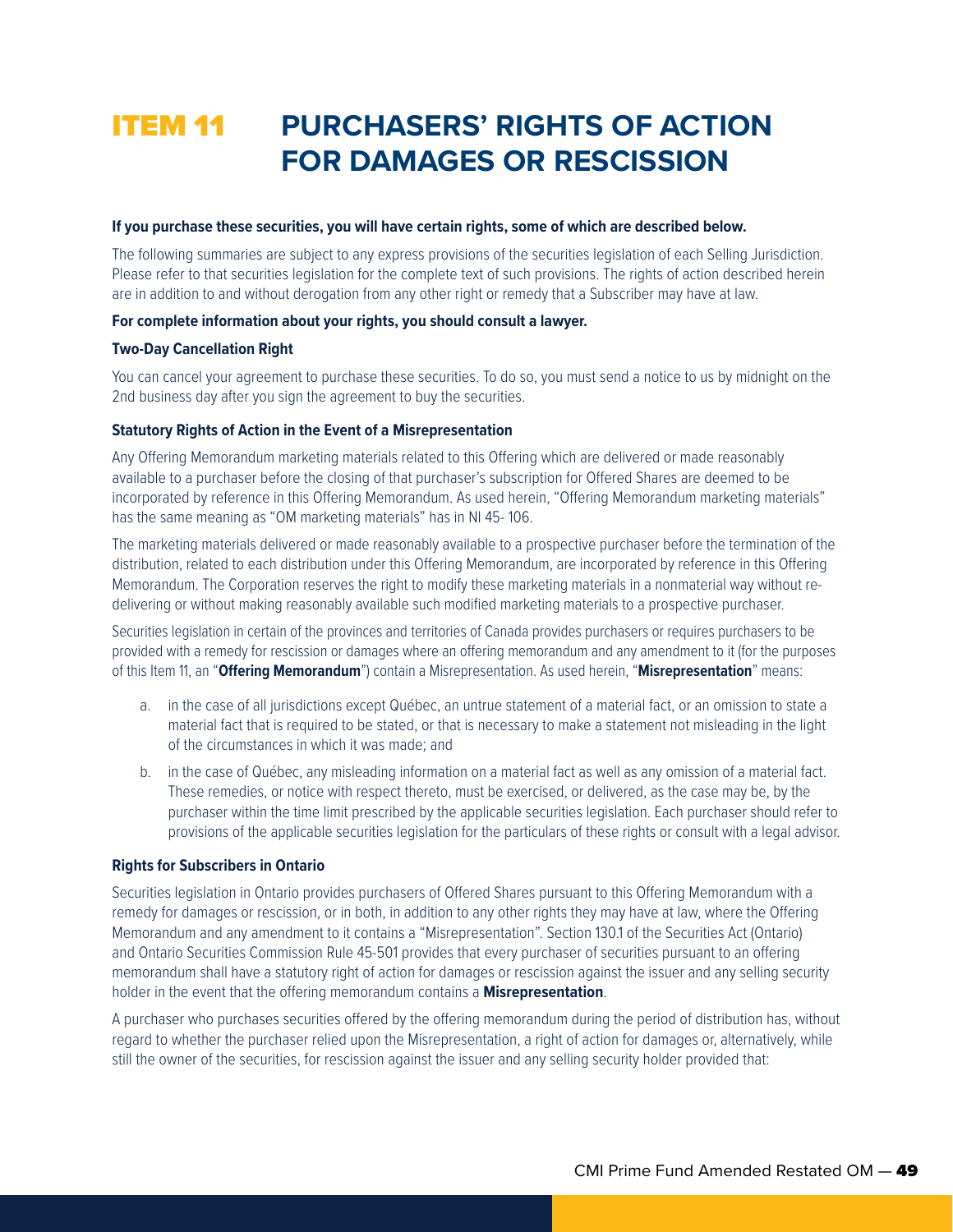- a. if the purchaser exercises its right of rescission, it shall cease to have a right of action for damages as against the issuer and the selling security holders, if any;
- b. the issuer and the selling security holders, if any, will not be liable if they prove that the purchaser purchased the securities with knowledge of the Misrepresentation;
- c. the issuer and the selling security holders, if any, will not be liable for all or any portion of damages that it proves do not represent the depreciation in value of the securities as a result of the Misrepresentation relied upon; and
- d. in no case shall the amount recoverable exceed the price at which the securities were offered.

Section 138 of the Securities Act (Ontario) provides that no action shall be commenced to enforce these rights:

- a. in the case of an action for rescission, 180 days after the date of the transaction that gave rise to the cause of action; or
- b. in the case of an action for damages, the earlier of:
	- i. 180 days after the date that the purchaser first had knowledge of the facts giving rise to the cause of action; or
	- ii. three years after the date of the transaction that gave rise to the cause of action.

Where this Offering Memorandum is delivered, but the distribution is made in reliance on the exemption from the prospectus requirements contained under section 2.3 of NI 45-106 (the "**accredited investor exemption**"): The rights referred to in section 130.1 of the Securities Act (Ontario) do not apply in respect of an offering memorandum (such as this Offering Memorandum) delivered to a prospective purchaser in connection with a distribution made in reliance on the accredited investor exemption if the prospective purchaser is:

- a. a Canadian financial institution or a Schedule III bank (each as defined in NI 45-106);
- b. the Business Development Bank of Canada incorporated under the Business Development Bank of Canada Act (Canada); or
- c. a subsidiary of any person referred to in paragraphs (a) and (b), if the person owns all of the voting securities of the subsidiary, except the voting securities required by law to be owned by directors of that subsidiary.

#### **Rights of Subscribers in British Columbia and Alberta**

A purchaser of Offered Shares pursuant to this Offering Memorandum who is a resident in Alberta or British Columbia has, in addition to any other rights the subscriber may have at law, a right of action for damages or rescission against the Corporation if this Offering Memorandum, together with any amendments hereto, contains a Misrepresentation. A purchaser has additional statutory rights of action for damages against every director of the Corporation at the date of this Offering or amendment hereto and every person or company who signed this Offering Memorandum or amendment hereto.

If this Offering Memorandum or any amendment hereto contains a Misrepresentation, which was a Misrepresentation at the time the Offered Shares were purchased, the purchaser will be deemed to have relied upon the Misrepresentation and will, as provided below, have a right of action against the Corporation for damages or alternatively, if still the owner of any of the Offered Shares purchased by that subscriber, for rescission, in which case, if the purchaser elects to exercise the right of rescission, the purchaser will have no right of action for damages against the Corporation, provided that:

- a. no person or company will be liable if it proves that the purchaser purchased the securities with knowledge of the misrepresentation;
- b. in the case of an action for damages, the defendant will not be liable for all or any portion of the damages that it proves do not represent the depreciation in value of the securities as a result of the misrepresentation;
- c. in no case will the amount recoverable in any action exceed the price at which the securities were purchased by the purchaser under this Offering Memorandum; and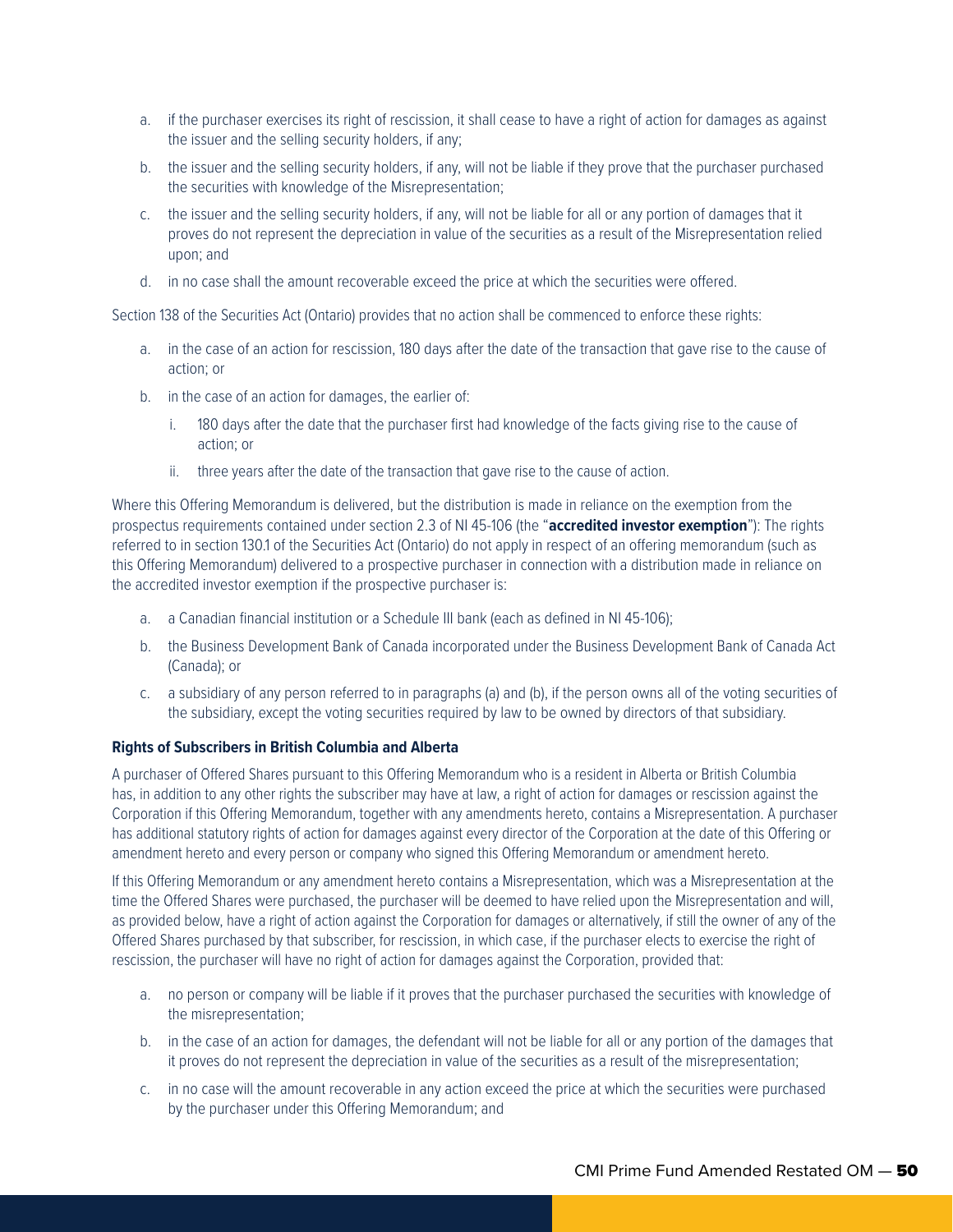d. in the case of a purchaser resident in Alberta, no person or company, other than the Corporation, will be liable if such person or company is entitled to rely upon certain statutory provisions set out in subsections 204(3)(a)- (e) of the Securities Act (Alberta).

No action may be commenced more than:

- a. in the case of an action for rescission, more than 180 days after the date of the transaction that gave rise to the cause of action; or
- b. in the case of any other action, other than an action for rescission, more than the earlier of
	- i. 180 days after the subscriber first had knowledge of the facts giving rise to the cause of action; or
	- ii. three years after the date of the transaction that gave rise to the cause of action.

#### **Rights for Subscribers in Saskatchewan**

The *Securities Act,* 1988 (Saskatchewan) will provide statutory rights to purchasers of Offered Shares in Saskatchewan as described in the *Securities Act*, 1988 (Saskatchewan) upon their coming into force. Such Act provides that, subject to certain limitations, in the event that this Offering Memorandum and any amendment to this Offering Memorandum contain a Misrepresentation, a purchaser who purchases Offered Shares under this Offering Memorandum or an amendment to this Offering Memorandum, has a right of action for damages against the Corporation, every promoter of The Corporation, every person who signed this Offering Memorandum or the amendment to this Offering Memorandum and every person who or company that sells securities on behalf of the Corporation under this Offering Memorandum or amendment to this Offering Memorandum. Alternatively, where the purchaser purchased Offered Shares, the purchaser may elect to exercise a right of rescission against the Corporation.

*The Securities Act*, 1988 (Saskatchewan) also provides that, subject to certain limitations, where any advertising or sales literature (as such terms are defined in *The Securities Act,* 1988 Saskatchewan) disseminated in connection with the Offering contains a Misrepresentation, a purchaser who purchases Offered Shares referred to in that advertising or sales literature has a right of action against the Corporation, every promoter of the Corporation and every person who or company that sells Offered Shares under the Offering with respect to which the advertising or sales literature was disseminated.

In addition, subject to certain limitations, where an individual makes a verbal statement to a prospective purchaser that contains a Misrepresentation relating to the Offered Shares of the Corporation and the verbal statement is made either before or contemporaneously with the purchase of Offered Shares of the Corporation, the purchaser has a right of action for damages against the individual who made the verbal statement. No action shall be commenced to enforce the foregoing rights:

- a. in the case of an action for rescission, more than 180 days after the date of the transaction that gave rise to the cause of action; or
- b. in the case of any action, other than an action for rescission, more than the earlier of
	- i. one year after the purchaser first had knowledge of the facts giving rise to the cause of action, or
	- ii. six years after the date of the transaction that gave rise to the cause of action.

#### **Rights for Subscribers in Manitoba**

The *Securities Act* (Manitoba) provides purchasers of securities under a private placement who receive this Offering Memorandum with certain statutory rights in the event there is a Misrepresentation in this Offering Memorandum. In such event, Subscribers would have a statutory right to sue:

- a. to cancel the agreement to buy Offered Shares; or
- b. for damages against the Corporation, every person who is a director at the date of the Offering Memorandum, and every person or company who signed the Offering Memorandum. The statutory right to sue is available to a purchaser whether the purchaser relied on the Misrepresentation. If a purchaser chooses to rescind a purchase, the purchaser cannot then sue for damages. In addition, in an action for damages, a person will not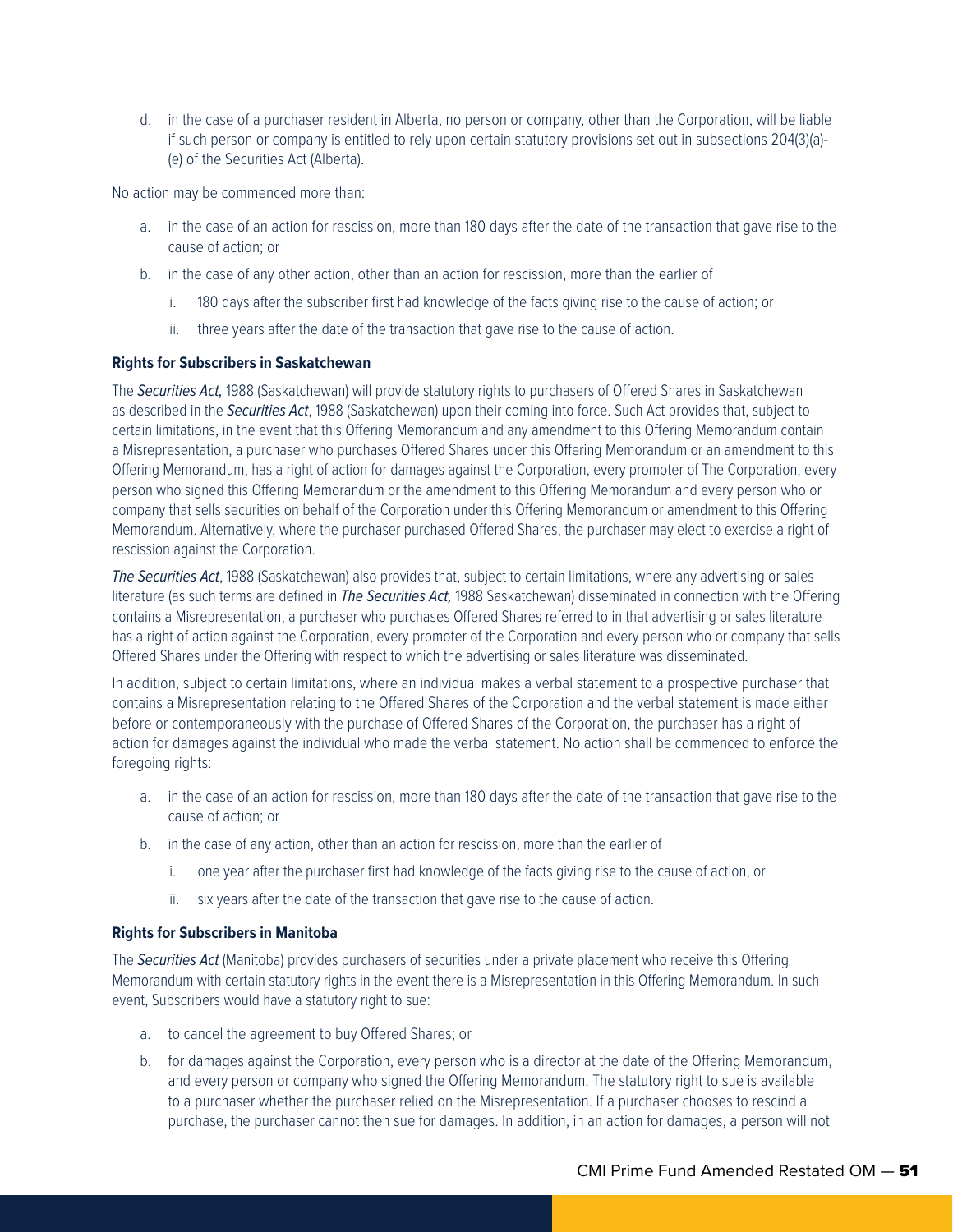be liable for all or any portion of damages that the person proves do not represent the depreciation in value of the securities as a result of the Misrepresentation. Furthermore, the amount recoverable in an action for damages will not exceed the price at which the securities were offered. There are various defenses available to the persons that a purchaser has a right to sue. For example, a person has a defense if the purchaser knew of the Misrepresentation when the purchaser purchased the securities. If a purchaser intends to rely on the rights described above in paragraph (a) or (b), the purchaser must do so within strict time limitations. A purchaser must commence an action to cancel the agreement within 180 days after the transaction or commence action for damages within the earlier of

- i. 180 days after the purchaser first had knowledge of the facts giving rise to the cause of action; or
- ii. two years after the day of the transaction.

#### **Rights for Subscribers in New Brunswick**

In the event that this Offering Memorandum, together with any amendments hereto used in connection herewith, delivered to a purchaser of Offered Shares resident in New Brunswick, or in any other information provided pursuant to the Offering, contains a Misrepresentation and it was a Misrepresentation at the time of purchase of Offered Shares by such purchaser, the purchaser will be deemed to have relied upon the Misrepresentation and will, as provided below, have a right of action against the Corporation for damages; or, while still the owner of the Offered Shares purchased by that purchaser, for rescission against the Corporation, in which case, if the purchaser elects to exercise the right of rescission, the purchaser will have no right of action for damages against the Corporation, provided that:

- a. the right of action for rescission or damages must be exercisable by the purchaser not later than,
	- i. in the case of an action for rescission, 180 days after the date of the transaction that gave rise to the cause of action; or
	- ii. to cancel your agreement to buy these securities, or in the case of any action, other than an action for rescission, the earlier of
		- A. one year after the plaintiff first had knowledge of the facts giving rise to the cause of action, or
		- B. six years after the date of the transaction that gave rise to the cause of action;
- b. the defendant will not be liable if it proves that the purchaser purchased the Offered Shares with knowledge of the Misrepresentation;
- c. in the case of an action for damages, the defendant will not be liable for all or any portion of the damages that it proves do not represent the depreciation in value of the Offered Shares as a result of the Misrepresentation relied upon; and
- d. in no case will the amount recoverable in any action exceed the price at which the Offered Shares were sold to the purchaser.

#### **Rights for Subscribers in Nova Scotia**

In the event that this Offering Memorandum, together with any amendments hereto used in connection herewith, delivered to a purchaser of Offered Shares resident in Nova Scotia, or in any advertising and sales literature provided with respect to the Offering, contains a Misrepresentation and it was a Misrepresentation at the time of purchase of Offered Shares by such purchaser, the purchaser will be deemed to have relied upon the Misrepresentation and will, as provided below, have a right of action against the Corporation, the Trustees and any person executing the certificate to this Offering Memorandum or any amendment hereto for damages; or, while still the owner of the Offered Shares purchased by that purchaser, for rescission against the Corporation, in which case, if the purchaser elects to exercise the right of rescission, the purchaser will have no right of action for damages against the Corporation, the Trustees or any person executing the certificate to this Offering, provided that: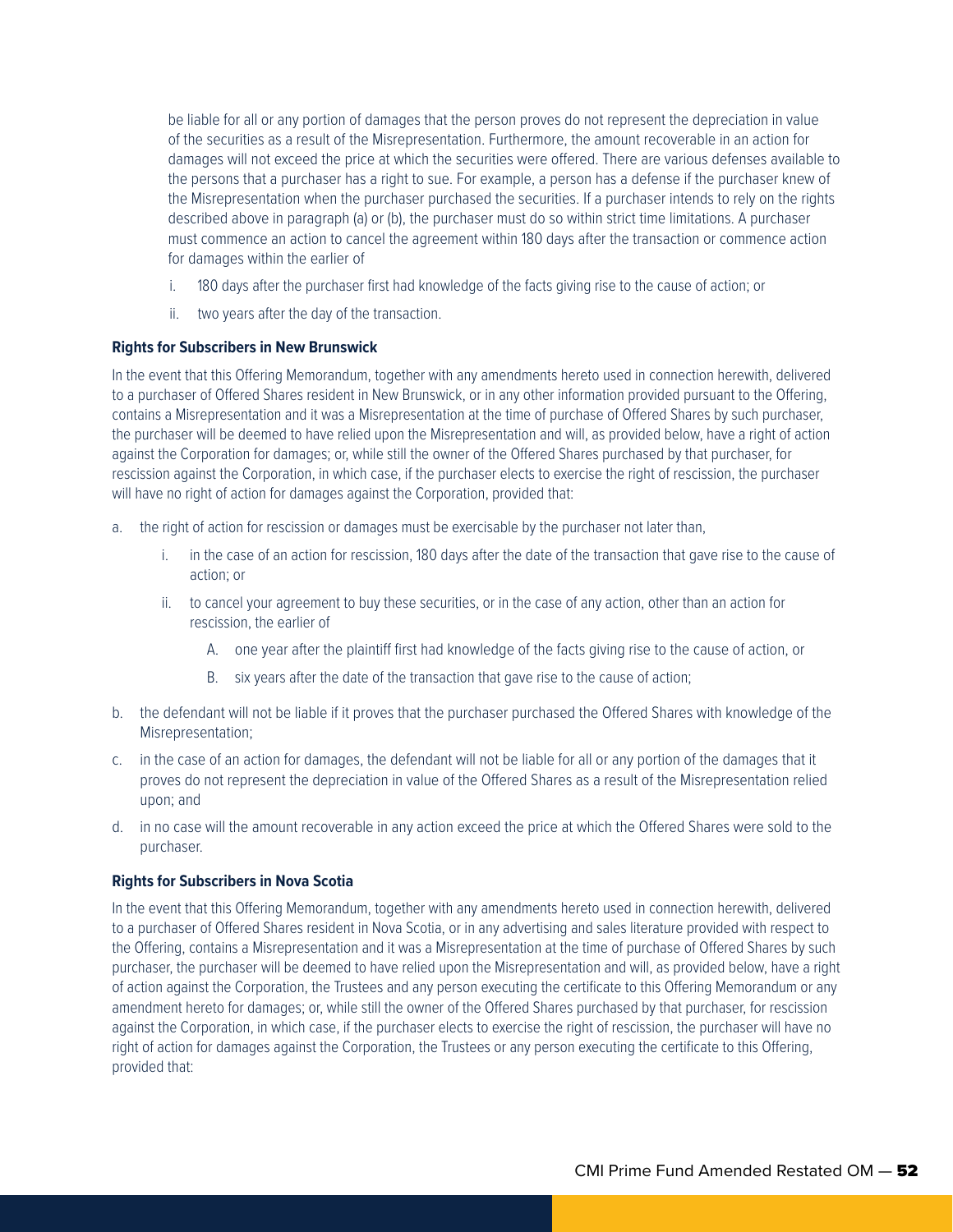- a. the right of action for rescission or damages must be exercisable by the purchaser not later than,
	- i. in the case of an action for rescission, 180 days after the date of the transaction that gave rise to the cause of action; or
	- ii. in the case of any action, other than an action for rescission, the earlier of,
		- A. 180 days after the plaintiff first had knowledge of the facts giving rise to the cause of action, or
		- B. three years after the date of the transaction that gave rise to the cause of action;
- b. the defendant will not be liable if it proves that the purchaser purchased the Offered Shares with knowledge of the Misrepresentation;
- c. in the case of an action for damages, the defendant will not be liable for all or any portion of the damages that it proves do not represent the depreciation in value of the Offered Shares as a result of the Misrepresentation relied upon; and
- d. in no case will the amount recoverable in any action exceed the price at which the Offered Shares were sold to the purchaser.

#### **Rights for Subscribers in Newfoundland and Labrador**

In the event that this Offering Memorandum, together with any amendments hereto used in connection herewith, delivered to a purchaser of Offered Shares resident in Newfoundland contains a Misrepresentation and it was a Misrepresentation at the time of purchase of Offered Shares by such purchaser, the purchaser will be deemed to have relied upon the Misrepresentation and will, as provided below, have a contractual right of action against the Corporation, every Trustee at the date of the Offering Memorandum, and every person who signed the Offering Memorandum, for damages; or, while still the owner of the Offered Shares purchased by that purchaser, for rescission against the Corporation, in which case, if the purchaser elects to exercise the right of rescission, the purchaser will have no right of action for damages against the Corporation, provided that:

- a. the right of action for rescission or damages must be exercisable by the purchaser not later than,
	- i. in the case of an action for rescission, 180 days after the date of the transaction that gave rise to the cause of action; or
	- ii. in the case of any action, other than an action for rescission, the earlier of,
		- A. 180 days after the plaintiff first had knowledge of the facts giving rise to the cause of action, or
		- B. three years after the date of the transaction that gave rise to the cause of action;
- b. the defendant will not be liable if it proves that the purchaser purchased the Offered Shares with knowledge of the Misrepresentation;
- c. in the case of an action for damages, the defendant will not be liable for all or any portion of the damages that it proves do not represent the depreciation in value of the Offered Shares as a result of the Misrepresentation relied upon; and
- d. in no case will the amount recoverable in any action exceed the price at which the Offered Shares were sold to the purchaser.

#### **Rights of Subscribers in Prince Edward Island, Northwest Territories, Nunavut or Yukon**

Securities legislation in Prince Edward Island, Northwest Territories, Nunavut or Yukon provides that, where an offering memorandum (such as this Offering Memorandum) contains a Misrepresentation, a purchaser resident in that province who purchases securities offered by the offering memorandum has a right of action for damages against the issuer, the selling security holder on whose behalf the distribution is made, every director of the issuer at the date of the offering memorandum, and every person who signed the offering memorandum, or the purchaser may exercise a right of action for rescission against the issuer or selling security holder, in which case the purchaser will have no right of action for damages against any of the persons listed above.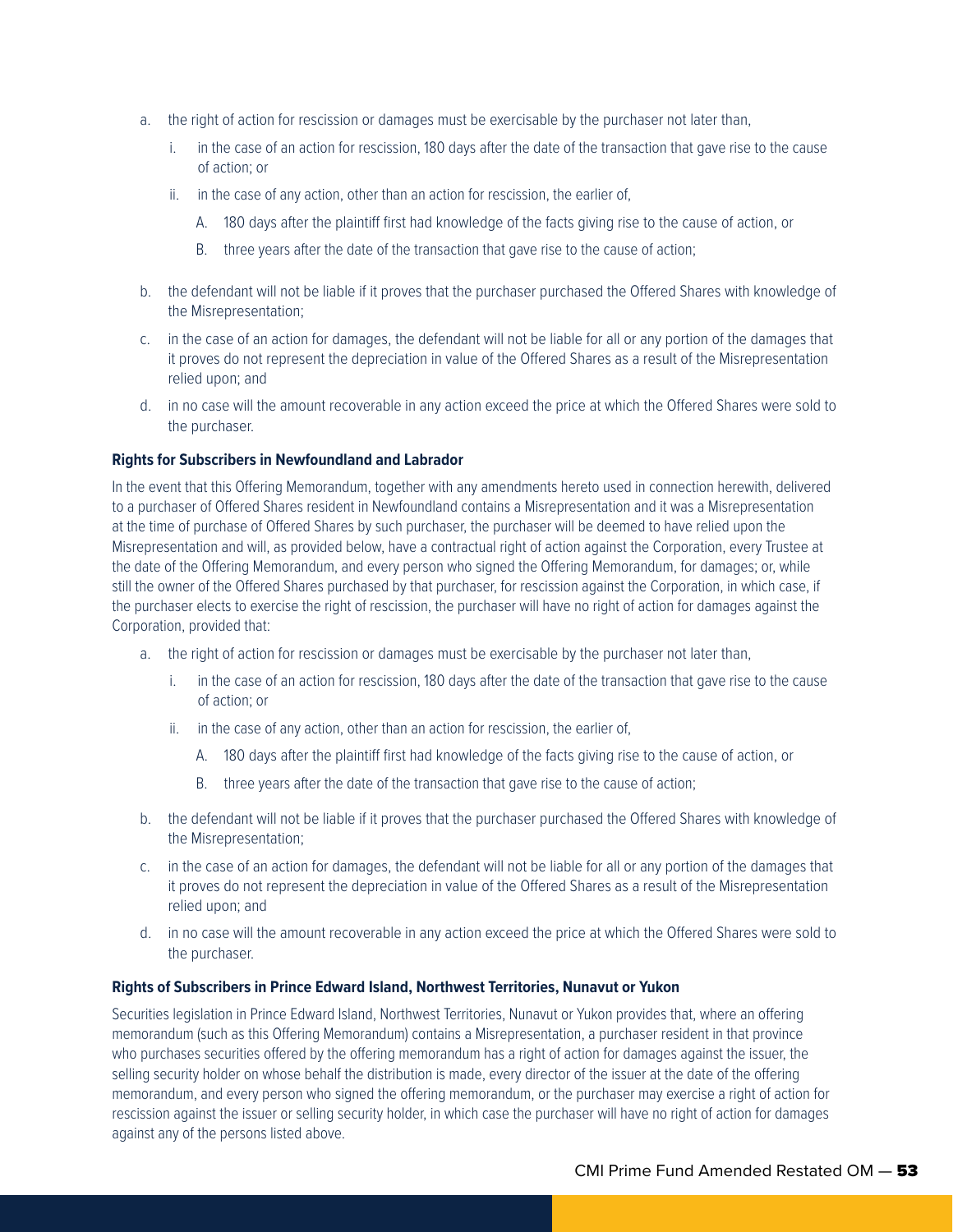The foregoing statutory rights are subject to various defenses available to a defendant. In particular, the purchaser shall have no right of action for damages or rescission if the defendant proves that the purchaser purchased the securities with knowledge of the misrepresentation, and in an action for damages, the defendant will not be liable for any damages that the defendant proves do not represent the depreciation in value of the securities resulting from the misrepresentation. Moreover, in no event will the amount recoverable by a purchaser exceed the price at which the securities were offered. If a purchaser intends to rely on the rights described above, they must do so within strict time limitations contained in the securities legislation of Prince Edward Island, Northwest Territories, Nunavut or Yukon, as the case may be.

#### **Rights of Subscribers in Québec**

Notwithstanding that the securities legislation of Québec does not provide or require the Corporation to provide purchasers resident in Québec any rights of action in circumstances where the Offering Memorandum contains a Misrepresentation, The Corporation hereby grants to purchasers of Offered Shares in Québec under this Offering Memorandum contractual rights of action in circumstances where the Offering Memorandum contains a Misrepresentation to the same extent as purchasers of Offered Shares who are resident in Ontario. See "Rights of Subscribers in Ontario" above.

#### **General**

The foregoing summaries are subject to any express provisions of the securities legislation of each Offering Jurisdiction and the regulations, rules and policy statements thereunder and reference is made thereto for the complete text of such provisions. The rights of action described herein are in addition to and without derogation from any other right or remedy that the purchaser may have at law.

#### **Language of Documents**

Upon receipt of this document, each Subscriber hereby confirms that it has expressly requested that all documents evidencing or relating in any way to the sale of securities described herein (including for greater certainty any purchase confirmation or notice) be drawn up in the English language only. Par la reception de ce document, chaque investisseur confirme par les présentes qu'il a expressément exigé que tous les documents faisant foi ou se rapportant de quelque manière que ce so it à la vente des valeurs mobilières décrites aux présentes (incluant, pour plus de certitude, toute confirmation d'achat ou tout avis) soient rédigés en anglais seulement.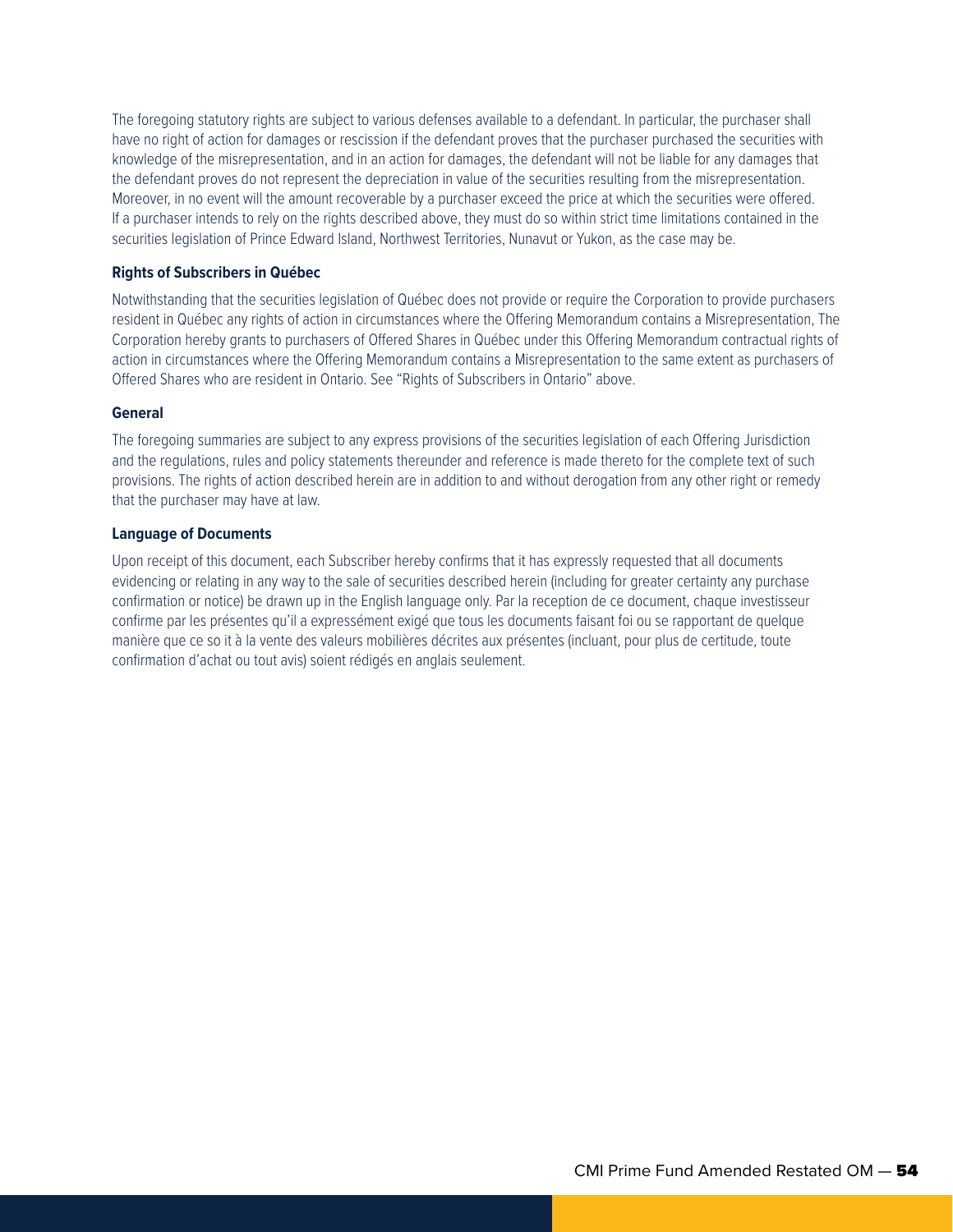## **CERTIFICATE OF THE CORPORATION**

Dated: October 31, 2021 This offering memorandum does not contain a misrepresentation.

**On behalf of the Board of Directors**

**"Bryan Jaskolka"**

Bryan Jaskolka Chief Executive Officer & Director **"Alan Jaskolka"**

Alan Jaskolka Chief Financial Officer & Director